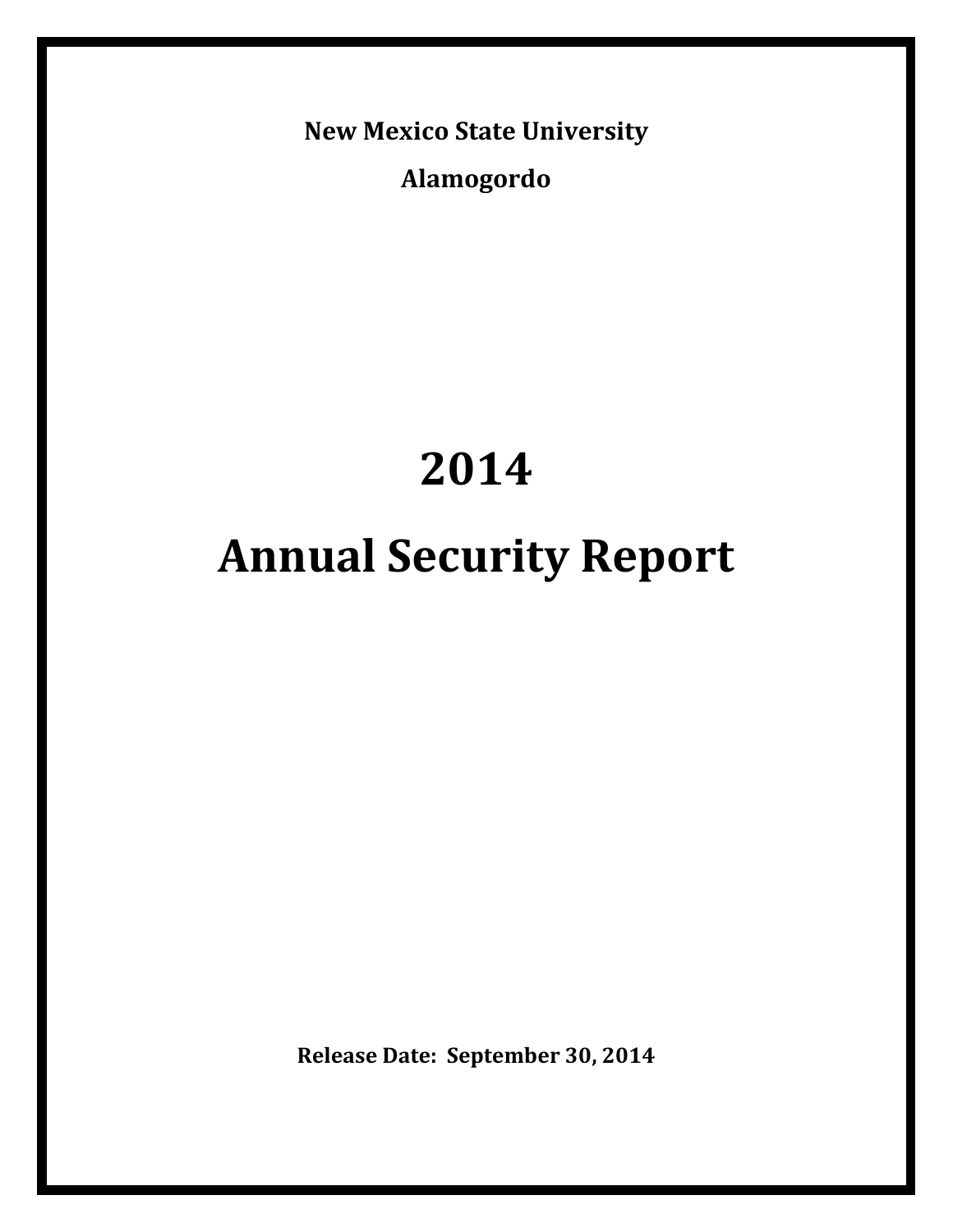# **INTRODUCTION**

This report contains information regarding safety and security programs, policies, and procedures in place at New Mexico State University's Alamogordo (NMSU-A) campus. It complies with the requirements established by 20 USC 1092, also known as the Jeanne Clery Disclosure of Campus Security Policy and Campus Crime Statistics Act, as well as the requirements imposed by the Violence Against Women Act (VAWA). Select crime statistics from 2011 through 2013 required by this Act are included. The Office of Safety and Security is responsible for ensuring the safety and security of the NMSU-A campus community. This booklet will provide you with information on policies and procedures for reporting crime, crime statistics and other information to assist you in maintaining your safety and security.

For ease in locating information, this report has been separated into sections. If you have any difficulty locating information in this report, or if you need this report in a different format, please contact the Security Office at (575) 439-3634 for assistance.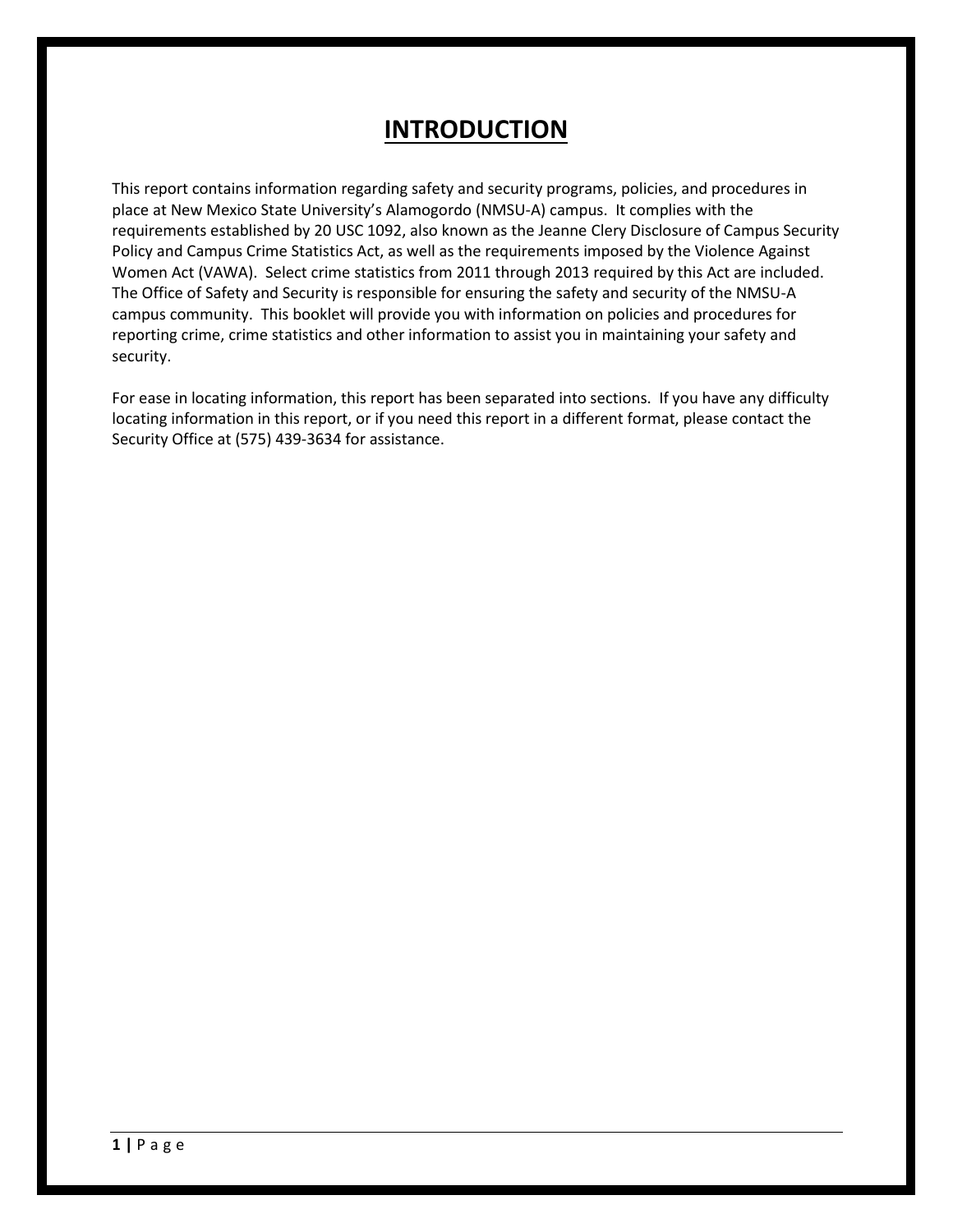# 2014 Annual Safety Report for **New Mexico State University Alamogordo (NMSU-A)**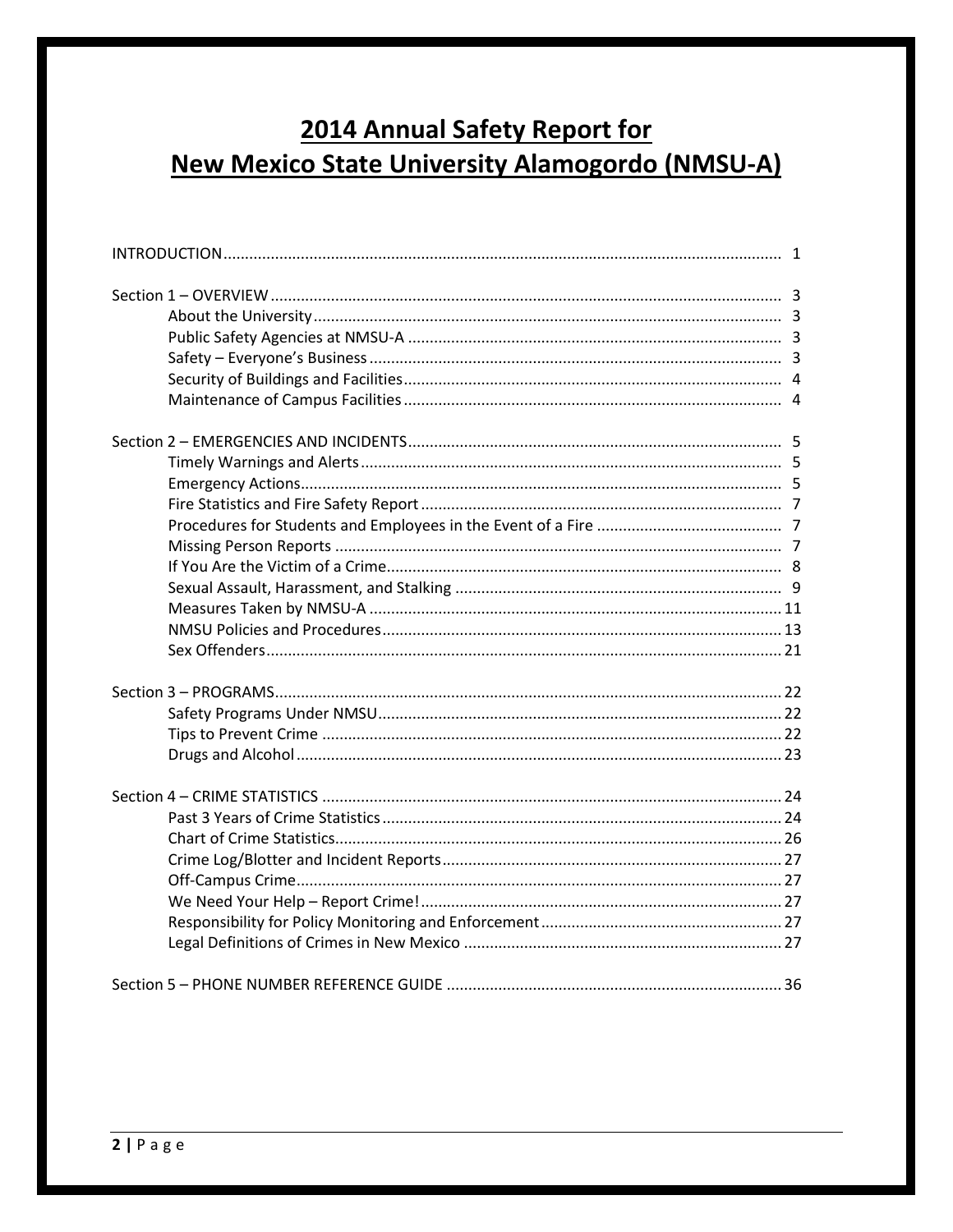# **SECTION 1 – OVERVIEW**

#### **ABOUT THE UNIVERSITY**

New Mexico State University Alamogordo (NMSU-A) recently celebrated its 56<sup>th</sup> anniversary. The campus is located at 2400 North Scenic Drive, and is situated at the base of the Sacramento Mountains on 581 acres. The campus consists of twelve campus buildings and nine parking lots.

The students at NMSU-A are considered its most valuable asset, and we are committed to protecting their health and welfare. NMSU-A has maintained an excellent safety record. However, maintaining a safe campus is everyone's responsibility. Through active participation of all university members, campus resources and community partners, we have been successful with campus safety.

The following information has been prepared to increase your awareness of the current programs that exist to assist you with your safety. Portions of the information are provided in compliance with the federal law, specifically the Clery Act. NMSU-A does everything it can to keep you safe. However, it is also the responsibility of every student, faculty and staff to protect themselves and their possessions.

#### **PUBLIC SAFETY AGENCIES AT NMSU-A**

The Security Office is under the Office of Facilities Management (OFM). The Security Office is responsible for patrolling the campus, assisting students, faculty and staff with safety issues and monitoring building security. Campus Security has the authority to ask persons for identification and to determine whether individuals have lawful business at NMSU-A. Campus Security does not have the authority to make arrests.

NMSU-A also contracts with the Alamogordo Police Department (APD) to have a Police Officer stationed on campus during the evening hours, Monday through Thursday. APD handles all investigations of criminal incidents.

NMSU-A maintains a close working relationship with the APD and the State Police. The campus relies on the telephone or two-way radios to contact APD for criminal, fire or medical needs. NMSU-A has a written Memorandum of Understanding (MOU) with APD.

#### **SAFETY – EVERYONE'S BUSINESS**

A campus community relies on a peaceful, safe, and secure environment. Preserving this environment is a responsibility everyone on campus shares. Members of the community are expected to be aware of policies and procedures of the university and to promptly report any crime or suspicious activity.

Everyone needs to also be conscious of personal safety. While the NMSU Police Department and other campus safety entities work to keep the campus safe, they cannot do so when people intentionally choose to engage in risky activity. Everyone is encouraged to be aware of their surroundings and avoid suspicious or dangerous situations whenever possible. Campus community members are also encouraged to follow common safety practices that include locking doors and windows, using seatbelts, and avoiding the over-consumption of alcohol.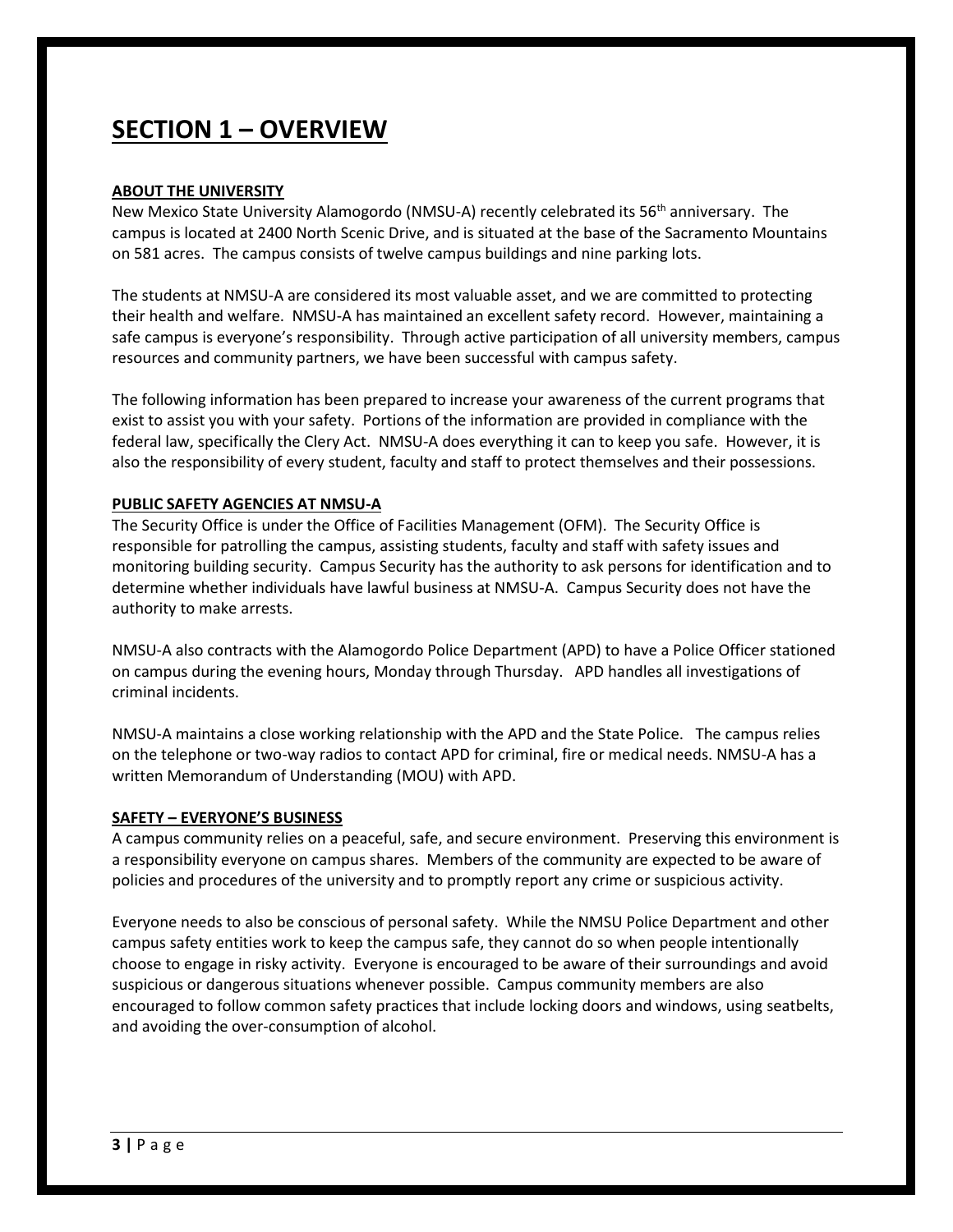#### **SECURITY OF BUILDINGS AND FACILITIES**

NMSU-A is an open campus. However, all campus buildings and grounds are closed to students, staff, faculty and community members from 11:00 pm to 5:00 am. All buildings are alarmed and the appropriate authorities will be notified and respond accordingly if an alarm sounds.

#### **MAINTENANCE OF CAMPUS FACILITIES**

The facilities and grounds are maintained to minimize conditions that might pose a danger. All buildings are in compliance with ADA regulations.

Please report all malfunctioning lights and unsafe conditions to the Facilities Department at 439-3600 or via e-mail at [problemnmsua@nmsu.edu](mailto:problemnmsua@nmsu.edu) or [safetynmsua@nmsu.edu.](mailto:safetynmsua@nmsu.edu)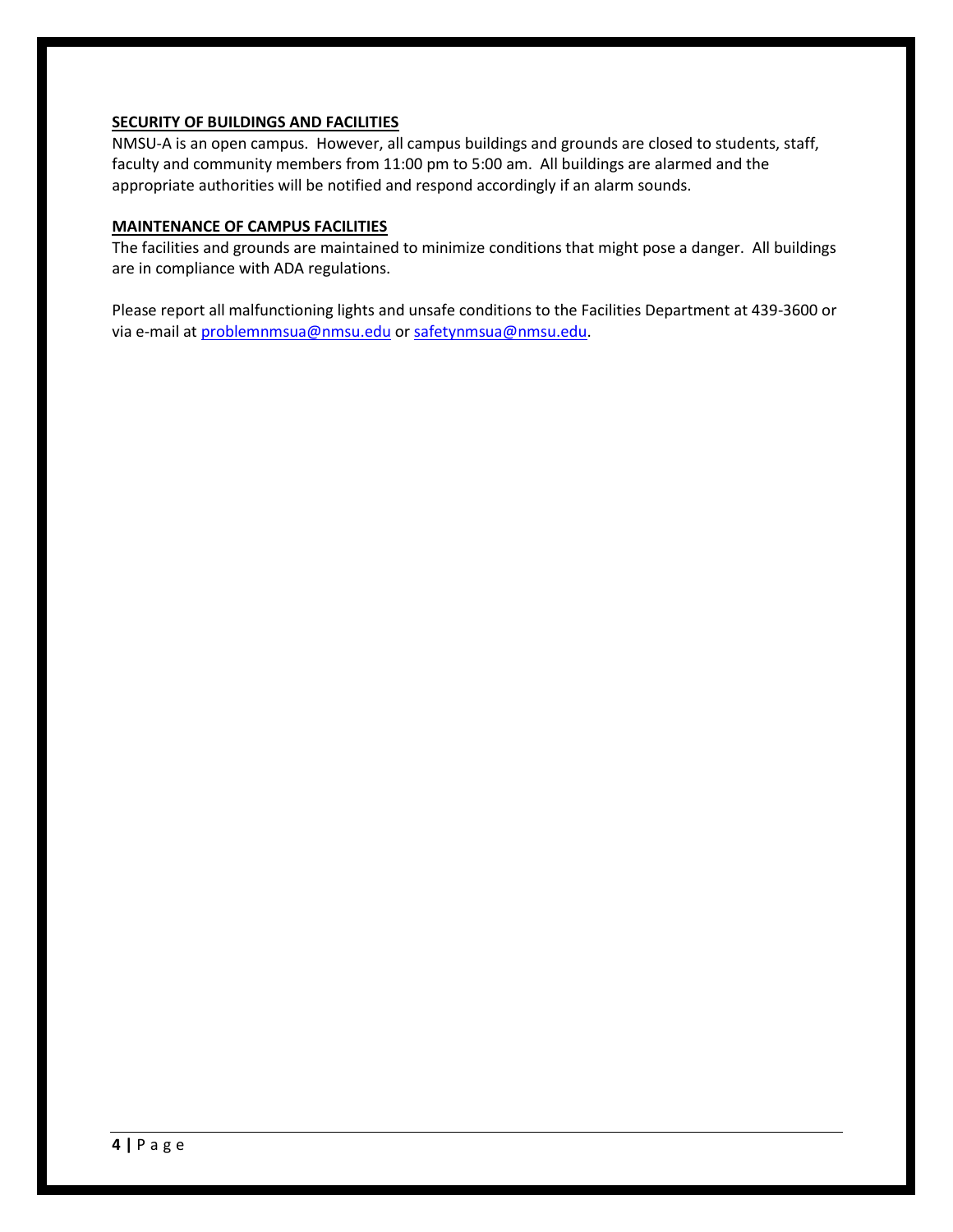# **SECTION 2 – EMERGENCIES AND INCIDENTS**

# **TIMELY WARNINGS AND ALERTS**

When there are major incidents or emergencies that affect a large number of people and that present an immediate threat to health or safety, NMSU-A will issue advisories, alerts, or warnings as appropriate and as long as doing so will not impede the public safety response or further endanger lives. Advisories that are not involving an immediate danger may be sent out via digital media, while those involving immediate danger are usually sent out using the NMSU Emergency Notification System (ENS). Participation in the ENS is mandatory for all students and employees at NMSU, with e-mail being the default notification. In order to receive text messages and phone calls, the student or employee must register the appropriate contact information at [http://emergency.nmsu.edu.](http://emergency.nmsu.edu/) An emergency message will generally contain the following information:

**WHAT:** This is a brief description of what is taking place. For example, it may indicate there is a tornado warning, a fire, a bomb threat, or a person shooting. If the message is not an emergency (e.g., a test message), it will be indicated here.

**WHERE:** This provides information about where the emergency is taking place. It will be as specific as the particular situation allows, but should always include which campus(es) is being affected.

**ACTION:** This is where recipients will find specific guidance on what to do as a result of the emergency (e.g., be on the lookout, shelter in place, evacuate, etc.). In order to make the system work as fast as possible, these messages are necessarily kept very brief, and additional information will usually be made available on the NMSU-A website homepage. (NOTE: Onscene direction from public safety personnel, media releases, update e-mails, and other forms of communication may also be used as appropriate. Follow the most current and specific guidance provided.)

**MORE INFO:** This section will explain where to go to get more detailed information regarding the emergency. This will usually include the university's website ([www.nmsua.edu\)](http://www.nmsua.edu/), but depending on the nature of the incident, other sources may be also be provided.

More information is also available at [http://nmsu.edu/emergencyplanning/.](http://nmsu.edu/emergencyplanning/) The final decision on whether to issue one of the above notices, and the information contained therein, rests with the NMSU-A Clery Compliance Officers. The President may make the decision not to issue a notice if the situation is deemed not to warrant one, or if doing so might hamper the ability of public safety personnel to respond to and contain the incident.

# **EMERGENCY ACTIONS**

If you are involved in a dangerous or life-threatening emergency, take the following steps immediately:

- Get to a safe place as quickly as possible. Generally, the further you can get away from the scene, the safer you will likely be.
- Report the emergency by calling 911. Say, "This is an **EMERGENCY**", give your **LOCATION**, and briefly tell **WHAT** is happening.
- Notify others of the danger so they can also stay away.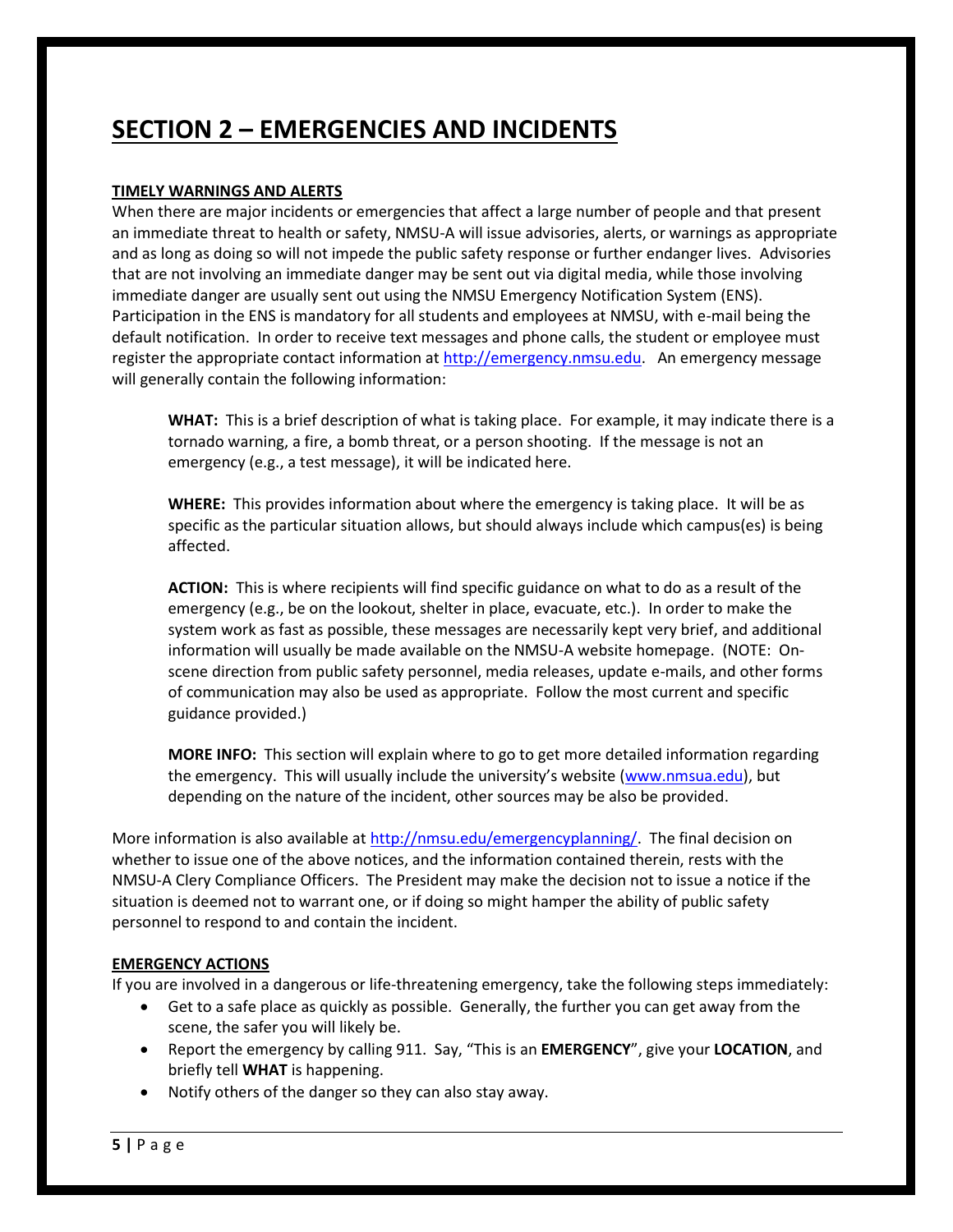Monitor the situation to see if it gets worse or if circumstances (like wind direction) change. Notify the emergency services dispatcher (911 operators) of the changes.

All students and employees are also encouraged to prepare in advance for emergencies, whether from natural disasters (such as floods, tornados, earthquakes, extreme heat, lightning, disease outbreak, etc.) or manmade incidents (including traffic crashes, hazardous chemical releases, downed electrical lines, criminal activity, terrorism, arson, etc.). The Safety and Security Manual includes information detailing the Emergency Action Plan and guidelines for appropriate responses for campus or building evacuation and other campus emergencies. The manual is reviewed and updated annually. The Safety and Security Manual is also available on line and can be located at [http://nmsua.edu/documents/safety](http://nmsua.edu/documents/safety-security-manual-12.pdf)[security-manual-12.pdf.](http://nmsua.edu/documents/safety-security-manual-12.pdf)

The NMSU-A Emergency guidebook is located online at [http://nmsua.edu/staff/emergency](http://nmsua.edu/staff/emergency-guidebook10/)[guidebook10/.](http://nmsua.edu/staff/emergency-guidebook10/)

When a serious incident occurs that causes an immediate threat to the campus, the first responders to the scene are generally NMSU-A Security personnel, APD and/or medical personnel. They typically respond and work together to manage the incident. Depending on the nature of the incident, other local and federal agencies could also be involved in responding to the incident. The local and federal agencies for Alamogordo include:

- Alamogordo Police Department
- Alamogordo Fire Department
- HAFB Bomb Squad
- Border Patrol bomb and drug detection dogs
- NM Department of Health—Otero County Public Health
- Otero County Sheriff's Department
- NM State Police

In an effort to provide timely notice to the NMSU-A community, and in the event of a serious incident that may pose an on-going threat, a blast e-mail emergency alert is sent out to the NMSU-A community instantly and simultaneously to all registered mobile phones, smart phones, satellite phones, and e-mail addresses. These alerts are also posted on the NMSU-A website.

NMSU-A reviews information that is reported to Campus Security by community members, by campus security authorities, and by APD to determine if a reported crime poses a serious on-going threat to members of the NMSU-A community.

Campus Security instigates an unannounced evacuation fire drill each semester in all campus buildings to test the emergency evacuation procedure. The purpose of the evacuation drill is to educate and train the occupants of the buildings and make them aware of the locations of emergency exits. Building occupants also receive instruction on the direction they should travel when exiting the facility, and become aware of fire issues specific to their building. The campus Security Coordinator monitors the evacuation drills to evaluate egress and to time how long it takes to evacuate the building and get all occupants to a safe location. Fire alarms alert the campus community of possible hazards. When a fire alarm sounds, it is mandatory that all occupants evacuate the building. Occupants must use the stairs to evacuate the building. If an individual is caught in the elevator, push the red emergency button. The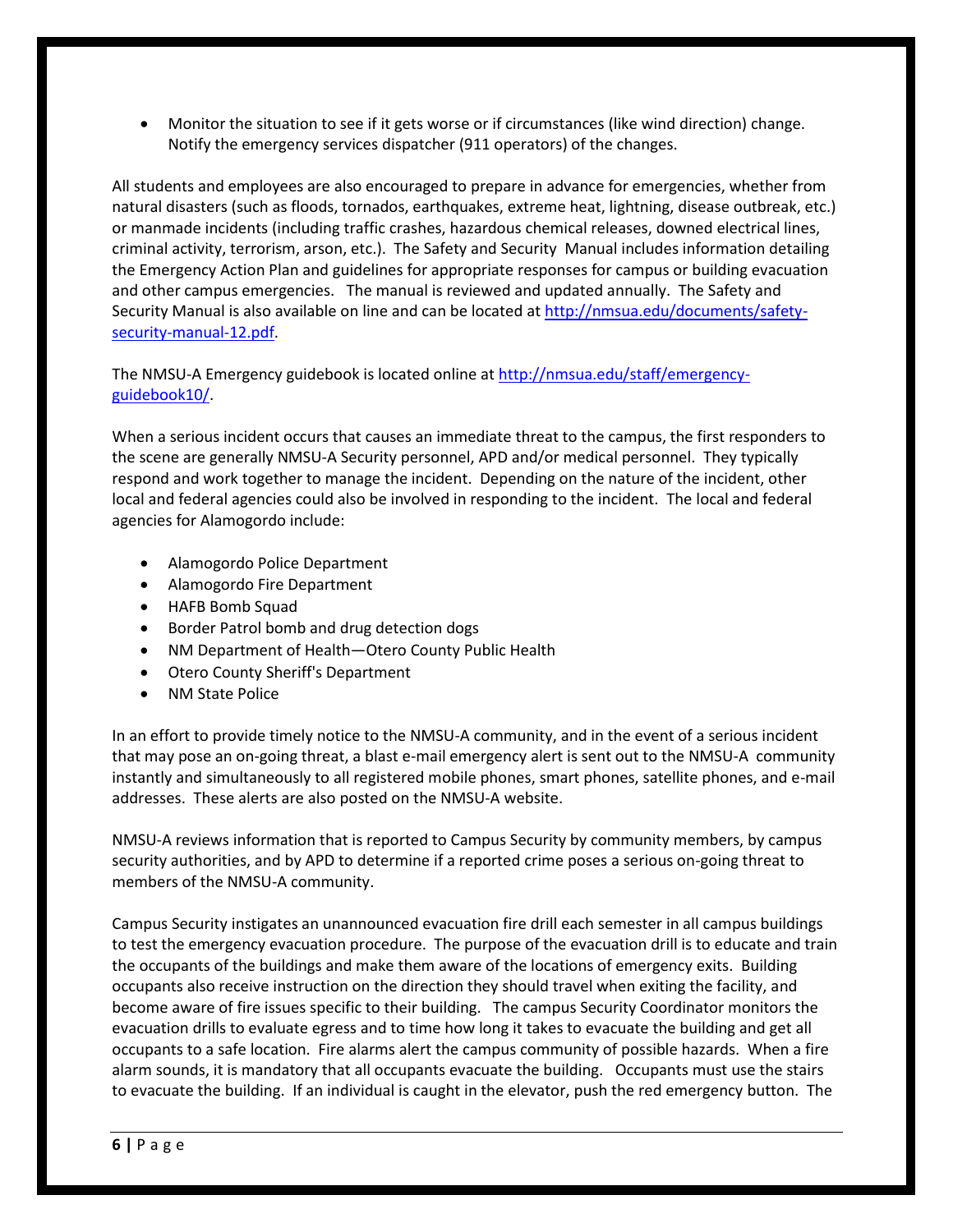emergency phones in the Library and Student Services elevators are programmed to ring at the Library circulation desk. The Science Center elevator is programmed to ring at a monitoring station. The monitoring station will contact campus Security or the APD.

However, students and employees should not rely on these being the only times they think about emergency evacuations. Anytime a person enters a building, they should also look to see what other avenues of emergency escape exist, whether through additional doors, designated fire exits, or even windows. Students and employees should also know where the designated escape routes and exits are in those buildings they live and/or work in, as well as any potential specific challenges (such as stairs might present for a person in a wheelchair). Newer buildings on campus also have designated "safe haven" areas where a person may call for assistance and wait for fire personnel. However, these areas are not a guarantee, and the person should continually evaluate the conditions and decide whether or not it is still safe to remain in that area.

# **FIRE STATISTICS AND FIRE SAFETY REPORT**

#### **Fire Protection Equipment and Systems**

NMSU-A contracts with local experts for the annual inspection and testing of fire evacuation equipment, including automatic fire detection systems, fire extinguishers and fire sprinkler systems. A fire drill is conducted in each building twice per year.

|             | Fire Alarm | Fire         | Partial   | Full      | Evacuation | Fire          | Smoke    |
|-------------|------------|--------------|-----------|-----------|------------|---------------|----------|
| <b>Bldg</b> | Monitor    | Extinguisher | Sprinkler | Sprinkler | Plans      | <b>Drills</b> | Detector |
| ProTech     | X          | X            |           |           | X          | x             | X        |
| Art         | X          | X            |           |           | X          | x             | X        |
| <b>PPD</b>  | X          | X            |           |           | X          | x             | X        |
| Theater     | x          | X            | x         |           | X          | x             | X        |
| SC          | X          | X            |           | X         | X          | X             | X        |
| SS          | X          | X            |           |           | X          | x             | X        |
| CB          | X          | X            |           |           | X          | x             | X        |
| Science     | x          | X            |           |           | X          | x             | X        |
| Health      | X          | X            |           |           | X          | x             | X        |
| Faculty     | X          | X            |           |           | X          | x             | X        |
| ASC         | X          | Χ            |           |           | X          | X             | X        |
| Gym         | X          | X            |           |           | X          | x             | X        |
| AE          | X          | X            |           | X         | X          | x             | X        |
| <b>ATC</b>  | X          | X            |           | X         | X          | x             | X        |
| Library     | X          | X            |           |           | X          | X             | X        |

NMSU-A is a non-residential campus. NMSU-A has had zero incidences of building fires.

#### **PROCEDURES FOR STUDENTS AND EMPLOYEES IN THE EVENT OF A FIRE**

If the fire alarm sounds, remain calm and immediately evacuate the building to the nearest exit. If you observe smoke or a fire and the alarm is not sounding, leave the building immediately. While doing so, attempt to find the nearest pull stations and activate the fire alarm if possible. Close doors behind you if safe and possible to do so. Do not use elevators. Call APD at 8-911 to report fire. If the fire is small, use the fire extinguisher to put it out.

#### **MISSING PERSON REPORTS**

Any report of a missing person is immediately investigated by the APD. There is no 24-hour waiting period, and attempts to locate the person will include contacting surrounding law enforcement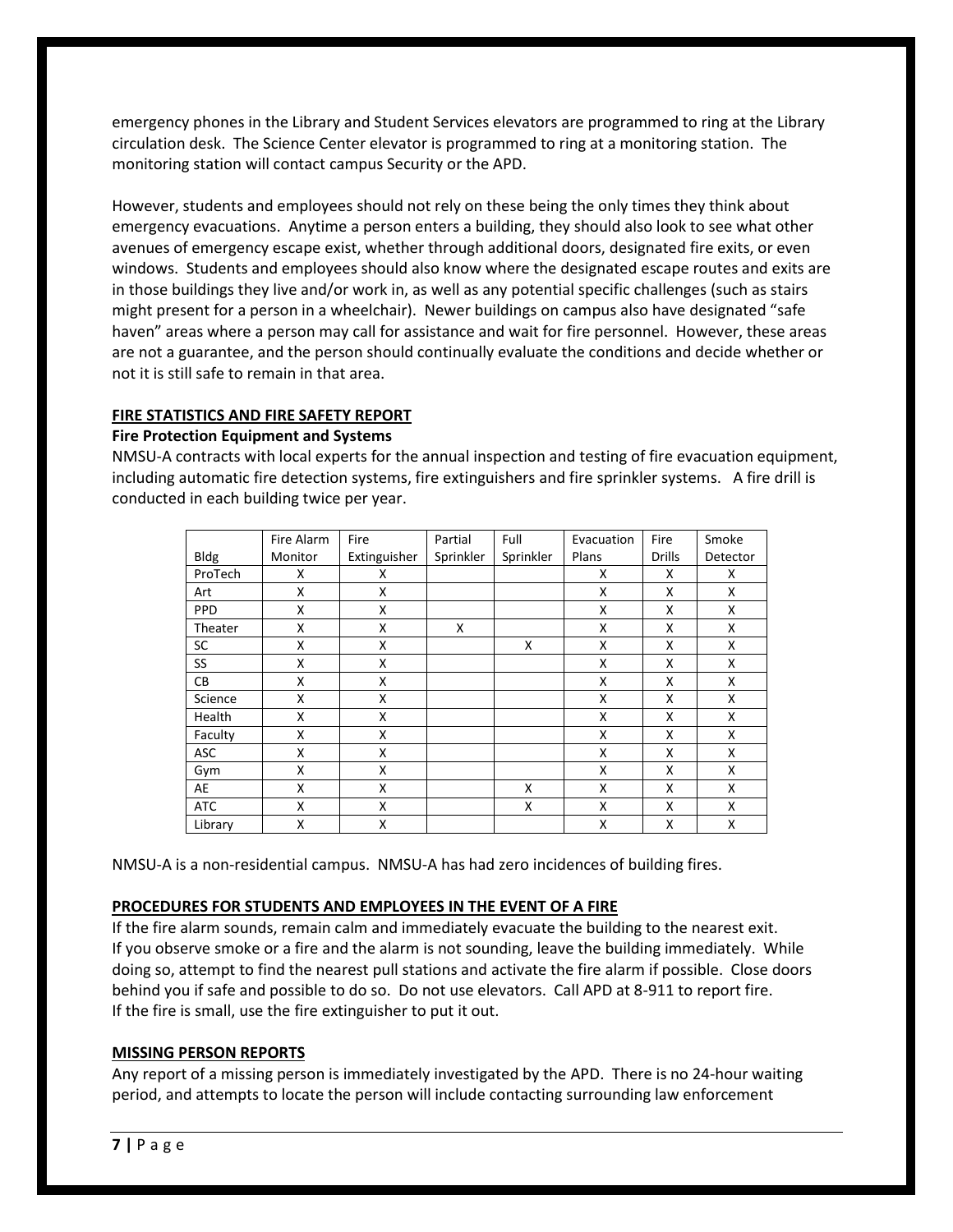agencies, notifying the missing person's designated contact(s), notifying parents or guardians if the missing person is less than 18 years of age, contacting known family members and friends, and posting of bulletins and news releases. In addition, the Police Department will notify appropriate university officials that a person is missing.

When students enroll at NMSU-A, they are asked to provide Emergency Contact Information, and this confidential information is used by the Police Department in contacting family and/or friends. One or more of these people may be designated as a person to contact solely for purposes of trying to find a student should they be missing. The same person, or others, may also be designated for contact in other emergencies involving the student. All students are strongly encouraged to designate and provide the names and contact information of the people they would like contacted under these circumstances. This may be done at the websit[e http://emergency.nmsu.edu.](http://emergency.nmsu.edu/) For any student who is a minor (under the age of 18) and has not been emancipated by a court, police officials are required to notify his/her parent(s) or guardian(s), in addition to any emergency contacts listed by the student.

Any university employee who, through the course of their employment, is informed that a person is missing from campus is required to immediately notify the APD. If there is information an abduction has just taken place, the employee should call 911.

# **IF YOU ARE THE VICTIM OF A CRIME**

If you are the victim of a crime while at NMSU-A, or experience a fire or medical emergency, report it immediately to the Security Office. For all types of emergency, call 8-911. For non-emergencies, call (575) 439-3634. When you call, give your name, the location you are calling from, a brief description of what occurred, and whether the person who committed the crime is still in the area. Prompt reporting and specific information will increase the chances of solving your case. A security officer will be dispatched to meet with you and obtain all of the necessary information. If evidence from the crime is still intact, please do not move or destroy it. This is especially important in sexual assault cases. Showering, changing clothes, or grooming can destroy vital evidence.

Many students worry about reporting crimes to the police because they do not want to testify in a trial. Victims are nevertheless encouraged to at least contact the NMSU-A Vice President for Student Success Office so they can be made aware of other services (counseling services, medical treatment, etc.) that might lessen the trauma of the incident.

Students who are victims of crimes may also pursue recourse through the NMSU Student Judicial System. While this is not a substitute for the criminal justice system, it affords students the opportunity to have their side heard in a less formal environment. If an accused student is found to have violated the Student Code of Conduct by engaging in forcible or non-forcible sex offenses, he or she may be subject to disciplinary action. The level of disciplinary action administered depends on the specific circumstances of the case, but can range from warnings and attendance at mandatory programs up to and including expulsion from NMSU-A. Both the victim and accused will be afforded the same opportunities within the student judicial process, including the ability to have others present during disciplinary proceedings, and both shall be informed of the outcome of any campus disciplinary proceedings alleging sexual assault. Students interested in this course of action may call the Vice President for Student Success Office at 439-3716, the office responsible for upholding the Student Code of Conduct. As always, students may also contact the Police Department for assistance and guidance.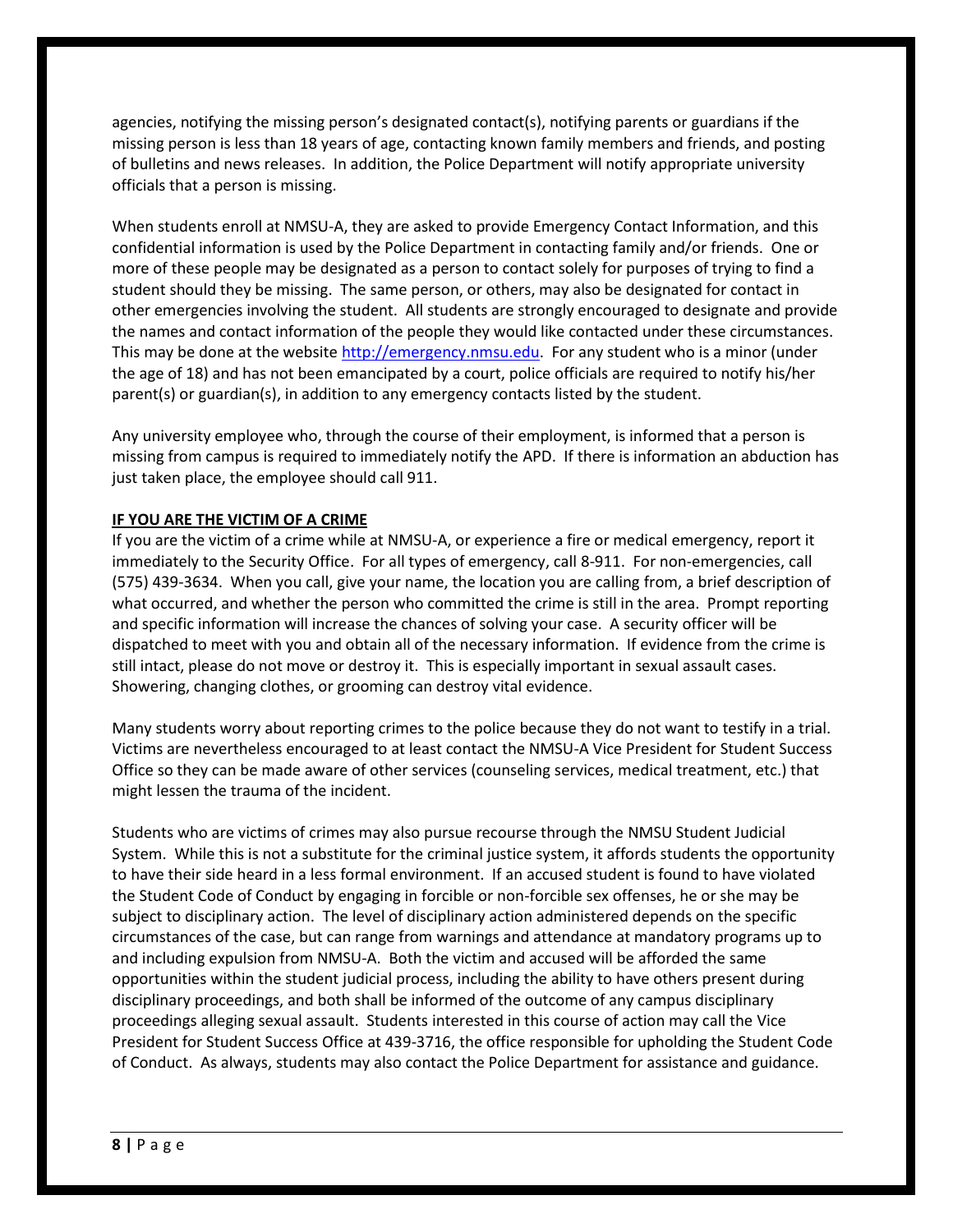Any NMSU-A officials who are approached by a person who has been the victim of a sexual assault or other crime on the NMSU-A campus are required to assist the person in notifying the police department.

#### **SEXUAL ASSAULT, HARASSMENT, AND STALKING**

The issue of sexual assault and other sexual misconduct is at the forefront of universities nationwide. NMSU specifically prohibits sexual misconduct and will assist victims in seeking counseling services, such as obtaining medical treatment (available through the Student Health Center and local hospitals), changing room assignments, making academic changes, and in any other way possible, including criminal prosecution through the District Attorney's Office (if the victim so desires). Students, faculty, staff, and visitors are reminded that they can contact the APD for assistance at any time, and do not have to file an official police report in order to be helped. If a report is filed with the APD, it will be fully investigated with the findings being referred to the District Attorney's Office for prosecutorial decisions.

New Mexico State University prohibits sexual misconduct by students, as reflected in the following excerpt from the Student Handbook. In this policy, sexual misconduct includes the following:

- Forced Sexual Contact Any harmful, insulting or non-consensual verbal or physical contact of a sexual nature with another person (including touching, fondling, exposure, disrobing, etc.) that is accomplished toward another without his/her consent including any such act accomplished by means of actual or implied force, threat, coercion, or helplessness. Forcing or intimidating a person to touch another's intimate parts shall also constitute sexual contact.
- Forced Sexual Penetration Intercourse (vaginal penetration); sodomy (anal penetration); oral copulation (oral-genital contact); or penetration with any object (including a finger), by the use of force, threats, coercion, or by taking advantage of a victim's helplessness.

*From[: http://deanofstudents.nmsu.edu/student-handbook/2-discipline-related-policies-and](http://deanofstudents.nmsu.edu/student-handbook/2-discipline-related-policies-and-procedures/sexual-misconduct-policy.html)[procedures/sexual-misconduct-policy.html:](http://deanofstudents.nmsu.edu/student-handbook/2-discipline-related-policies-and-procedures/sexual-misconduct-policy.html)*

*A student charged with sexual misconduct, including acquaintance or date rape, can be prosecuted under New Mexico criminal statutes and disciplined under the Student Code of Conduct. Even if the law enforcement authorities choose not to prosecute, the University can pursue disciplinary action.*

*A violation occurs when there is participation in any kind of sexual misconduct by a student individually or in concert with others. Since the University hopes to educate students in order to prevent violations, students should understand that:*

- *A. Forced sexual penetration or other unwanted forced sexual contact is defined as sexual misconduct whether the assailant is a stranger or an acquaintance of the victim.*
- *B. Alcohol and/or drug use, intoxication, or any impairment of the accused, does not absolve responsibility for sexual misconduct.*
- *C. In situations where the victim is incapable of giving consent, or is unable to resist sexual advances due to alcohol/drug use or other impairments, the accused will be held responsible for sexual misconduct.*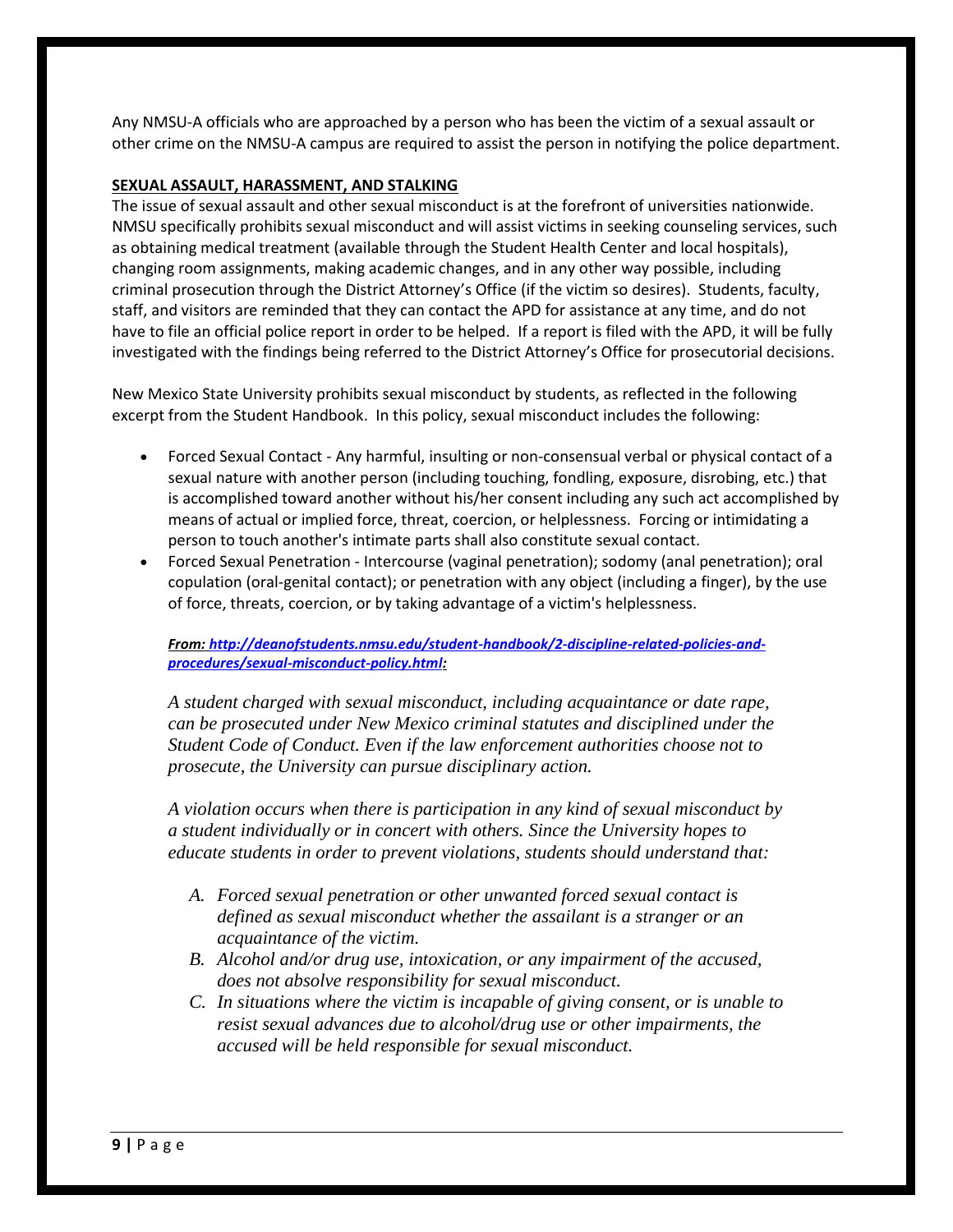- *D. Force or coercion is defined as:* 
	- *1. The use of physical force or physical violence.*
	- *2. The use of threats, including but not limited to physical threats, abduction, extortion or retaliation directed against the victim or another when the victim believes that there is an ability to execute such threats.*
	- *3. The use of verbal comments or non-verbal behaviors/gestures to intimidate the victim or another when the victim believes that there is a present ability to execute such threats.*
- *E. Threat is defined as an expression of intention to hurt, destroy, or punish the victim or another.*

*Where there is cause to believe that the University regulations prohibiting sexual misconduct have been violated, the University will initiate disciplinary action. Accusations of sexual misconduct will be investigated by the Coordinator of Student Judicial Services according to the Code of Conduct. If evidence is available to indicate that a student is guilty of sexual misconduct, or if guilt is admitted, the penalty for such misconduct may be as much as disciplinary suspension, dismissal or expulsion.*

Sexual misconduct often overlaps with crimes of sexual assault, sexual harassment, stalking, dating violence and domestic violence. As a result, sexual misconduct cases may be handled both by NMSU for policy violations, as well as by law enforcement for criminal violations. Each system has its own processes and standards.

In an effort to reduce the risk of sexual misconduct as well as the crimes of rape, sexual assault, sexual harassment, stalking, dating violence and domestic violence occurring among its students, the University utilizes a range of campaigns, strategies and initiatives to provide awareness, educational, risk reduction and prevention programming. Educational programs are offered to raise awareness for all incoming students and employees, and are conducted during new student and new employee orientation and throughout an incoming student's first semester. These programs and others offered throughout the year include strong messages regarding not just awareness, but also primary prevention (including normative messaging, environmental management and bystander intervention), and discuss institutional policies on sexual misconduct as well as the State of New Mexico definitions of domestic violence, sexual assault, stalking and consent in reference to sexual activity. Bystander engagement is encouraged through safe and positive intervention techniques and by empowering third-party intervention and prevention such as calling for help, identifying allies, and/or creating distractions.

Programs also offer information on risk reduction that strives to empower victims, teaches them how to recognize warning signals and how to avoid potential attacks, and to do so without victim-blaming approaches. Throughout the year, ongoing awareness and prevention campaigns are directed to students and employees, including faculty, often taking the form of presentations in University 150 classes, information booths at community events, emails, regularly scheduled crime prevention and personal protection classes, and a variety of programs offered through WAVE.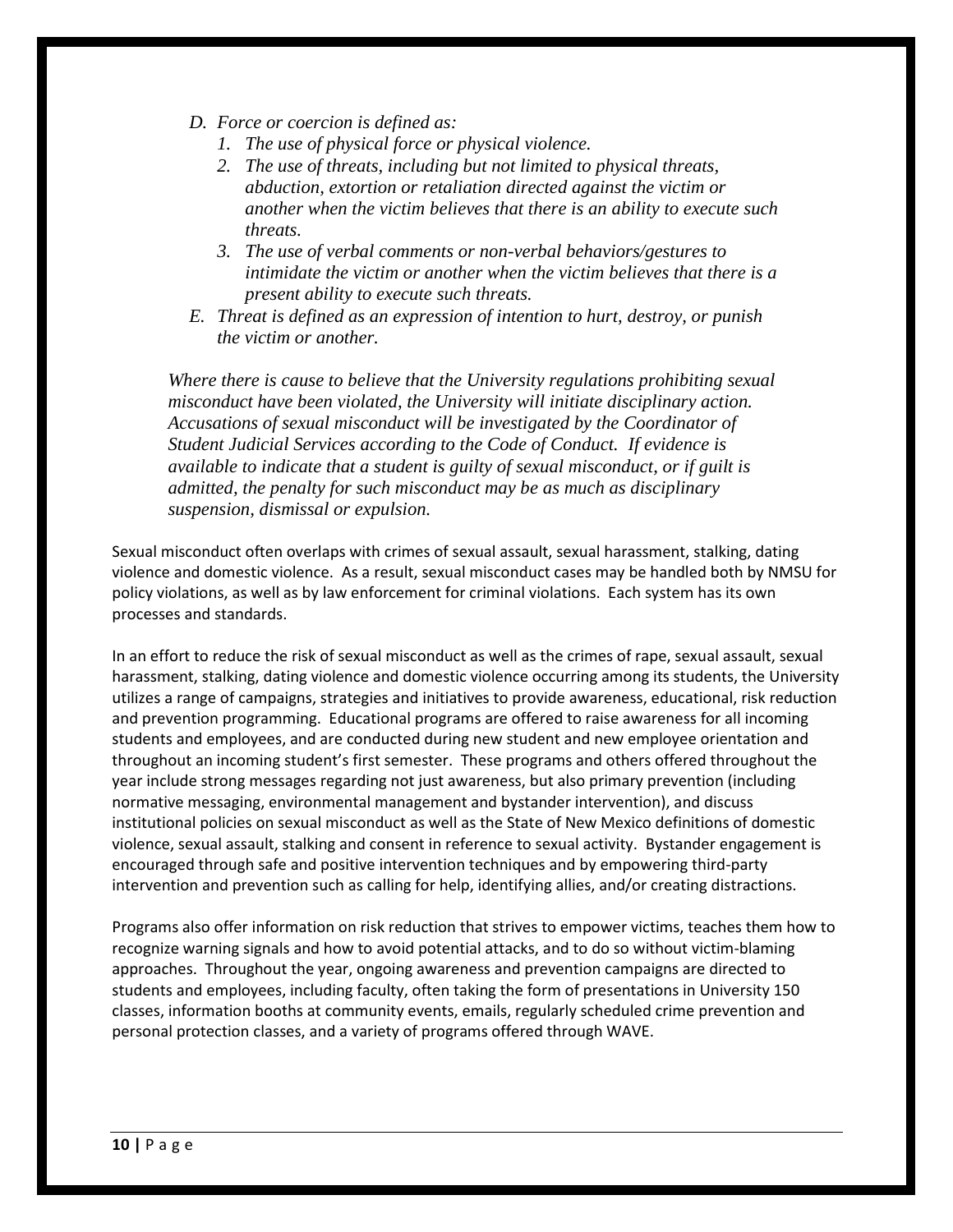#### **Measures Taken by NMSU-A**

In the event that sexual misconduct, gender-based violence or the crimes of sexual assault, stalking, dating violence or domestic violence occur, the University takes the matter very seriously. The University employs interim protection measures such as interim suspension and/or no contact orders in any case where a student's behavior represents a risk of violence, threat, pattern or predation. If a student is accused of sexual misconduct, other gender-based violence or the crimes of rape, sexual assault, sexual harassment, stalking, dating violence or domestic violence, he/she is subject to action in accordance with the NMSU Student Code of Conduct in the student handbook. A student wishing to officially report such an incident to the university may do so by contacting the Title IX Coordinator, Gerard Nevarez at (575) 646-3635. The student may also report to police if they wish to pursue criminal charges. NMSU employees with knowledge about sexual misconduct or gender-based violence or the crimes of rape, sexual assault, sexual harassment, stalking, dating violence or domestic violence are encouraged to report it immediately.

If you are the victim of sexual misconduct, gender-based violence or the crimes of rape, acquaintance rape, sexual assault, sexual harassment, stalking, dating violence or domestic violence, some or all of these safety suggestions may guide you after an incident has occurred:

- 1. Go to a safe place and speak with someone you trust. Tell this person what happened. If there is any immediate danger, contact the APD if you are on campus or call 8-911 if you are off campus.
- 2. Consider getting immediate professional support (e.g.: counseling, victim advocacy, medical services, etc.) to assist you in the crisis.
- 3. If you are on campus during regular business hours, you may go to the NMSU-A Counselor or to the Vice President for Student Success (439-3716) for support and guidance.
- 4. For your safety and well-being, immediate medical attention is encouraged. Further, being examined as soon as possible, ideally within 24 hours, is important in the case of rape or sexual assault. The hospital will arrange for a specific medical examination at no charge. To preserve evidence, it is recommended that you do not bathe, shower, douche, eat, drink, smoke, brush your teeth, urinate, defecate or change clothes before receiving medical attention. Even if you have already taken any of these actions, you are still encouraged to have prompt medical care, and evidence may still be recoverable. Typically, if police are involved or will be involved, they will obtain evidence from the scene, and it is best to leave things undisturbed until their arrival. They may gather bedding, linens or unlaundered clothing and any other pertinent articles that may be used for evidence. It is best to allow police to secure items in evidence containers, but if you are involved in transmission of items of evidence, such as to the hospital, secure them in a clean **paper** bag or clean sheet, to avoid contamination. If you have physical injuries, photograph or have them photographed, with a date stamp on the photo. Record the names of any witnesses, and their contact information. This information may be helpful to the proof of a crime, to obtain an order of protection or to offer proof of a campus policy violation. Try to memorize details (physical description, names, license plate number, car description, etc.), or even better, write notes to remind you of details, if you have time and the ability to do so. If you obtain external orders of protection (e.g. restraining orders, injunctions, protection from abuse), please notify the APD so that those orders are enforceable on campus.
- 5. Even after the immediate crisis has passed, consider seeking support from the counselor and the Vice President for Student Success Office.
- 6. Contact the NMSU-A Vice President for Student Success if you need assistance with concerns, such as for no-contact orders or other protective measures.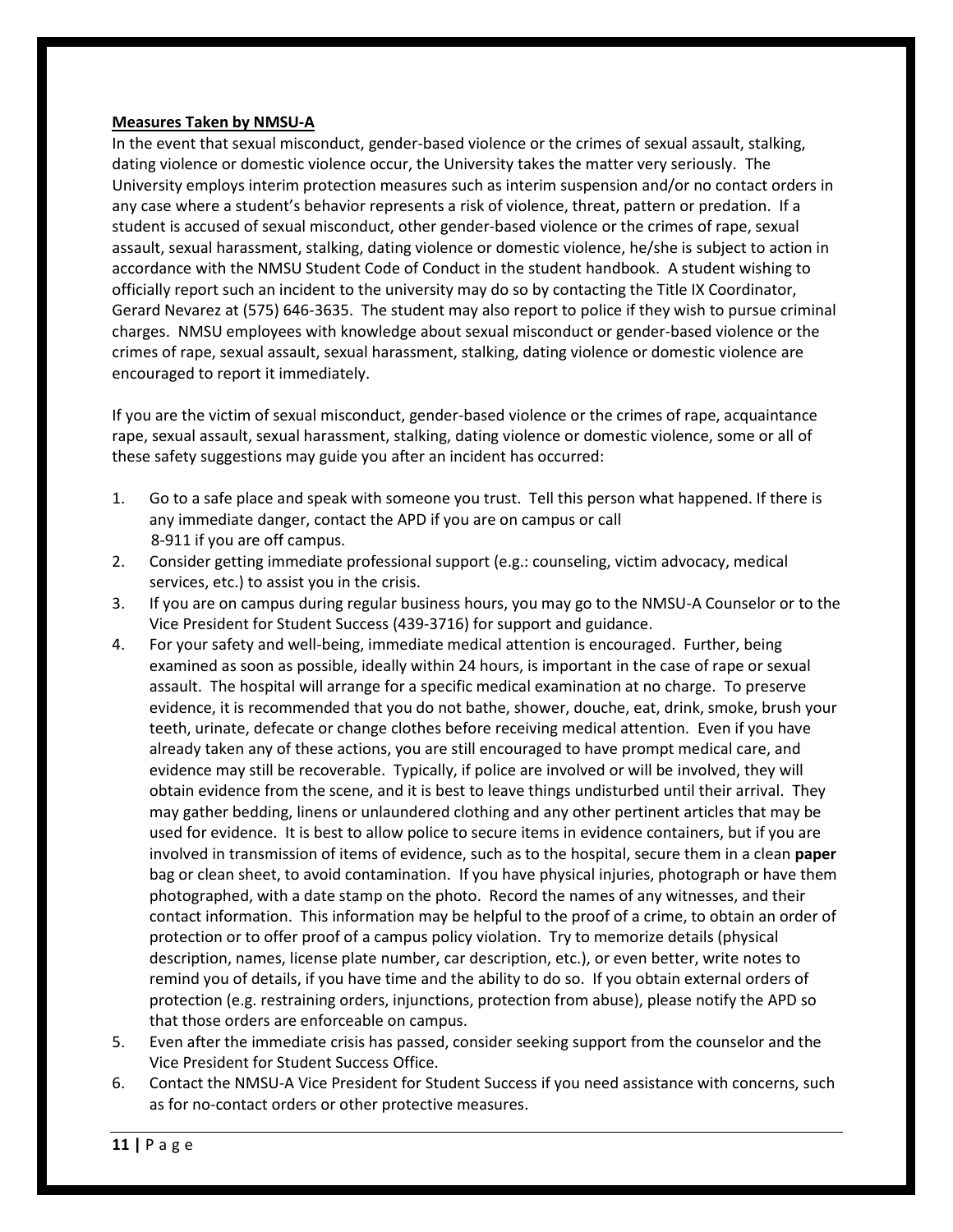For offenses including sexual misconduct or other gender-based violence, which typically include the crimes of domestic violence, dating violence, sexual harassment, sexual misconduct and stalking, sanctions against student offenders range from warnings through expulsion. Serious and violent incidents and acts of sexual offenses by employees usually result in suspension, expulsion or termination of employment.

Procedurally, when NMSU-A receives a report of sexual misconduct, gender-based violence, or other sex or gender discrimination, the campus Title IX Liaison is notified. If the victim wishes to access local community agencies and/or law enforcement for support, the University will assist the victim in making these contacts. The Title IX Coordinator will offer assistance to victims in the form of interim or longterm measures such as opportunities for academic accommodations, changes in housing for the victim or the responding student, visa and immigration assistance, changes in working situations and other assistance as may be appropriate and available on campus or in the community (such as no contact orders, campus escorts, transportation assistance, targeted interventions, etc). If the victim so desires, they will be connected with a counselor on- or off-campus, as well as an on-or off-campus victim's advocate. No victim is required to take advantage of these services and resources, but the University provides them in the hopes of offering help and support without condition or qualification. A summary of rights, options, supports and procedures is provided to all victims, whether they are a student, employee, guest or visitor by the Title IX Coordinator (or designee).

When appropriate upon receipt of notice, the Title IX Coordinator will cause a prompt, fair and impartial process to be initiated, commencing with an investigation which may lead to the imposition of sanctions upon an individual found responsible, based upon a preponderance of evidence (preponderance of evidence means that the hearing officer believes it is more likely than not that the incident occurred). Procedures detailing the investigation and resolution processes of the University can be found in the NMSU Policy Section 3.25 (contained below). The Coordinator is ultimately responsible to assure in all cases that the behavior is brought to an end, the University acts to reasonably prevent its recurrence, and the effects on the victim and the community are remedied. The Coordinator is also responsible to assure that training is conducted annually for all advocates, investigators, hearing officers, panelists and appeals officers that encompasses a hearing process that protects the safety of victims and promotes accountability. Training will focus on sexual misconduct, domestic violence, dating violence, sexual assault, stalking, sexual harassment, retaliation and other behaviors that can be forms of sex or gender discrimination covered by Title IX and Clery Act. Training will help those decision-makers in the process to protect the safety of victims and to promote accountability for those who commit offenses.

In any complaint of sexual misconduct, sexual assault, stalking, dating violence, domestic violence or other sex or gender-based discrimination covered under the federal law, Title IX, the person bringing the accusation and the responding party are entitled to the same opportunities for a support person or advisor of their choice throughout the process, including any meeting, conference, hearing or other procedural action. Once complete, the parties will be informed, in writing, of the outcome, including the finding, the sanctions (if any) and the rationale therefore. Delivery of this outcome to the parties will occur without undue delay between notifications. All parties will be informed of the University's appeal processes, and their rights to exercise a request for appeal. Should any change in outcome occur prior to finalization, all parties will be timely informed in writing, and will be notified when the results of the resolution process become final.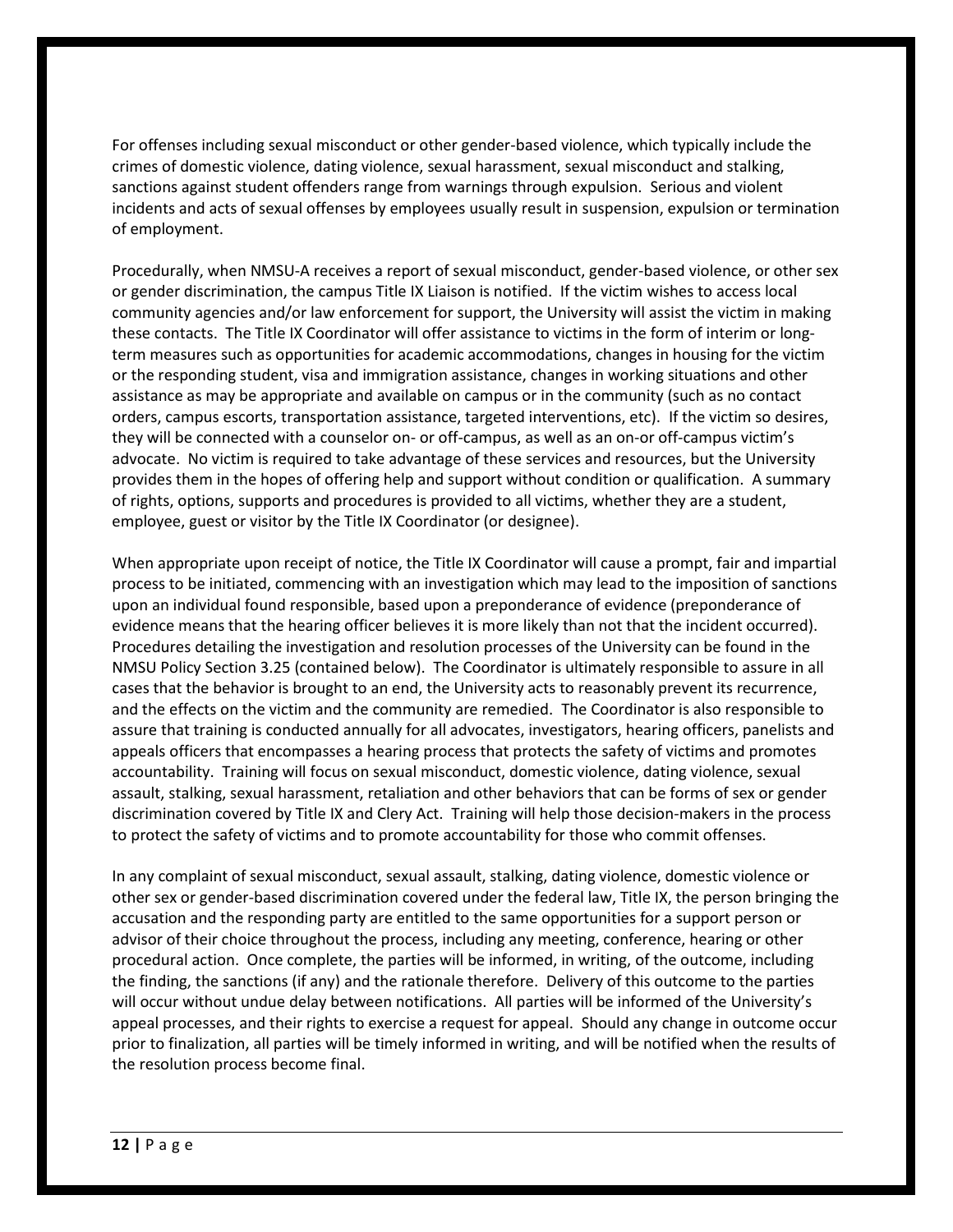#### **NMSU Policies and Procedures**

Below is an excerpt of the NMSU Policy and procedures related to discrimination, sexual misconduct, and harassment. The complete NMSU Policies and Procedures can be found at [http://manual.nmsu.edu/policies-and-procedures/.](http://manual.nmsu.edu/policies-and-procedures/)

#### **NMSU Policy 3.25 Discrimination, Harassment and Sexual Misconduct on Campus**

- A. New Mexico State University (NMSU) is dedicated to providing equal opportunities in areas of employment and academics without regard to age, ancestry, color, disability, gender identity, genetic information, national origin, race, religion, serious medical condition, sex, sexual orientation, spousal affiliation or protected veteran status as outlined in federal and state anti-discrimination statutes. As a federal contractor, NMSU's affirmative action program also supports this effort. The following is a listing of applicable federal and state laws:
	- 1. Age Discrimination in Employment Act of 1967
	- 2. Americans with Disabilities Act of 1990, as amended
	- 3. Civil Rights Act of 1991
	- 4. Title IX of the Education Amendments of 1972
	- 5. Executive Order 11141
	- 6. Executive Order 11246
	- 7. Equal Pay Act of 1963
	- 8. Pregnancy Discrimination Act
	- 9. Section 504 of the Rehabilitation Act of 1973, as amended
	- 10. Title VI & VII of the Civil Rights Act of 1964
	- 11. Vietnam Era Veterans Readjustment Act
	- 12. Genetic Information Non-discrimination Act of 2008
	- 13. NM Human Rights Act, 1969
	- 14. Campus SaVE Act, 2013
- B. The Office of Institutional Equity (OIE) is designated as the office that receives and processes internal discrimination complaints within the NMSU system. The NMSU OIE website will include office address, location and contact information: [http://eeo.nmsu.edu/.](http://eeo.nmsu.edu/)
- C. Title IX Notice:
	- 1. NMSU does not discriminate on the basis of sex in education programs and activities; Title IX of the Education Amendments Act of 1972 is a federal law that states:

*"No person in the United States shall, on the basis of sex, be excluded from participation in, be denied the benefits of, or be subjected to discrimination under any education program or activity receiving Federal financial assistance."* 

- 2. Title IX prohibits:
	- a. Sexual misconduct (including sexual violence)
	- b. Sex discrimination (gender bias)
	- c. Sexual harassment
	- d. Retaliation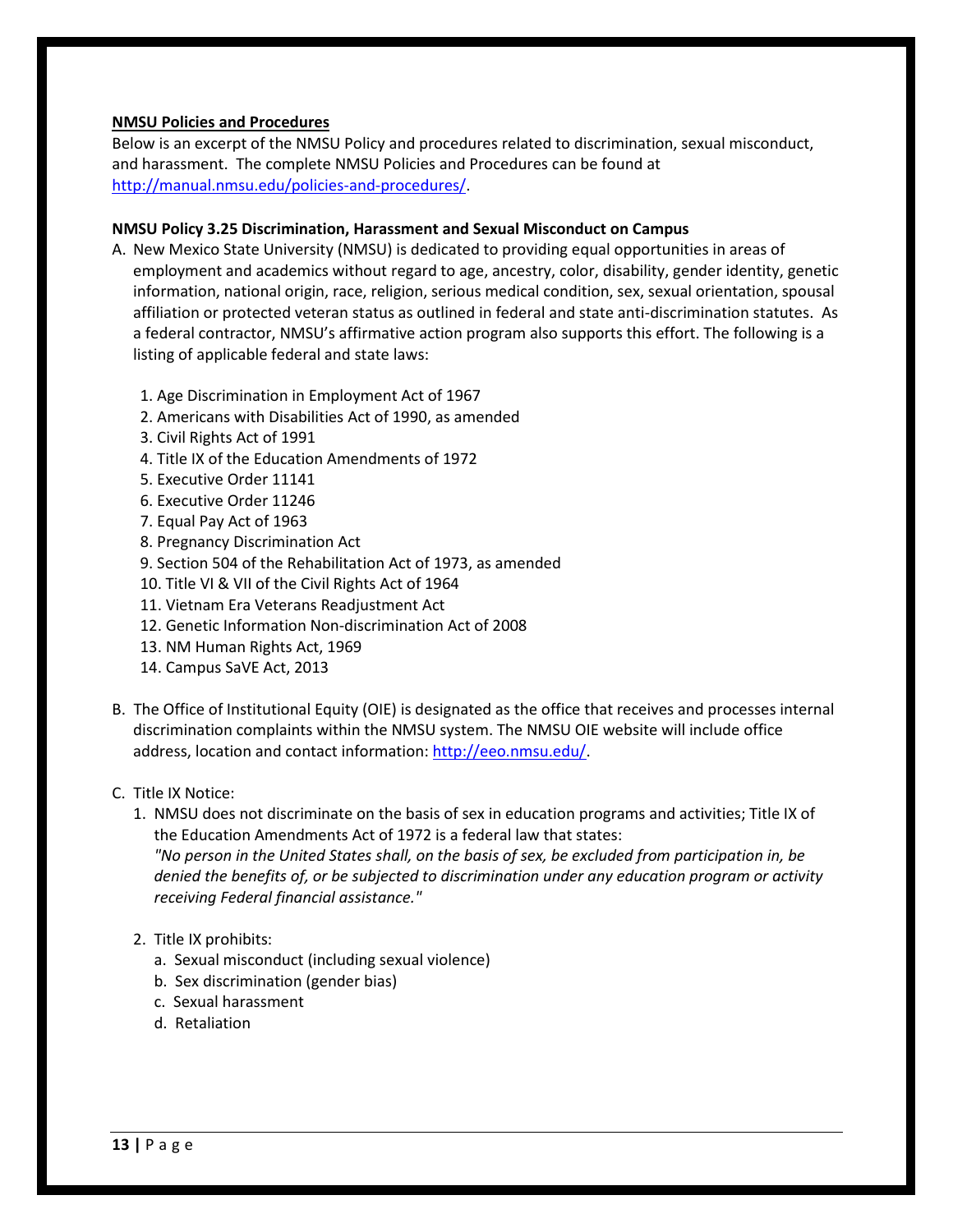- 3. Title IX applies to students, staff and faculty. Title IX requires reporting from "responsible employees" for which purposes of policy can be defined to include:
	- a. Those with authority to address and remedy sex-based discrimination and harassment; and/or
	- b. Those with responsibility to report sexual misconduct to a supervisor and OIE; and/or
	- c. Those who a student would responsibly believe have such authority or obligation.
- 4. In cases involving harassing speech, assessing Title IX applicability to off-campus behavior will require a two-prong test:
	- a. Does NMSU have control over the harasser (subject to our rules) and
	- b. Does NMSU have control over the context of the harassment (on our property, in our programs, on land we lease or control, or at events we sponsor)
- 5. NMSU will reserve the option to take off-campus jurisdiction in cases involving sexual violence, sexual assault, or rape that involve students or employees.
- 6. The President will designate an administrator to serve as the NMSU Title IX Coordinator, whose duties will include overseeing all Title IX complaints and identifying and addressing systemic problems that arise during the review of such complaints.
- 7. Inquiries concerning the application of Title IX may be referred to the NMSU Title IX Coordinator or the Office of Civil Rights of the United States Department of Education. The NMSU OIE website will include the NMSU Title IX Coordinator's name, office address, telephone number, and e-mail address as well as the link to the Office for Civil Rights.
- D. Campus Violence Elimination Act (Campus SaVE Act) Notice:

NMSU does not tolerate any sexual violence to include intimate partner violence which can be defined as any physical, sexual, or psychological harm against an individual by a current or former partner or spouse of the individual. Such sexual violence covers domestic violence, dating violence and stalking. The Campus SaVE Act complements and is a companion to Title IX and assists with the response to and prevention of sexual violence in higher education. The Act provides a framework for educational institutions to address incidents of sexual violence occurring on-campus, on public property within and adjacent to campus, and at non-campus properties like off-campus student organization housing, campus sponsored events and remote classrooms.

Specifically, the Campus SaVE Act outlines provisions for the following:

a. Transparency: Students or employees reporting victimization will be assisted by campus authorities in reporting a crime to law enforcement and with obtaining or enforcement of no contact directives or restraining orders. Employees and students should be aware of bystander intervention which includes taking action to prevent harm or intervene when there is a risk of domestic violence, dating violence, sexual assault, or stalking against another person. Individuals who make reports will be provided options and assistance in changing academic, living, transportation and working situations if requested and reasonably available. Further, a resource guide will be provided which includes information on counseling, health, local advocacy and legal service agencies. The range of any possible disciplinary actions or sanctions and procedures may be found in the *NMSU Student Code of Conduct* and/or the *NMSU Policy Manual*.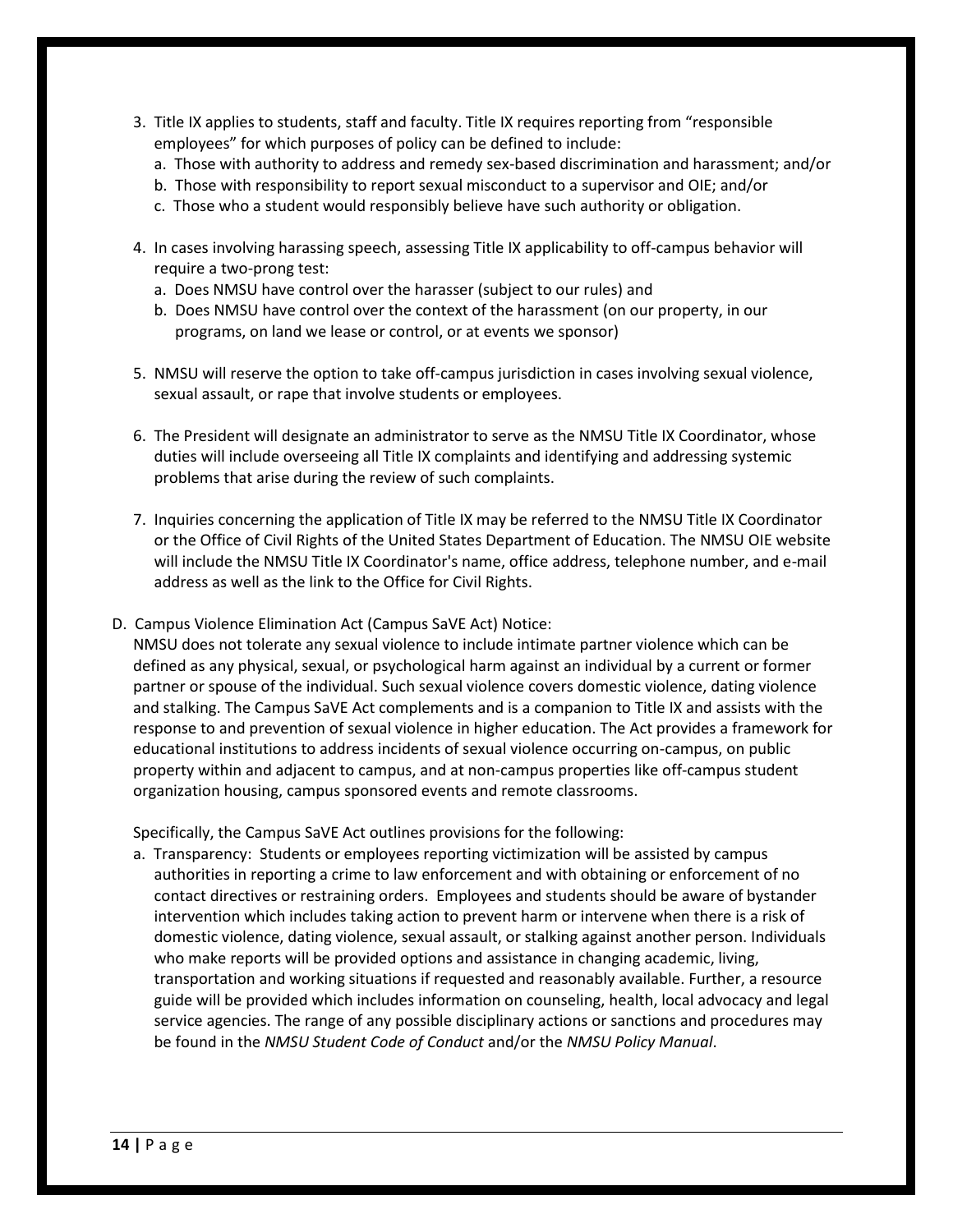- b. Accountability: Provide a fair investigation and resolution of complaints. Additionally, both accuser and accused may be accompanied during proceedings by an advisor of their choice and both parties will receive written outcomes of disciplinary hearings at the same time.
- c. Education: Conduct initial and ongoing awareness programming for students and employees that addresses issues of primary prevention, definition of consent, reporting, bystander intervention and risk reduction.
- d. Inquiries concerning the application of the Campus SaVE Act may contact any of the following: Office of Institutional Equity (OIE) Executive Director; the NMSU Police Department Victim's Assistance Coordinator or the Dean of Students. The NMSU OIE website will include the most current names, office address, telephone number and e-mail address as well as the link to the Office for Civil Rights.

#### E. Discrimination Policy:

- 1. NMSU is committed to providing a place of work and learning free of discrimination and harassment on the basis of a person's age, ancestry, color, disability, gender identity, genetic information, national origin, race, religion, serious medical condition, sex, protected veteran status, sexual orientation, or spousal affiliation. Where a violation of policy is found to have occurred, NMSU will act to stop the conduct, to prevent its recurrence, to remedy its effects, and to discipline those responsible in accordance with the *NMSU Policy Manual* and/or *NMSU Student Code of Conduct.*
- 2. No employee or student, either in the workplace or in the academic environment, should be subjected to discrimination which includes inappropriate conduct. Even one incident may constitute a violation of policy. It is expected that students, faculty and staff will treat one another and campus visitors with respect.
- 3. It is against NMSU policy to discriminate in any aspect of employment or education, which includes, but is not limited to:
	- a. hiring actions and terminations;
	- b. compensation, assignment, or classification of employees;
	- c. transfer, promotion, layoff, or recall of employees;
	- d. job advertisements;
	- e. recruitment actions;
	- f. testing;
	- g. grading;
	- h. acceptance or participation in an academic program or activity;
	- i. use of university facilities;
	- j. training programs;
	- k. benefits;
	- l. retirement plans, and paid and unpaid leave programs;
	- m. housing;
	- n. academic accommodation;
	- o. employment accommodation;
	- p. financial aid;
	- q. other terms and conditions of employment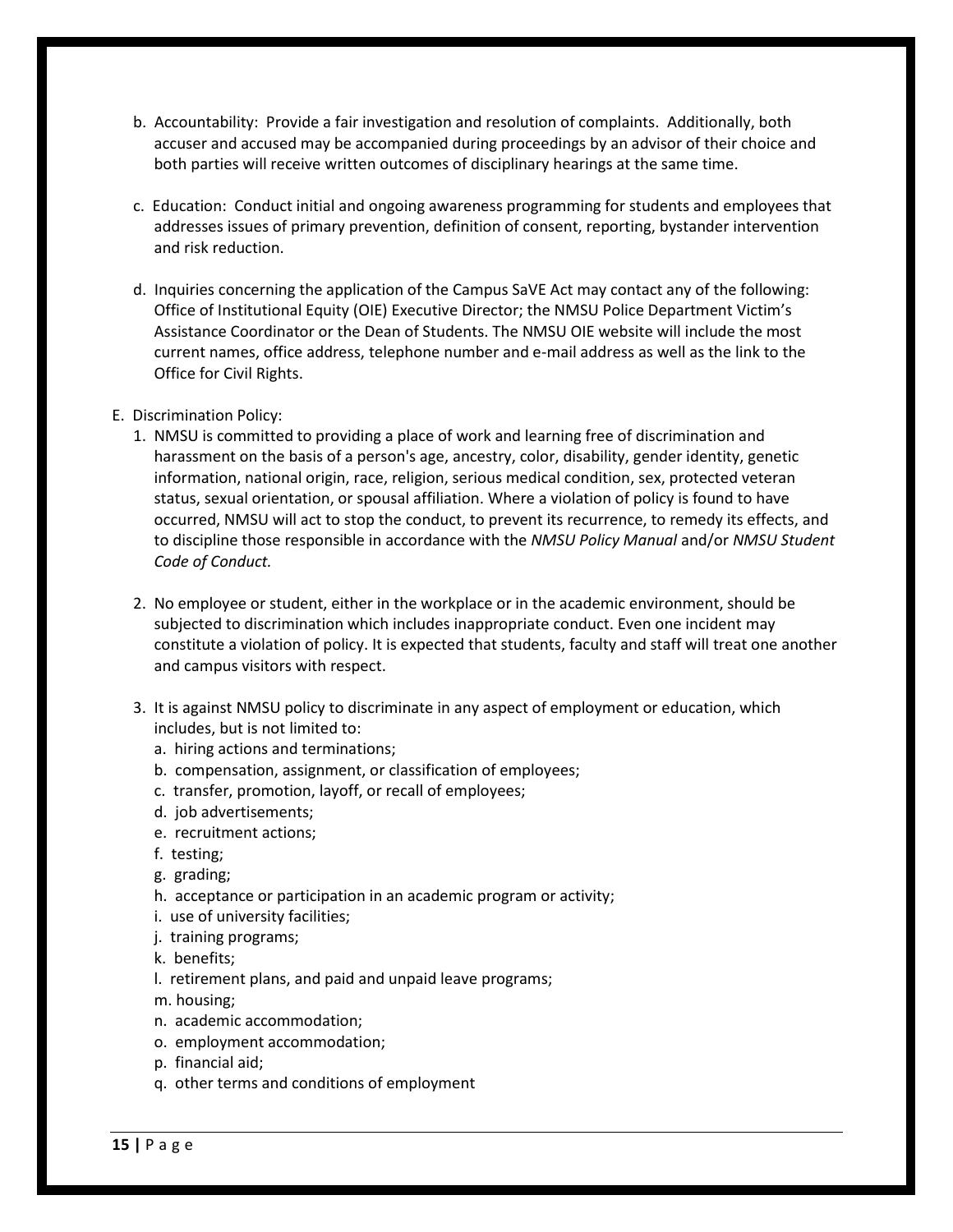- 4. Determining what constitutes discrimination under this policy will be accomplished on a case by case basis and depends upon the specific facts and the context in which the conduct occurs. Some conduct may be inappropriate, unprofessional, and/or subject to disciplinary action, but would not fall under the definition of discrimination. The specific action taken, if any, relating to a particular instance depends on the nature and the seriousness of the conduct that is reported.
- 5. Discriminatory practices include, but are not limited to:
	- a. Discrimination on the basis of a person's age, ancestry, color, disability, gender identity, genetic information, national origin, race, religion, sex, protected veteran status, sexual orientation, serious medical condition or spousal affiliation;
	- b. Retaliation against an individual for engaging in a protected activity such as filing a charge of discrimination, participating in an investigation, or opposing discriminatory practices;
	- c. Use of electronic mail or computer dissemination of offensive material relating to protected categories;
	- d. Denying or interfering with an employee's or student's authorized reasonable accommodation based on disability or religion;
	- e. Employment or education decisions based on stereotypes or assumptions about the abilities, traits or performance of individuals based on age, ancestry, color, disability, gender identity, genetic information, national origin, protected veteran status, race, religion, serious medical condition, sex, sexual orientation, or spousal affiliation; and
	- f. Conduct that has the purpose or effect of substantially interfering with an individual's academic or work performance, or of creating an intimidating, hostile or offensive environment in which to work or learn.
- F. Sex Discrimination/Sexual Harassment Policy:
	- 1. NMSU is committed to providing a place of work and learning free of sexual misconduct which includes sexual harassment and sexual violence. Engaging in sexual behavior that is inappropriate, unwanted and unsolicited is a violation of NMSU policy. Where sexual harassment is found to have occurred, NMSU will act to address the reported conduct, to prevent its recurrence, to remedy its effects, and to discipline those responsible in accordance with the *NMSU Policy Manual*  and/or *NMSU Student Code of Conduct.*
	- 2. No employee or student, either in the workplace or in the academic environment, should be subjected to unwelcome non-verbal, verbal or physical conduct that is of a sexual nature. Even one incident may constitute a violation of NMSU policy.
	- 3. Determining what constitutes sexual harassment under this policy is dependent upon the specific facts and the context in which the conduct occurs. Some conduct may be unprofessional and/or subject to disciplinary action, but would not fall under the definition of sexual harassment. The specific action taken, if any, depends on the nature and the seriousness of the reported conduct and may include disciplinary processes.
	- 4. Under this policy, unwelcome sexual advances, requests for sexual favors, and other non-verbal, verbal or physical conduct of a sexual or gender bias nature, constitute a violation of policy when:
		- a. Submission to such conduct is made either explicitly or implicitly a term or condition of an individual's employment or academic status;
		- b. Submission to or rejection of the conduct is used as a basis for academic or employment decisions or evaluations, or permission to participate in an activity;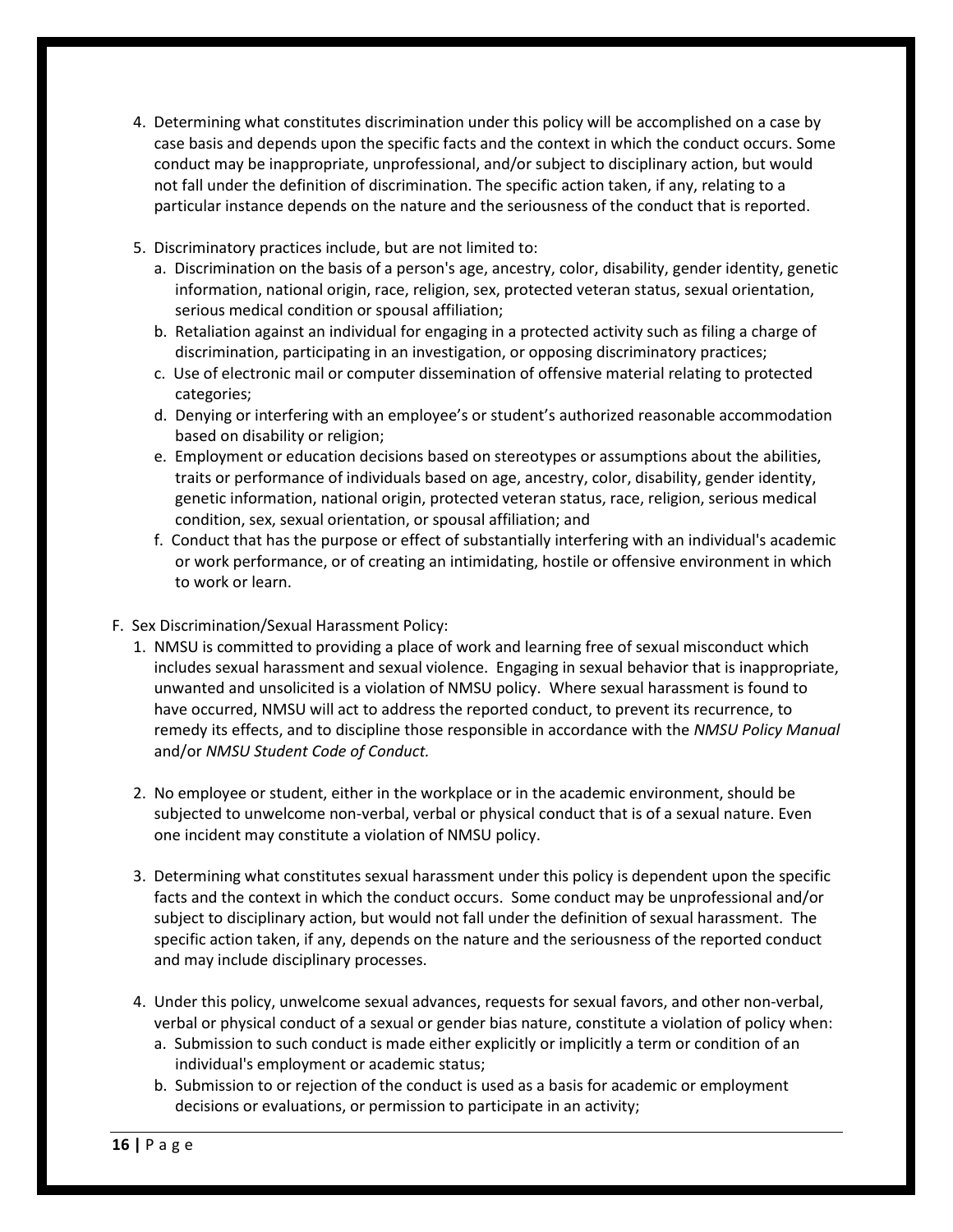- c. The conduct has the purpose or effect of substantially interfering with an individual's academic or work performance, or of creating an intimidating, hostile or offensive environment in which to work or learn.
- 5. Sexual harassment may take many forms, subtle and indirect, or blatant and overt.
- 6. Examples of unwelcome conduct of a sexual or sex related nature that may constitute a violation of policy may include, but are not limited to:
	- a. Rape, sexual assault, sexual battery, sexual coercion, sexual exploitation, stalking, or other sexual violence;
	- b. Sexual violence is a physical act perpetrated against a person's will or where a person is incapable of giving consent due to the victim's use of drugs or alcohol. Additionally, a person may be unable to give consent due to an intellectual or other disability;
	- c. Sexually explicit or gender related statements, comments, questions, jokes, innuendoes, anecdotes, or gestures;
	- d. Uninvited touching, patting, hugging, or purposeful brushing against a person's body or other inappropriate touching of an individual's body;
	- e. Remarks of a sexual nature about a person's clothing or body;
	- f. Use of technology, electronic mail or computer dissemination of sexually oriented, sex-based communications or sexually explicit images;
	- g. Sexual advances, whether or not they involve physical touching;
	- h. Requests for sexual favors in exchange for actual or promised job or educational benefits, such as favorable reviews, salary increases, promotions, increased benefits, continued employment, grades, favorable assignments, letters of recommendation;
	- i. Displaying sexually suggestive objects, pictures, magazines, cartoons, or screen savers; or
	- j. Inquiries, remarks, or discussions about an individual's sexual experiences or activities and other written or verbal references to sexual conduct.
- G. Retaliation:
	- 1. Retaliation against an individual who in good faith complains of alleged discrimination or sexual harassment or provides information in an investigation about behavior that may violate this policy is prohibited and may be grounds for discipline. Retaliation in violation of this policy may result in discipline up to and including termination and/or expulsion. Any employee or student bringing a discrimination or sexual harassment complaint in good faith or assisting in the investigation of such a complaint will not be adversely affected in terms and conditions of employment and/or academic standing, nor discriminated against, terminated, or expelled because of the complaint.
	- 2. "Retaliation" may include, but is not limited to such conduct or adverse actions as:
		- a. Adverse action taken to keep someone from opposing a discriminatory practice, or from participating in a discrimination proceeding;
		- b. Employment actions such as termination, refusal to hire, and denial of promotion;
		- c. Threats, unjustified negative evaluations, unjustified negative references, or increased surveillance;
		- d. Action such as an assault or unfounded civil or criminal charges that are likely to deter reasonable people from pursuing their rights; or
		- e. An unfair or unjustified grade.

Note that petty slights and annoyances, such as stray negative comments in an otherwise positive or neutral evaluation, snubbing a colleague, or negative comments that are justified by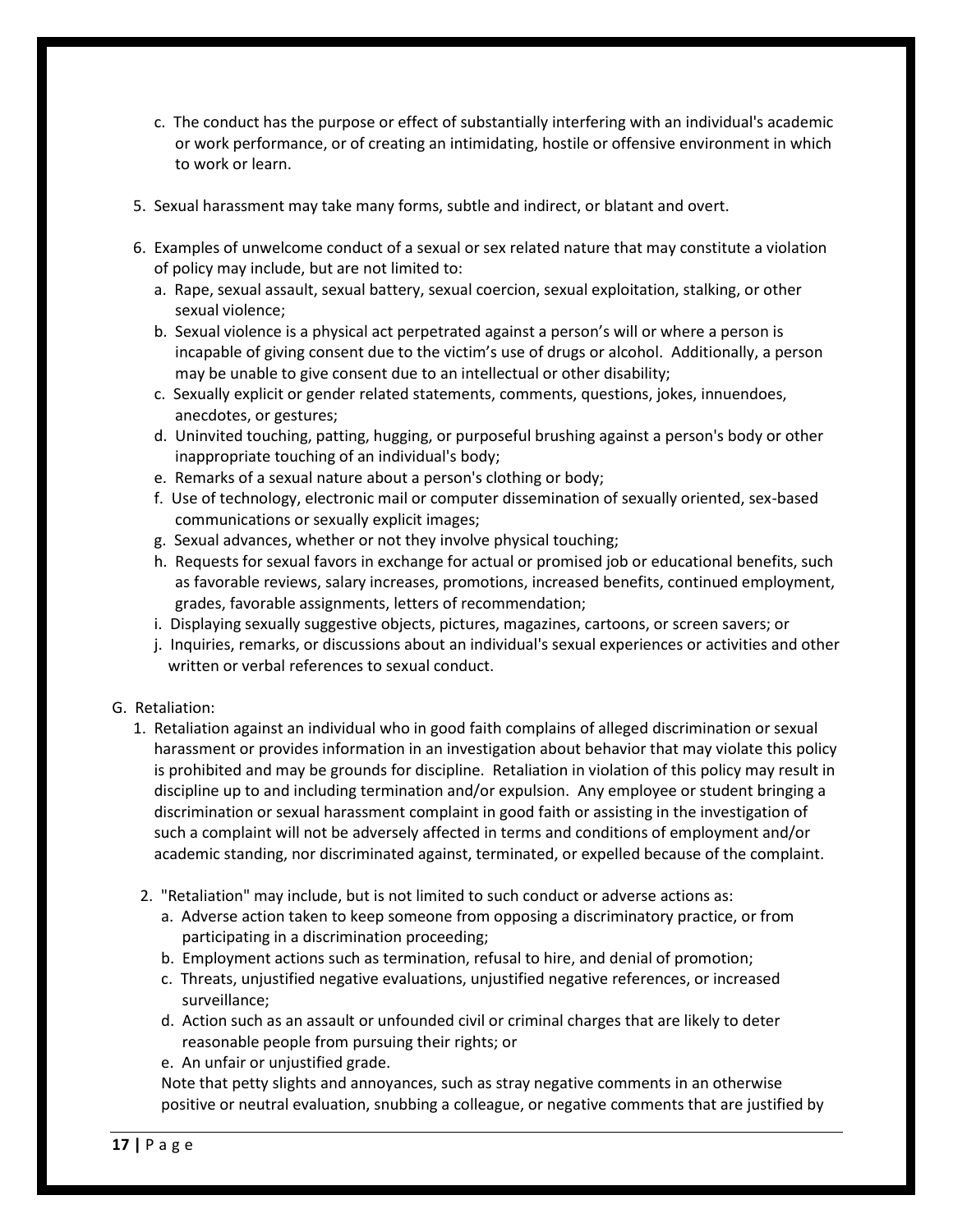an employee's or student's poor work/academic performance or history are not considered adverse actions.

H. Applicability and Sanctions:

All students and employees are subject to this policy. Any student or employee who violates this policy is subject to discipline up to and including termination and/or expulsion in accordance with the *NMSU Policy Manual* or in the case of students, the *NMSU Student Code of Conduct*. Complaints may also be filed against visitors, consultants, independent contractors and outside vendors whose conduct violates these policies, with the possible sanctions of limiting access to campus facilities and other measures to protect the campus community.

I. Policy Statement Distribution:

The President's policy statement references the University's position as contained in this policy.

All employees will be provided the President's policy statement on an annual basis. Human Resource Services (HRS) and the Office of Institutional Equity (OIE) will maintain documentation (written or electronic) that each employee received the President's policy statement. New employees will be provided a copy of the President's policy statement at the time of hire, generally at New Employee Orientation (NEO) and documentation will be maintained by HRS. Additionally, the President's policy statement will be provided to students at least annually. The distribution and receipt documentation may be accomplished electronically for either employees or students. The complete text of this policy will be maintained on the OIE website[: http://eeo.nmsu.edu/.](http://eeo.nmsu.edu/)

- J. Complaints and Investigation:
	- 1. Employees and students may file an internal discrimination complaint with OIE within fifteen (15) working days from the date of the incident(s). Individuals may use the NMSU Internal Discrimination Complaint Form to submit their complaint. The use of this form facilitates the gathering of information that is necessary to assess the complaint. The OIE Executive Director (or designee) may extend the filing date of a complaint beyond the fifteen (15) working days if there are extenuating circumstances.
	- 2. OIE will provide the option to the complainant of pursuing their complaint through an informal (which may include mediation) or formal process (submittal of the complaint). The formal internal discrimination complaint will be subject to an initial review to determine if the complaint will proceed to the investigation. If the initial review finds that the complaint will not be accepted for investigation, the OIE Executive Director (or designee) will inform the complainant in writing of the decision. The complainant may appeal the decision in writing to the Executive Vice President and Provost (or designee) within five (5) working days of receipt of the notification letter.
	- 3. If the internal discrimination complaint is accepted, the accused individual(s) will be provided a copy of the complaint and will be extended five (5) working days to provide a written response to OIE. OIE shall initiate the process to investigate the complaint. This process includes interviewing the complainant, respondent, potential witnesses and the gathering of any related documents.
	- 4. All individuals are required to cooperate with any investigation in response to allegations of discrimination. Refusal to cooperate in an investigation may result in disciplinary action in accordance with university policy or student code of conduct. The completion of the investigation will be within sixty (60) days of initiation unless there are extenuating circumstances. A report of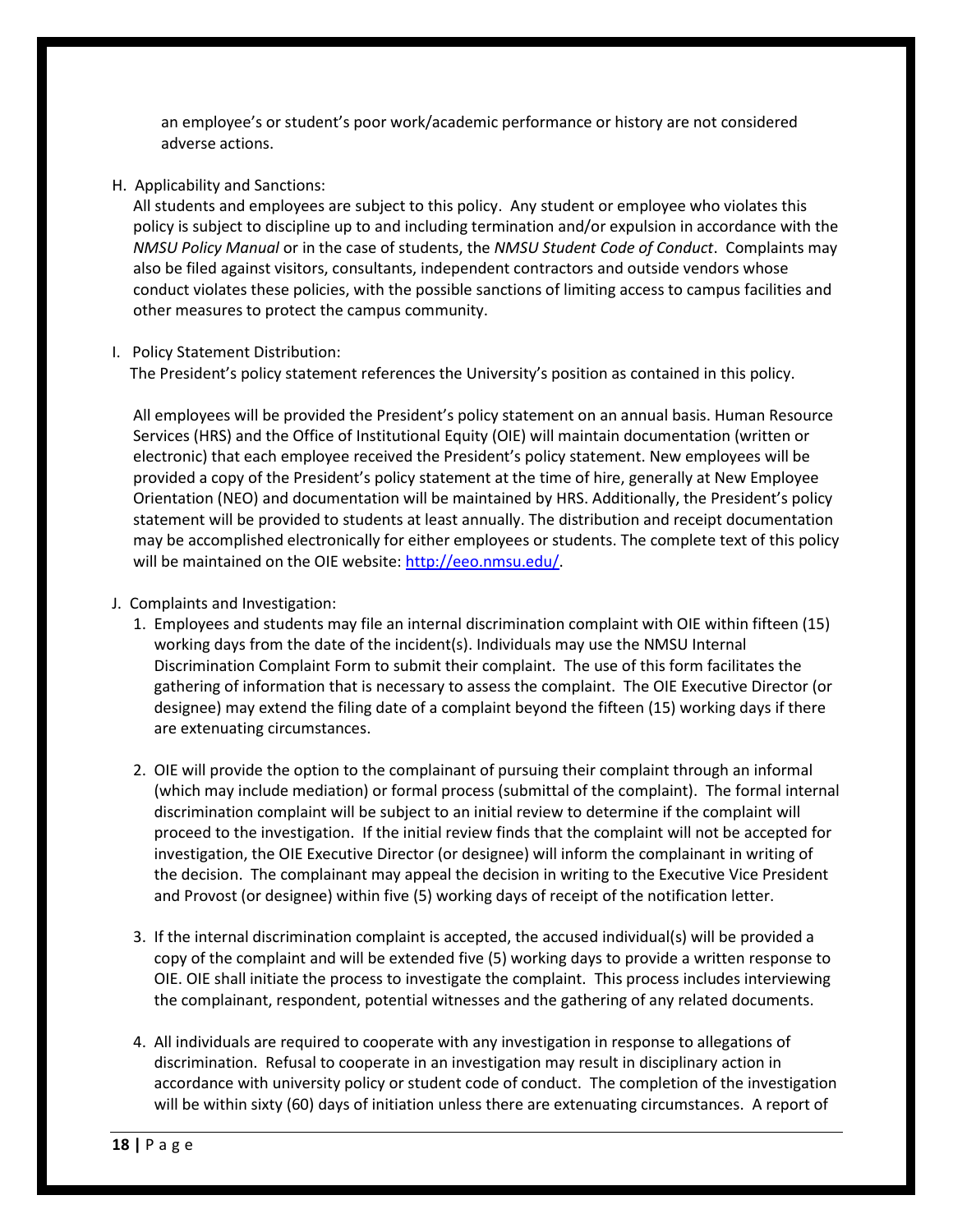inquiry will be generated by the investigator and forwarded to the Executive Vice President and Provost. Within fifteen (15) days of receipt, the Executive Vice President and Provost (or designee) will review the report and render a decision in writing to the OIE Executive Director. The standard of evidence used for internal discrimination investigations is the "preponderance of the evidence". Preponderance of the evidence means the greater weight of the evidence. The OIE Executive Director (or designee) will transmit the Executive Vice President and Provost's (or designee) decision in writing to the complainant, the accused and appropriate administrators. The completion of the decision transmittal exhausts the internal process available under this policy for employees, students and others or may file complaints.

5. Penalties: Cases for students who are found to have violated the *NMSU Student Code of Conduct*  and/or *NMSU Policy Manual* will be referred to Assistant Dean of Students. Cases for employees who are found to have violated *NMSU Policy Manual* will be referred to Human Resource Services/Employee and Management Services. Sanctions for students may include action up to and including expulsion. Sanctions for employees may include employment action up to an including termination in accordance with provisions of the *NMSU Policy Manual*.

#### K. General Information

- 1. Supervisors: If anyone in a supervisory, managerial, administrative or executive role or position, such as a supervisor, department chair, or director of a unit, receives a complaint of alleged discrimination or sexual harassment, or observes or becomes aware of conduct that may constitute discrimination or sexual harassment, that person must immediately contact OIE.
- 2. Employees: An employee who believes that he or she has been subjected to discrimination or sexual harassment by anyone is encouraged, but it is not required, particularly if it may be confrontational, to promptly tell the person that the conduct is unwelcome and ask the person to stop the conduct. An employee is not required to do this before filing a complaint. A person who receives such a request must immediately comply with it and must not retaliate against the employee. If the employee feels uncomfortable about discussing the incident with the immediate supervisor, the employee should feel free to bypass the supervisor and file a complaint with OIE.
- 3. Students: A student who believes that he or she has been subjected to discrimination or sexual harassment by anyone is encouraged, but it is not required particularly if it may be confrontational, to promptly tell the person that the conduct is unwelcome and ask the person to stop the conduct. A student is not required to do this before filing a complaint. A person who receives such a request must immediately comply with it and must not retaliate against the student. If the student feels uncomfortable about discussing the incident with the faculty member, department head, dean or director of an administrative unit, the student should feel free to bypass the person and file a complaint with OIE.
- 4. When discriminatory conduct involves a crime of violence or a non-forcible sex offense, FERPA permits NMSU to disclose to the alleged victim the name of the alleged perpetrator, any violation found to have been committed and any sanction imposed).

In the event a student is found to have engaged in sexual harassment of another student, NMSU will disclose to the student who was harassed, information about the sanction imposed on the student when the sanction directly relates to the harassed student.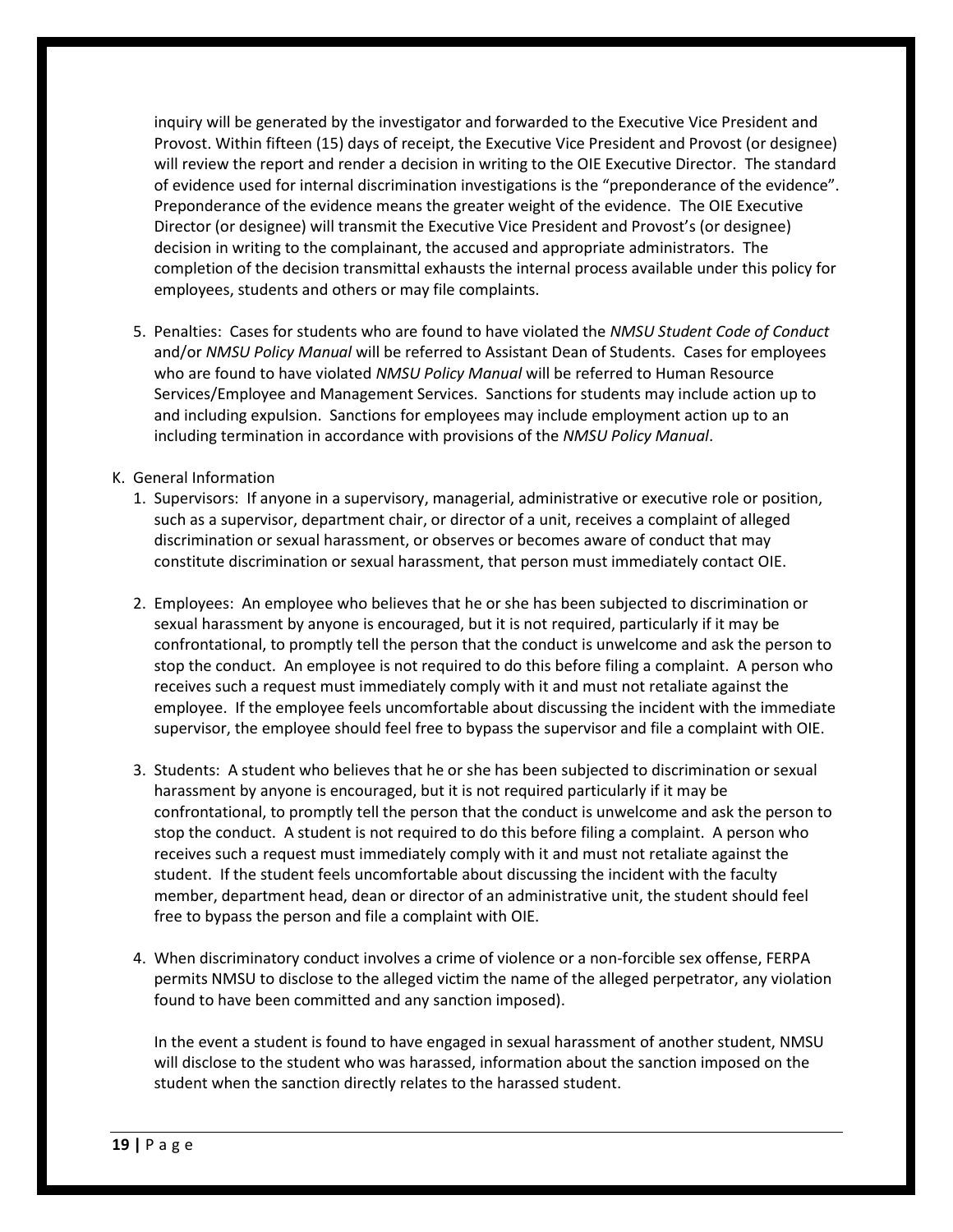- 5. Internal NMSU Units: Internal units such as the Dean of Students Office, Housing and Campus Life, Athletics and community colleges will promptly contact and consult with OIE when knowledge is obtained relating to potential discrimination or sexual harassment.
- 6. Non-employees and non-students: Individuals who are neither NMSU employees nor NMSU students and who believe they have been subjected to discrimination or sexual harassment by an NMSU employee during the employee's work hours or by a NMSU student on campus or at a NMSU-sponsored event may utilize the complaint process set forth above.

# L. Prompt Attention:

Complaints of discrimination or sexual harassment are taken seriously and will be dealt with promptly, impartially, and equitably. Where discrimination is found to have occurred, NMSU will act to stop the reported conduct, to prevent its recurrence, to remedy its effects, if any, and to discipline those responsible.

# M. Confidentiality:

NMSU recognizes that confidentiality is important. However, confidentiality cannot be guaranteed. The administrators, faculty or staff responsible for implementing this policy will respect the privacy of individuals reporting or accused of discrimination or sexual harassment to the extent reasonably possible and will maintain confidentiality to the extent possible. Examples of situations where confidentiality cannot be maintained include, but are not limited to, necessary disclosures during an investigation, circumstances where the NMSU is required by law to disclose information (such as in response to legal process), or when an individual is in harm's way.

To the extent provided by law and university policy, documents concerning a discrimination investigation and investigative results are not subject to public disclosure. Investigative materials and documents contain matters of opinion related to the working relationship between NMSU and its employees. Documents protected by the Family Educational Rights and Privacy Act (FERPA), Privacy Act of 1974, the New Mexico Inspection of Public Records Act, etc. are not subject to disclosure.

# N. Supervisor Responsibilities:

- 1. Every supervisor (includes faculty in academic setting) has responsibility to take reasonable steps to prevent acts of discrimination or sexual harassment, which include, but are not limited to:
	- a. Monitoring the work and school environment for signs that discrimination or harassment may be occurring;
	- b. Refraining from participation in, or encouragement of actions that could be perceived as discrimination or harassment (verbal or otherwise);
	- c. Stopping any observed acts that may be considered discrimination or harassment, and taking appropriate steps to intervene, whether or not the involved individuals are within their line of supervision; and
	- d. Taking immediate action to minimize or eliminate the work and/or school contact among individuals where there has been a complaint of sexual harassment, pending the completion of the investigation.

If a supervisor (or faculty in academic setting) receives a complaint of alleged discrimination or sexual harassment, or observes or becomes aware of conduct that may constitute discrimination or sexual harassment, the supervisor (or faculty in academic setting) must immediately contact OIE. Failure to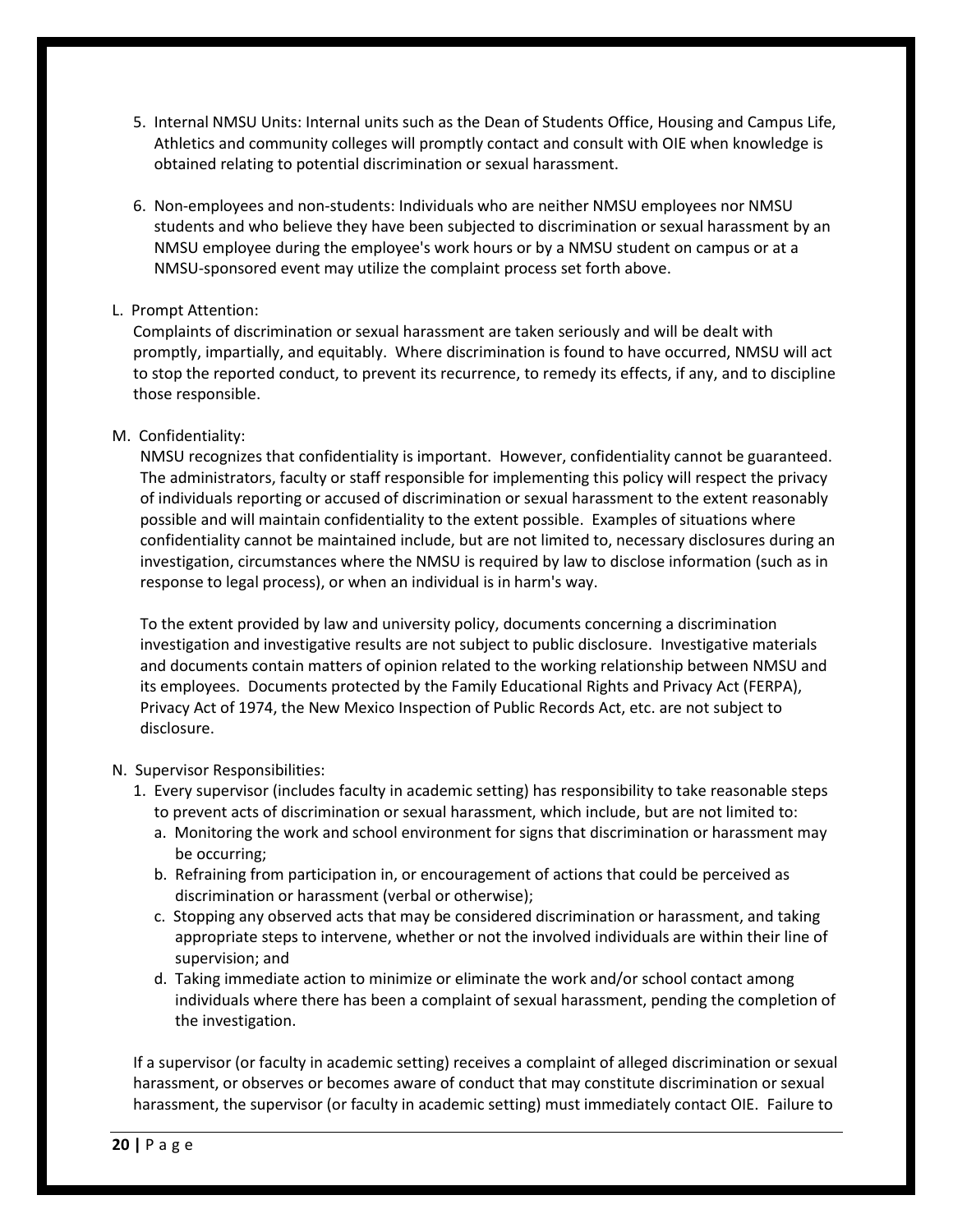take the above action to prevent the occurrence of or stop known discrimination or harassment may be grounds for disciplinary action in accordance with provisions of the *NMSU Policy Manual*.

O. Relationship to Freedom of Expression:

NMSU is committed to the principles of free inquiry and free expression. Vigorous discussion and debate are fundamental rights and this policy is not intended to stifle teaching methods or freedom of expression. Discrimination or sexual harassment, however, is neither legally protected expression nor the proper exercise of academic freedom; it compromises the integrity of this institution, the tradition of intellectual freedom and the trust placed in the institution by its members.

# **Sex Offenders**

In accordance to the Campus Sex Crimes Prevention Act of 2000, the University is providing a link to the State of New Mexico Sex Offender Registry. All sex offenders are required to register in the state of New Mexico and to provide notice of each institution of higher education in New Mexico at which the person is employed, carries a vocation or is a student. The registry, maintained by the State of New Mexico can be found at [http://www.nmsexoffender.dps.state.nm.us.](http://www.nmsexoffender.dps.state.nm.us/) In addition to other legal requirements, any convicted sex offender who is a student or employee of NMSU is required to register with the NMSU Police Department, as well as make notification to either the Registrar's Office (if a student) or the department head of their employing department (if an employee), or both (if both a student and an employee). As of September 2, 2014, no known sex offenders lived on the NMSU campus based on a search of this database.

In addition to the above notice to the State of New Mexico, all sex offenders are required to deliver written notice of their status as a sex offender to the University's Police Department no later than three (3) business days *prior to* their enrollment in, employment with, volunteering at or residence in the University. Such notification may be disseminated by the University to, and for the safety and wellbeing of, the University community, and may be considered by the University for enrollment and discipline purposes.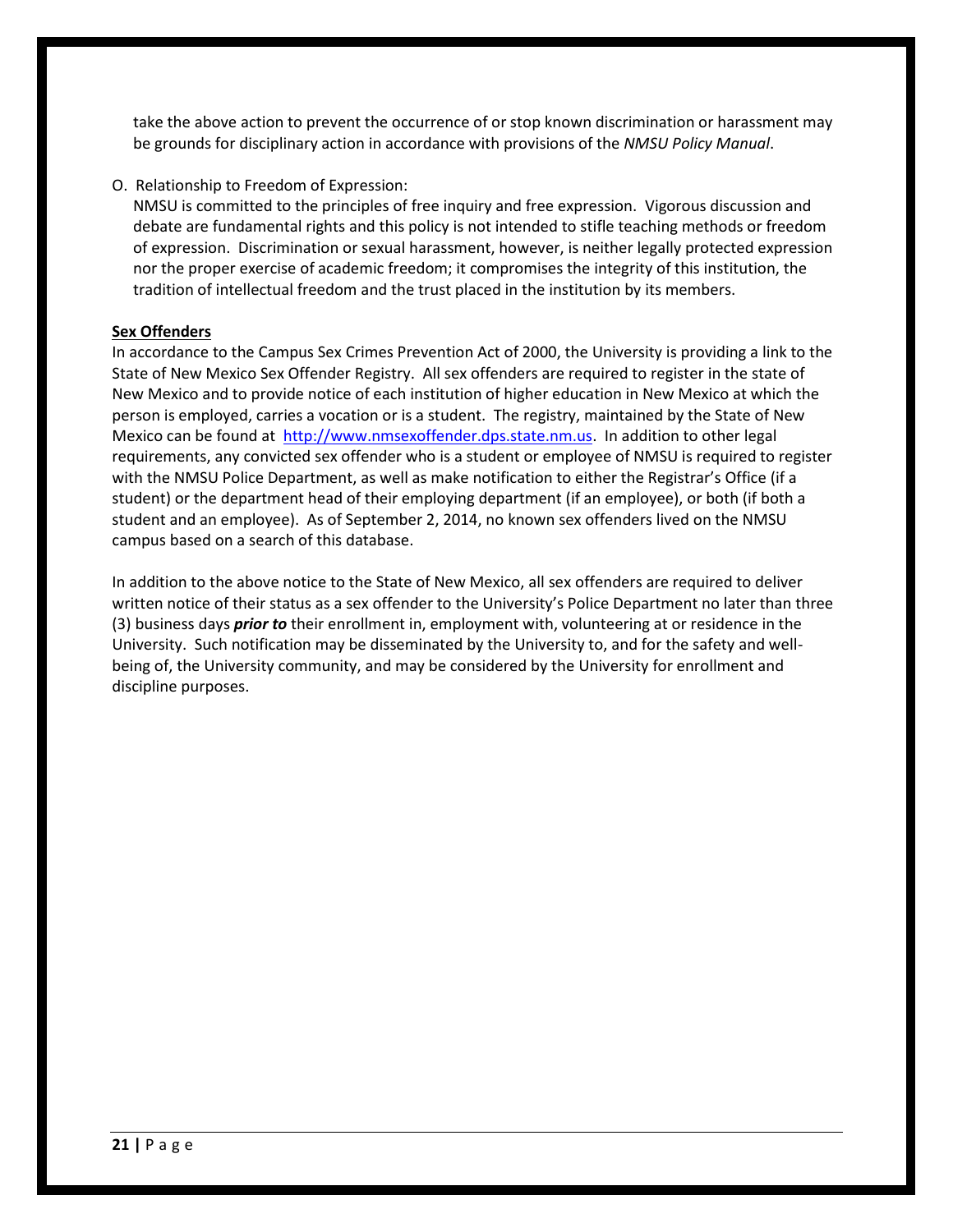# **SECTION 3 – PROGRAMS**

#### **SAFETY PROGRAMS UNDER NMSU**

The primary functions of the NMSU Police Department are law enforcement, criminal investigation, and emergency response. Integral to these are the crime prevention and public education programs the officers and crime prevention specialists teach on campus each year to help reduce the likelihood of crimes. These programs include:

- **Personal Self Defense and Fight Like A Girl:** learn and practice techniques that can help stop an attack in these programs
- **Pepper Spray:** learn to use pepper sprays for self defense
- **Active Shooter Response:** learn what to do if caught in an active shooter/killer incident
- **Operation Identification:** check out an engraver and learn how to mark and log down your valuable property
- **Traffic Safety Issues:** refresh on the rules of the road and how to avoid problems
- **Rape Awareness & Prevention:** learn about stranger, date, and acquaintance rape, and some ways to avoid situations common to rapes
- **Alcohol & Drug Awareness:** learn the effects of alcohol and drugs on the body, and the dangers they can pose
- **Dealing with Difficult People and Violence in the Workplace:** learn about the causes of workplace violence and how to reduce its likelihood
- **Emergency Preparedness and Community Emergency Response Team (CERT):** learn how to prepare for emergencies, help yourself, and help others
- **First Aid & CPR:** learn how to treat medical emergencies until help arrives
- **RAD Kids:** a safety program for young children

Programs are scheduled at the request of any on-campus and most off-campus groups or organizations. In addition, the Police Department works with others on campus (such as the Department of Housing and Residence Life) to design specific public education programs for the needs of each area. The NMSU Police Department also teaches segments of academic courses at the request of instructors and faculty. Courses are tailored for each audience, and range in length from 15 minutes to 8 hours. Further information, including a list of currently scheduled courses, how to request a course, descriptions of the courses, or discussion of specific needs is available by contacting the NMSU Police Department at 646- 3311. Additional information regarding safety can also be found at [www.nmsupolice.com](http://www.nmsupolice.com/) and [safety.nmsu.edu.](http://www.safety.nmsu.edu/)

People interested in the activities of the NMSU Police Department can find regular news reports on local radio and television stations, as well as articles in the local newspapers. The campus also submits its crime statistics to the U.S. Department of Justice's Uniform Crime Reports.

# **TIPS TO PREVENT CRIME**

The following are some things each person can do to reduce chances of becoming a victim of a crime:

o Mark or engrave all valuables (including textbooks), and keep a record of these in a safe place. Include their make, model, and serial numbers whenever possible.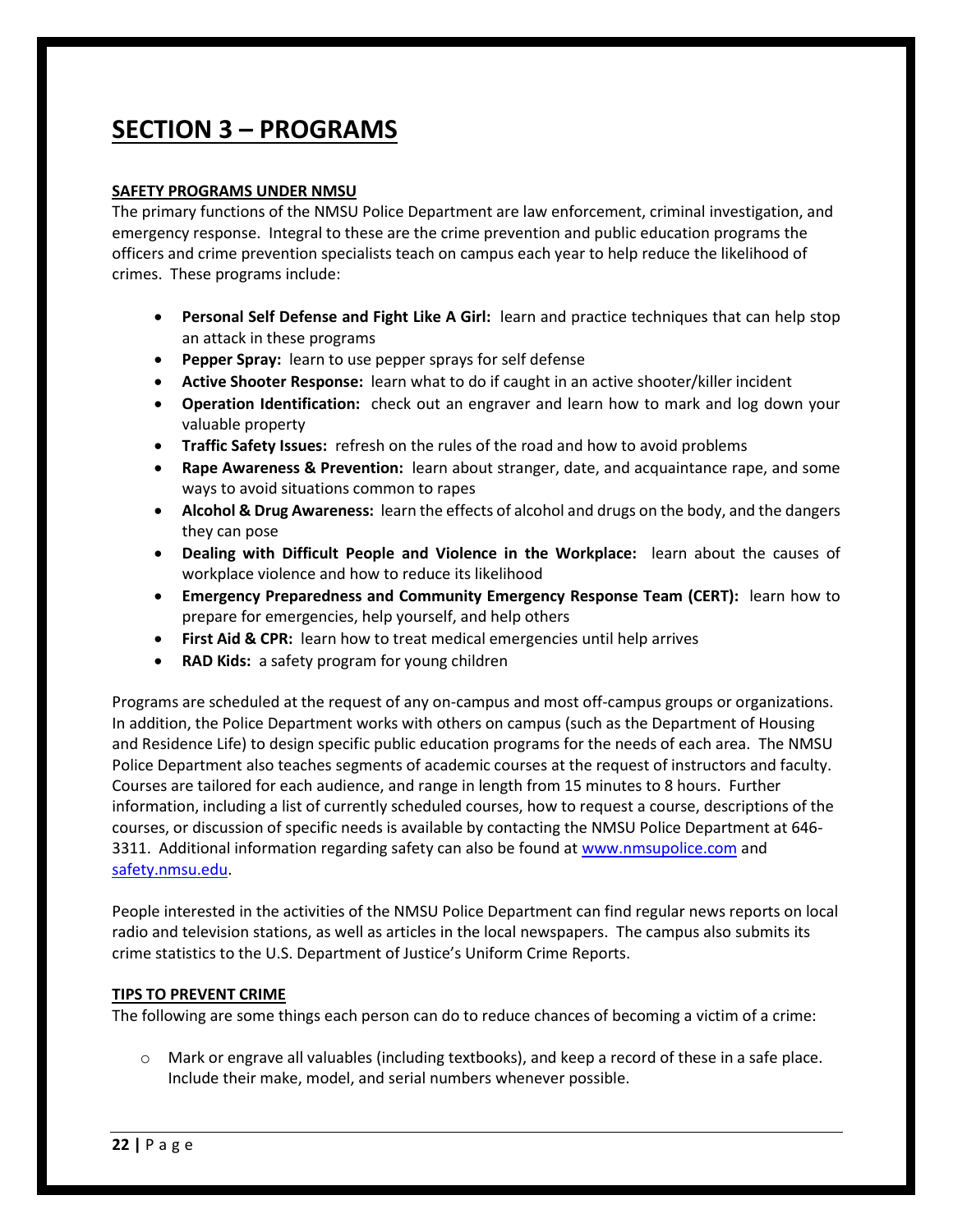- $\circ$  If there are problems with your room that may affect security (such as doors that don't lock well or windows that open easily), let your RA or property manager know immediately.
- $\circ$  Register your bicycle with the NMSU Police Department and always secure it to a bike rack on campus with a quality lock.
- $\circ$  Lock the doors and windows to your room and your vehicle every time you leave. Do not leave valuables where they can be easily seen by someone passing by, even if it is just for a few minutes.
- $\circ$  Always be aware of your surroundings and of any strangers near you. If someone is acting suspiciously, move away toward large groups and well lit areas.
- o Don't leave valuables unattended in unlocked lockers, study areas, or classrooms.
- $\circ$  Alcohol and drug use can reduce your ability to recognize a dangerous situation and your ability to defend yourself. If you are going to drink alcohol, do it legally, responsibly, in a safe place, and with people you can trust.

In addition to the tips above, additional information can be found on the NMSU Police Department website [\(www.nmsupolice.com\)](http://www.nmsupolice.com/), or by contacting the Crime Prevention Office at 646-3311.

#### **DRUGS AND ALCOHOL**

Use of alcohol is a concern with many high school and college students. Alcohol is strictly prohibited. The APD does arrest and/or cite for these offenses. Anyone selling or giving alcohol to a minor is guilty of a 4<sup>th</sup> degree felony in New Mexico. The Student Judicial Affairs Office will also charge students who violate university policies and state laws, with penalties ranging from mandatory education programs up to and including expulsion from NMSU-A.

In addition to alcohol, illegal drug abuse (to include prescription drug abuse) is a concern on college campuses. Possession, sale, or use of any prohibited substance may result in criminal charges and administrative sanctions, up to and including expulsion from NMSU-A. Violations of federal and state controlled substance laws are investigated by the APD and referred for prosecution.

For those wanting to know more about the effects of alcohol and drugs, as well as issues like sexual assault, the WAVE (Wellness, Alcohol, and Violence Education) peer educator program is available to offer assistance. Counseling services are also available for those with substance abuse problems, and there are flyers and other information regarding drug and alcohol abuse available through a variety of locations on campus.

Any student who may have an alcohol or drug problem is encouraged to obtain confidential and voluntary counseling and/or treatment. In Alamogordo there are several resources for help: Otero County Council on Alcohol Abuse and Alcoholism, La Fronteria, and Alamogordo Mental Health Services. Referral services are also available on campus. Students should contact the Vice President for Student Success Office (439-3716) for information and confidential referral.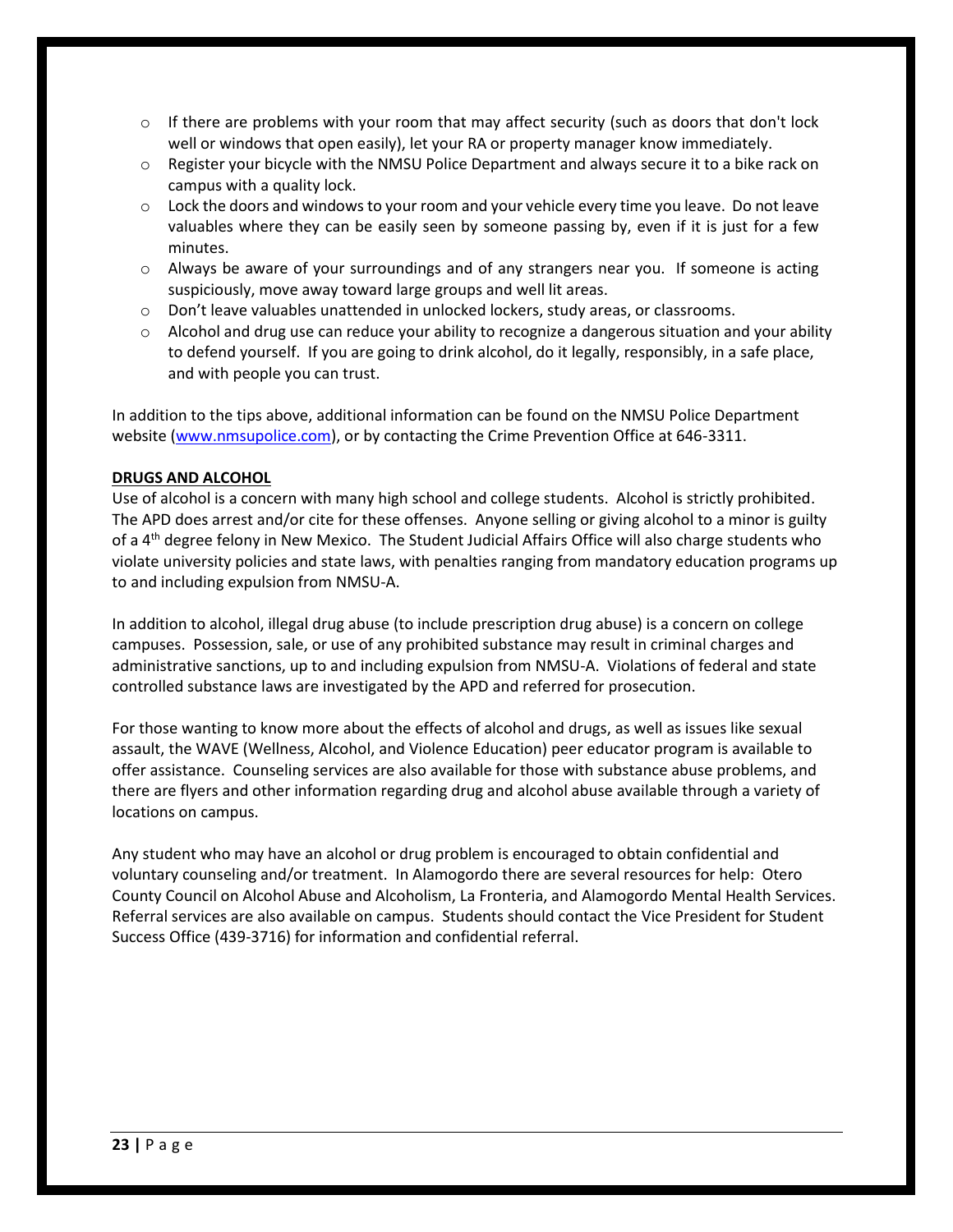# **SECTION 4 – CRIME STATISTICS**

# **Past 3 Years of Crime Statistics**

The NMSU Board of Regents, the NMSU-A administration, APD, and the NMSU Police Department strongly discourage any conduct that is illegal or that violates the rights of another individual. This specifically includes laws concerning possession, use, and sale of alcohol and illegal drugs. NMSU-A may take both administrative (student judicial and/or personnel) and criminal action against individuals and organizations found to be violating federal, state or university laws or policies regarding alcohol or drugs. Various drug or alcohol abuse education programs are sponsored by NMSU's Police Department, the Vice President for Student Success Office, the WAVE program, and the Human Resources Office. The NMSU Police Department makes every effort to assist victims of crimes through the Police Department's Victim Services Office and to prosecute those responsible. The complete NMSU policies on alcohol use, drug use, prohibited activities, restrictive access, and crime can also be found at [http://nmsu.edu/manual/policies-and-procedures.html.](http://nmsu.edu/manual/policies-and-procedures.html)

The annual crime statistics are a compilation of reports generated from the APD, the NM State Police, the Otero County Sheriff's Department, campus CSA's and the Campus Security Office Incident Reports. Crime statistics reported to any of these sources are recorded in the calendar year the crime was reported. All statistics are gathered, compiled, and reported to the campus community via this report entitled "Annual Security and Fire Safety Report" which is published by the Office of Facilities Management (OFM). The Facilities Director and the Security Coordinator submit the annual crime statistics to the Department of Education. The statistical information gathered by the Department of Education is available to the public through the Department of Education website.

Statistics on the following crimes and offenses are reported in the annual security report:

**Criminal Homicide**: Murder, non-negligent, and negligent manslaughter. Murder/non-negligent manslaughter is the willful (non-negligent) killing of one human being by another. Negligent manslaughter is the killing of another person through gross negligence.

**Sex Offenses, Forcible or Non-forcible**: A forcible sex offense is any sexual act directed against another person, forcibly and/or against that person's will; or not forcibly or against that person's will where the victim is incapable of giving consent. Non-forcible sex offenses are acts of unlawful, nonforcible sexual intercourse. While the crimes of rape, incest, and statutory rape have been included in this area for many years, changes in the definitions used in the Clery Act now that went into effect on March 1, 2014 now also include fondling.

**Domestic Violence and Dating Violence:** Starting with statistics for 2013, these categories have been added to this report. However, they were already tracked for many years prior pursuant to state law. It is important to note that "dating violence" is considered domestic violence under state law, and is prosecuted as such. However, for purposes of this report, effort has been made to distinguish between these two categories in accordance with the federal definitions.

**Robbery**: The taking, or attempting to take anything of value from the care, custody or control of a person or persons by force or threat of force or violence and/or by putting the victim in fear.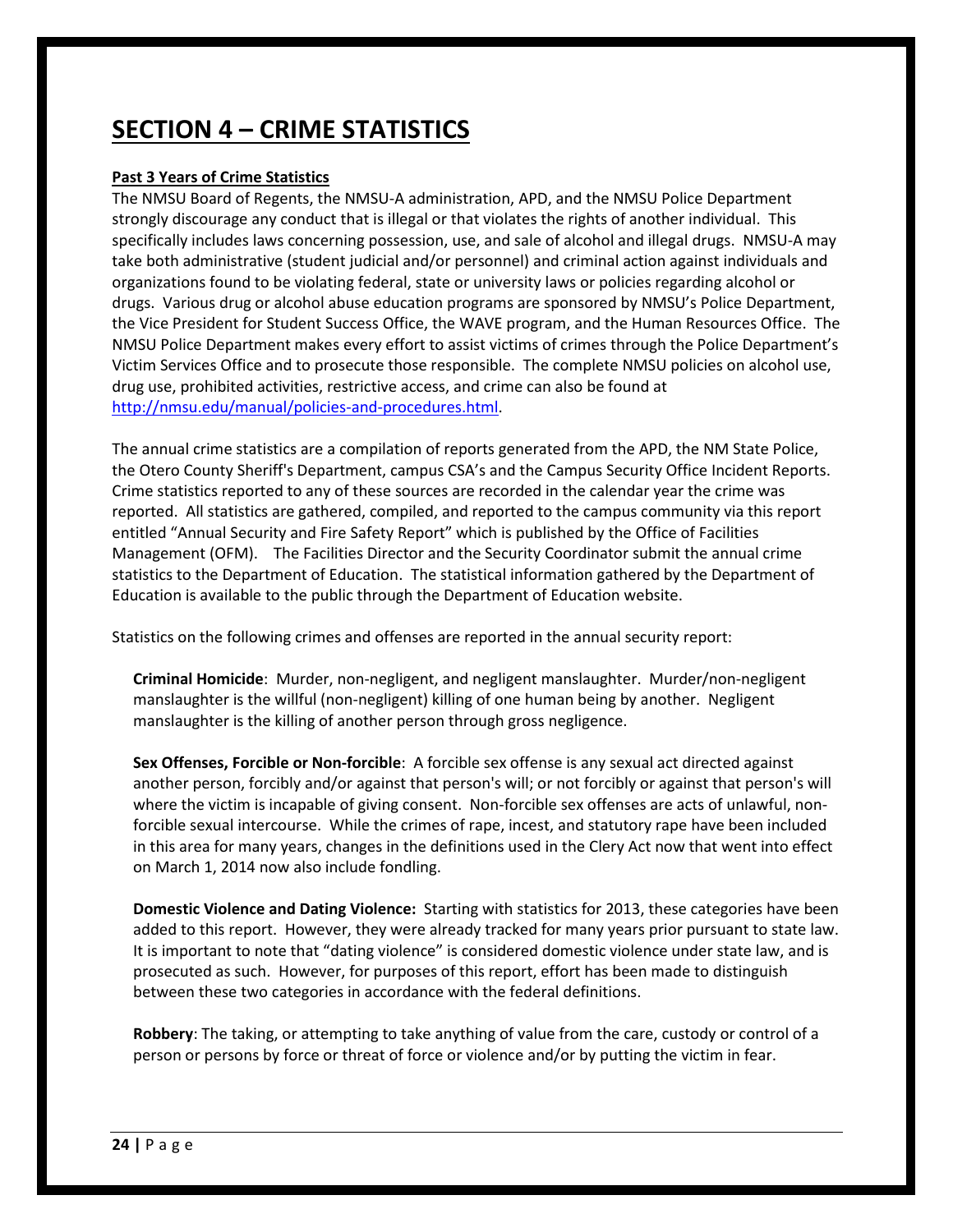**Aggravated Assault**: The unlawful attack by one person upon another for the purpose of inflicting severe or aggravated bodily injury. This offense is usually accompanied by the use of a weapon or by means likely to produce death or great bodily harm.

**Burglary**: The unlawful entry of a structure with the intent to commit a felony or theft.

**Arson**: Willful or malicious burning or attempt to burn with or without intent to defraud a dwelling house, public building, motor vehicle or aircraft, or personal property of another, etc.

**Motor Vehicle Theft**: The theft or attempted theft of a motor vehicle. There are three classes of motor vehicles: (1) autos, (2) trucks and buses, (3) and other vehicles.

**On-campus Arrests for Alcohol, Drug and Illegal Weapon Violations:** These represent arrests or formal charges by police related to either alcohol, illicit drugs, or illegal weapons on campus.

**The Number of Students Referred for Campus Disciplinary Actions for Alcohol, Drug or Illegal Weapon Violations:** These statistics are individuals referred for disciplinary proceedings in the Dean of Students Office or Residence Life & Student Housing.

**Hate Crimes Falling Into the Above List, Involving Bodily Injury:** Hate crimes are reported by category of prejudice: race, religion, gender, gender identity, sexual orientation, ethnicity, national origin or disability. The hate crimes include the following offenses: murder, rape, larceny/theft, assault, intimidation, property destruction, damage or vandalism.

#### **Definitions of Clery Act Locations (General)**

**"On-Campus"** is defined as any building or property owned or controlled by an institution within the same reasonably contiguous geographic area and used by the institution in direct support of, or in a manner related to, the institution's educational purposes, including residence halls. This also includes any building or property that is within or reasonably contiguous to the geographic area that is owned by the institution but controlled by another person, is frequently used by students, and supports institutional purposes (such as a food or other retail vendor).

**"Dorms/Residential Facilities"** for students on campus is a **subset** of the **"On-Campus"** category. \*\* Crimes reported in the Residential Facilities column are also included in the On-Campus Category.

**"Non-Campus"** is defined as any building or property owned or controlled by an institution that is used in direct support of, or in relation to, the institution's educational purposes, is frequently used by students, and is not within the same reasonably contiguous geographic area of the institution. This also includes any building or property owned or controlled by a student organization that is officially recognized by the institution.

**"Public Property"** is defined as all public property, including thoroughfares, streets, sidewalks, and parking facilities, that is within the campus, or immediately adjacent to and accessible from the campus.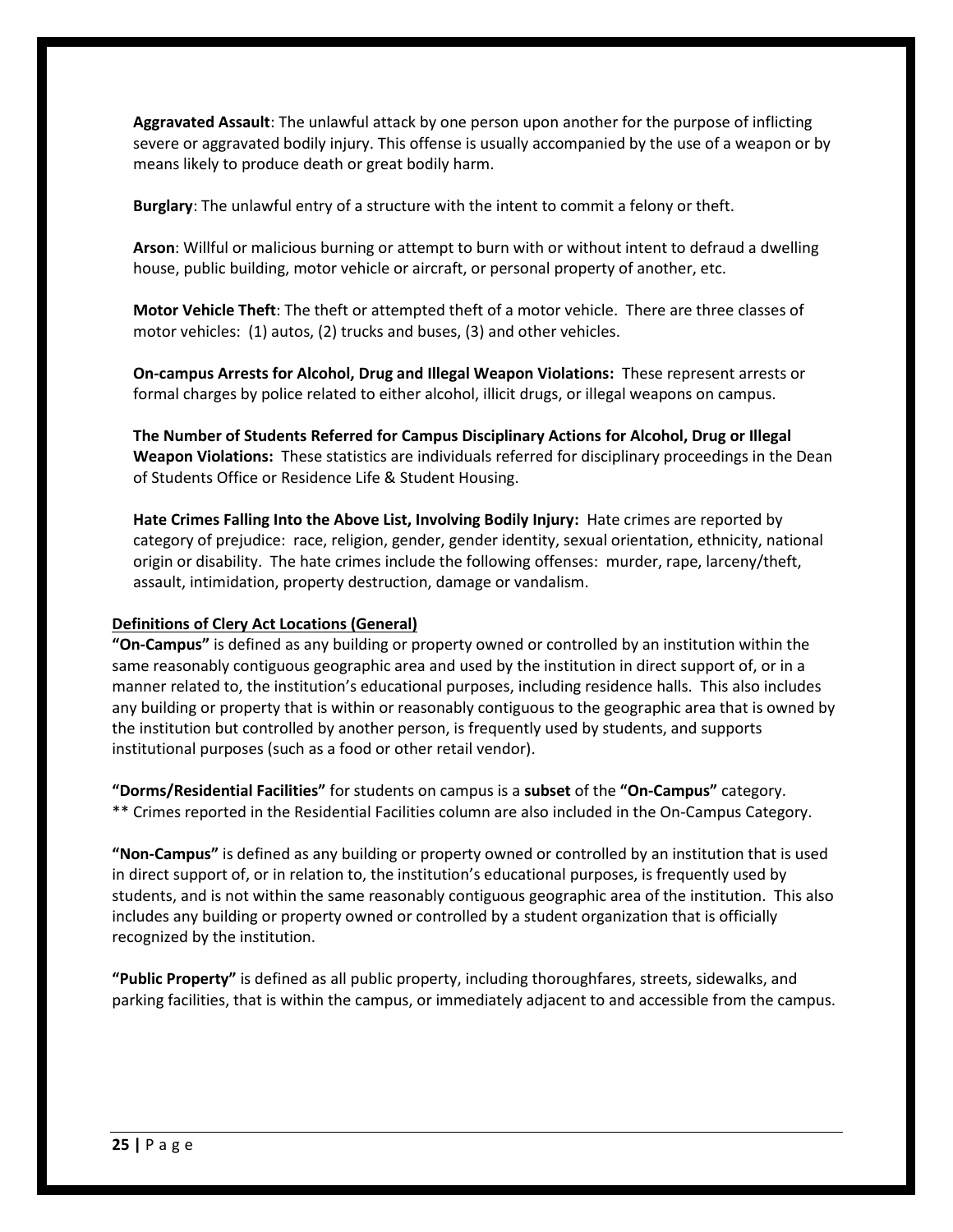**The previous 3 years of crime statistics:**

| <b>Offense</b>                     | Year         | <b>On-Campus</b><br><b>Property</b>  | <b>On-Campus</b><br><b>Total</b> | <b>Non-Campus</b><br><b>Property</b> | <b>Public</b><br><b>Property</b> |
|------------------------------------|--------------|--------------------------------------|----------------------------------|--------------------------------------|----------------------------------|
| Murder/Non-                        | 2013         | 0                                    | $\mathbf 0$                      | 0                                    | 0                                |
| <b>Negligent</b><br>Manslaughter   | 2012         | 0                                    | 0                                | $\mathbf 0$                          | $\mathbf 0$                      |
|                                    | 2011         | $\overline{0}$                       | $\overline{0}$                   | $\overline{0}$                       | $\overline{0}$                   |
|                                    | 2013         | $\overline{0}$                       | $\mathbf 0$                      | $\mathbf 0$                          | $\mathbf 0$                      |
| <b>Negligent</b><br>Manslaughter   | 2012         | $\mathbf 0$                          | $\mathbf 0$                      | $\mathbf{0}$                         | $\mathbf 0$                      |
|                                    | 2011         | $\overline{0}$                       | $\overline{0}$                   | $\mathbf 0$                          | $\mathbf 0$                      |
| Sex Offenses.                      | 2013         | $\mathbf 0$                          | $\mathbf 0$                      | $\mathbf 0$                          | $\overline{0}$                   |
| Forcible (Rape)                    | 2012         | $\boldsymbol{0}$                     | $\boldsymbol{0}$                 | $\mathbf 0$                          | $\mathbf 0$                      |
|                                    | 2011         | $\overline{0}$                       | $\overline{0}$                   | $\overline{0}$                       | $\overline{0}$                   |
| Sex Offenses,                      | 2013         | $\boldsymbol{0}$                     | $\mathbf 0$                      | $\mathbf 0$                          | $\overline{0}$                   |
| <b>Non-Forcible</b>                | 2012         | $\mathbf 0$                          | $\overline{0}$                   | $\overline{0}$                       | $\mathbf 0$                      |
|                                    | 2011         | 0                                    | 0                                | $\mathbf 0$                          | 0                                |
| <b>Fondling</b>                    | 2013         | 0                                    | 0                                | 0                                    | 0                                |
| <b>Incest</b>                      | 2013         | 0                                    | 0                                | 0                                    | 0                                |
| <b>Statutory Rape</b>              | 2013         | 0                                    | 0                                | $\mathbf 0$                          | 0                                |
| <b>Domestic</b><br><b>Violence</b> | 2013         | $\boldsymbol{0}$                     | $\mathbf 0$                      | $\mathbf 0$                          | $\pmb{0}$                        |
| <b>Dating Violence</b>             | 2013         | $\mathbf 1$                          | $\mathbf 1$                      | $\mathbf 0$                          | $\mathbf 0$                      |
| <b>Stalking</b>                    | 2013         | $\overline{2}$                       | $\overline{2}$                   | $\mathbf 0$                          | 0                                |
|                                    | 2013         | $\mathbf 0$                          | $\mathbf 0$                      | $\mathbf 0$                          | 0                                |
| <b>Robbery</b>                     | 2012         | 0                                    | 0                                | $\mathbf 0$                          | $\mathbf 0$                      |
|                                    | 2011         | $\overline{0}$                       | $\overline{0}$                   | $\overline{0}$                       | $\overline{0}$                   |
| Aggravated                         | 2013         | 0                                    | 0                                | $\mathbf 0$                          | $\mathbf 0$                      |
| <b>Assault</b>                     | 2012         | $\mathbf 0$                          | $\mathbf 0$                      | $\overline{0}$                       | $\mathbf 0$                      |
|                                    | 2011         | 0                                    | 0                                | $\mathbf 0$                          | 0                                |
|                                    | 2013         | $\mathbf 0$                          | $\overline{0}$                   | $\mathbf{0}$                         | 0                                |
| <b>Burglary</b>                    | 2012         | $\mathbf 1$                          | $\mathbf 1$                      | $\mathbf 0$                          | $\mathbf 0$                      |
|                                    | 2011         | $\overline{0}$                       | $\overline{0}$                   | $\overline{0}$                       | $\overline{0}$                   |
| <b>Motor Vehicle</b>               | 2013         | 0                                    | 0                                | $\mathbf 0$                          | $\mathbf 0$                      |
| <b>Theft</b>                       | 2012         | $\mathbf 0$                          | $\mathbf 0$                      | $\mathbf{0}$                         | $\mathbf 0$                      |
|                                    | 2011         | $\boldsymbol{0}$                     | $\boldsymbol{0}$                 | $\mathbf 0$                          | $\mathbf 0$                      |
|                                    | 2013         | $\mathbf 0$                          | $\mathbf 0$                      | $\mathbf 0$                          | $\mathbf 0$                      |
| <b>Arson</b>                       | 2012         | 0                                    | 0                                | $\mathbf 0$                          | $\mathbf 0$                      |
|                                    | 2011         | $\overline{0}$                       | $\overline{0}$                   | $\overline{0}$                       | $\overline{0}$                   |
| <b>Alcohol</b>                     | 2013         | 0                                    | $\boldsymbol{0}$                 | 0                                    | 0                                |
| <b>Violations</b>                  | 2012         | 0                                    | $\boldsymbol{0}$                 | $\mathbf 0$                          | 0                                |
|                                    | 2011         | 0                                    | 0                                | $\pmb{0}$                            | $\pmb{0}$                        |
| <b>Drug Violations</b>             | 2013<br>2012 | $\overline{\mathbf{c}}$<br>$\pmb{0}$ | $\mathbf 2$<br>0                 | $\pmb{0}$<br>$\boldsymbol{0}$        | $\pmb{0}$<br>$\boldsymbol{0}$    |
|                                    | 2011         | $\boldsymbol{0}$                     | 0                                | $\mathbf 0$                          | $\mathbf 0$                      |
|                                    | 2013         | $\boldsymbol{0}$                     | 0                                | $\pmb{0}$                            | $\mathbf 0$                      |
| Weapons                            | 2012         | $\pmb{0}$                            | 0                                | $\mathbf 0$                          | $\pmb{0}$                        |
| <b>Violations</b>                  | 2011         | $\pmb{0}$                            | 0                                | $\pmb{0}$                            | $\boldsymbol{0}$                 |

Hate Crimes: There were no reported hate crimes for the years 2011, 2012 or 2013.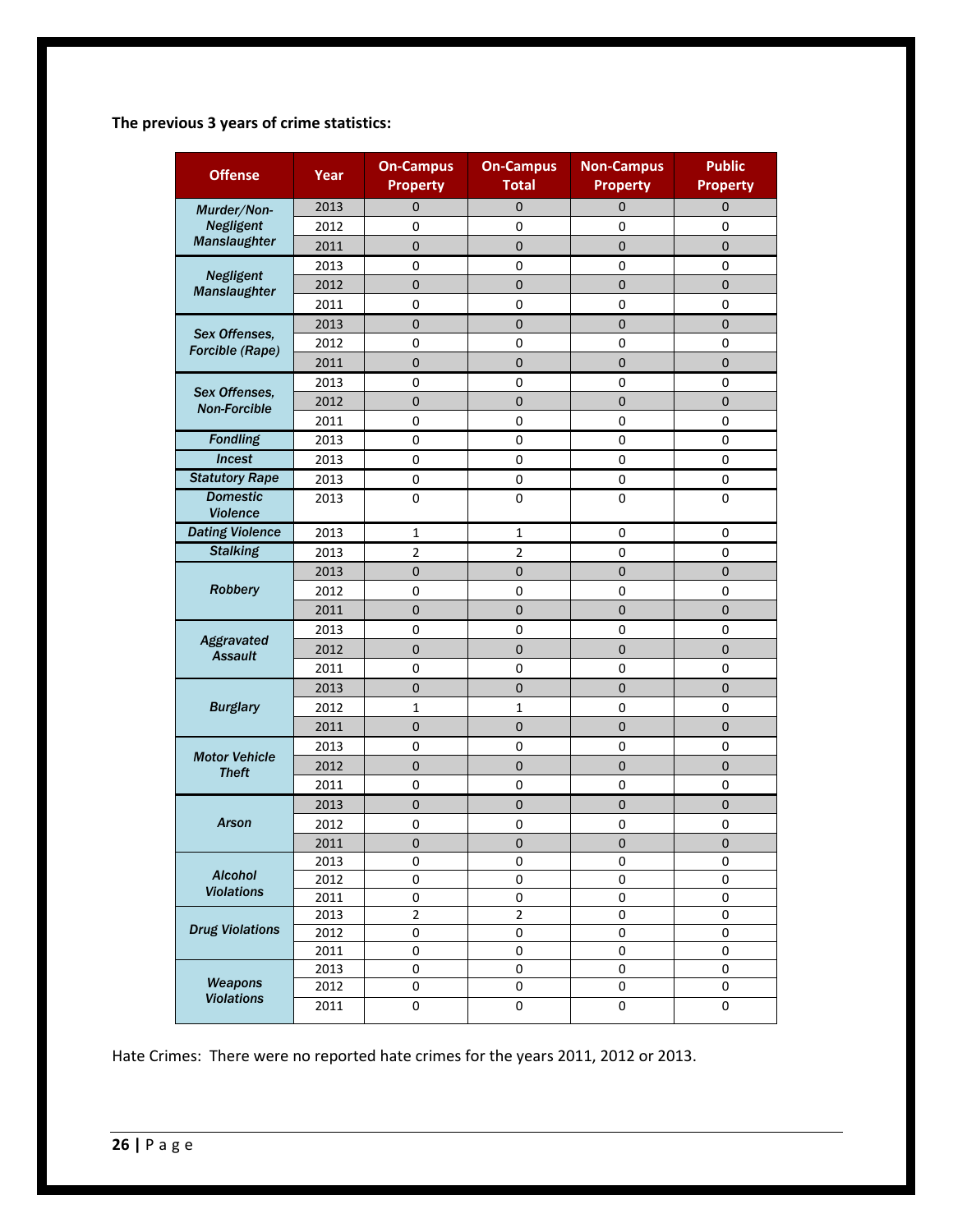# **CRIME LOG/BLOTTER AND INCIDENT REPORTS**

The NMSU Police Department has always believed in openness in its records. The records can be viewed during normal business hours (M-F, 8 – 5) at the Police Department Records Office. They are available in the form of a log/listing, as well as individual reports. These should not be considered official police reports for purposes of insurance or prosecution. Anyone needing stamped, official police reports must purchase them from the Records and Evidence Office.

# **OFF-CAMPUS CRIME**

Crime occurring off campus involving students or chartered NMSU-A organizations is reported to and handled by a variety of agencies, including the APD or the Otero County Sheriff's Department. NMSU-A also works closely with the NMSU Police Department. While the NMSU Police Department assists other agencies when asked pursuant to mutual aid agreements, the reporting and tracking of crime is done by the agency of primary jurisdiction. The university does not routinely monitor nor track incidents that are on private property or public property not owned by NMSU. Anyone wanting specific information on off-campus crime should contact the appropriate agency(s). See the Phone Number Reference Guide on the last page of this report for contact information.

# **WE NEED YOUR HELP – REPORT CRIME!**

Please help us in deterring crime on our campus by promptly calling the NMSU-A Security Office at 439- 3634 or 911 (in case of emergencies) to report suspicious activity, safety problems, or crimes. In accordance with state law, the NMSU Police Department cannot accept anonymous reports, and must disclose certain information to prosecutors and defense counsel. However, it will take steps in sensitive cases to keep personal information confidential to the extent possible. This includes cases of sexual assault, as well as cases where there is a concern of possible retaliation. The NMSU Police Department also encourages 3<sup>rd</sup> party reports from non-NMSU counselors, pastors, and other mental health practitioners.

# **RESPONSIBILITY FOR POLICY MONITORING AND ENFORCEMENT**

The university has assigned responsibility for monitoring the above policies to the Police Department. If violations of policy are found to have occurred, the violations are referred to the President's Office for enforcement.

# **LEGAL DEFINITIONS OF CRIMES IN NEW MEXICO**

Rape is generally defined as forced sexual penetration of the body of another. It may also include situations where the victim is incapable of giving consent due incapacitation by means of disability or alcohol or other drugs. In New Mexico, the term "rape" is not used in statute. Instead, the term is "criminal sexual penetration". Many rapes are committed by someone the victim knows, such as a date or friend. Under New Mexico State Law, Criminal sexual penetration is defined as follows:

# **30-9-11. Criminal sexual penetration.**

- A. Criminal sexual penetration is the unlawful and intentional causing of a person to engage in sexual intercourse, cunnilingus, fellatio or anal intercourse or the causing of penetration, to any extent and with any object, of the genital or anal openings of another, whether or not there is any emission.
- B. Criminal sexual penetration does not include medically indicated procedures.
- C. Aggravated criminal sexual penetration consists of all criminal sexual penetration perpetrated on a child under thirteen years of age with an intent to kill or with a depraved mind regardless of human life. Whoever commits aggravated criminal sexual penetration is guilty of a first degree felony for aggravated criminal sexual penetration.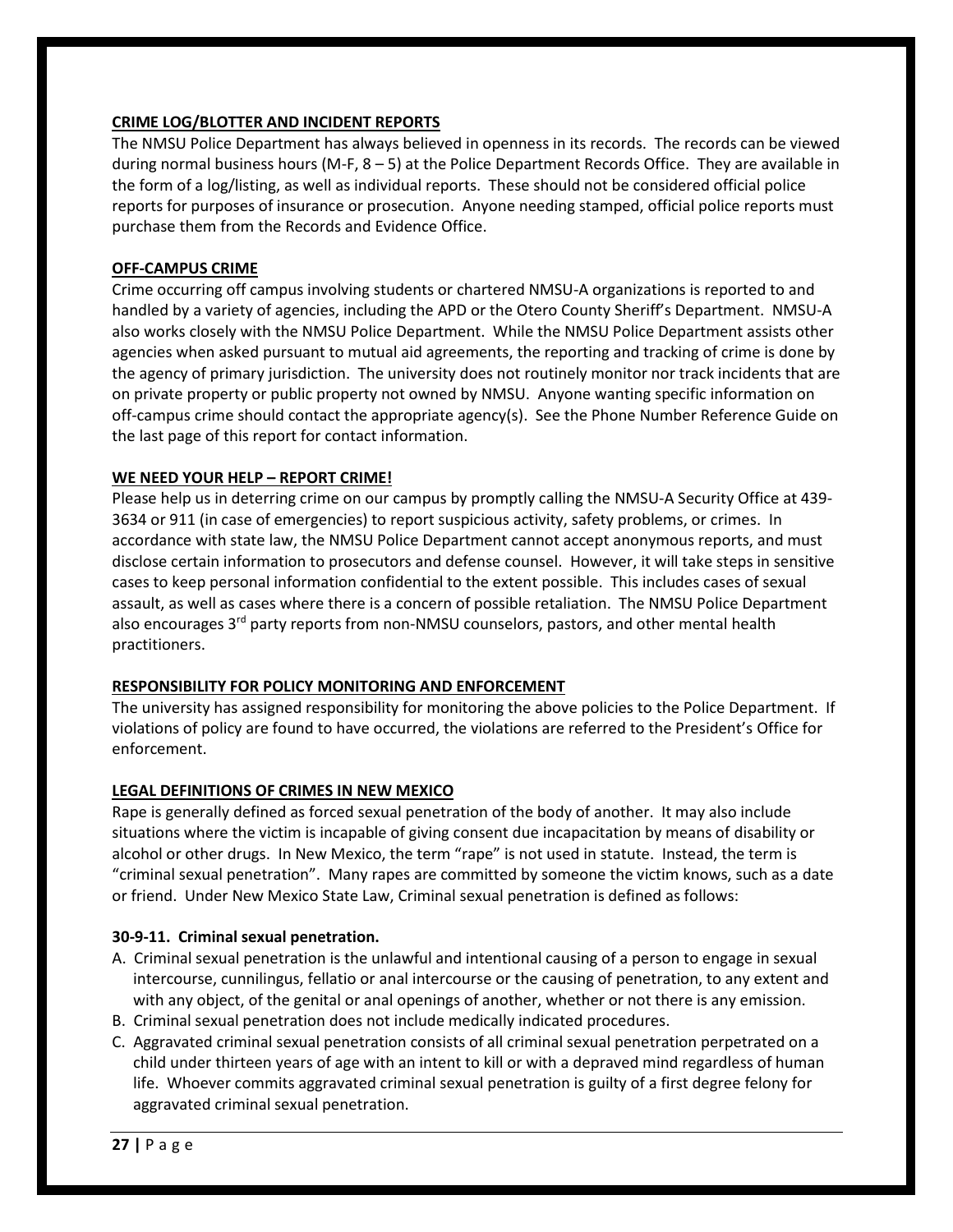- D. Criminal sexual penetration in the first degree consists of all criminal sexual penetration perpetrated:
	- (1) on a child under thirteen years of age; or
	- (2) by the use of force or coercion that results in great bodily harm or great mental anguish to the victim.

Whoever commits criminal sexual penetration in the first degree is guilty of a first degree felony.

- E. Criminal sexual penetration in the second degree consists of all criminal sexual penetration perpetrated:
	- (1) by the use of force or coercion on a child thirteen to eighteen years of age;
	- (2) on an inmate confined in a correctional facility or jail when the perpetrator is in a position of authority over the inmate;
	- (3) by the use of force or coercion that results in personal injury to the victim;
	- (4) by the use of force or coercion when the perpetrator is aided or abetted by one or more persons;
	- (5) in the commission of any other felony; or
	- (6) when the perpetrator is armed with a deadly weapon.

Whoever commits criminal sexual penetration in the second degree is guilty of a second degree felony. Whoever commits criminal sexual penetration in the second degree when the victim is a child who is thirteen to eighteen years of age is guilty of a second degree felony for a sexual offense against a child and, notwithstanding the provisions of Section 31-18-15 NMSA 1978, shall be sentenced to a minimum term of imprisonment of three years, which shall not be suspended or deferred. The imposition of a minimum, mandatory term of imprisonment pursuant to the provisions of this subsection shall not be interpreted to preclude the imposition of sentencing enhancements pursuant to the provisions of the Criminal Sentencing Act [31-18-12 NMSA 1978].

- F. Criminal sexual penetration in the third degree consists of all criminal sexual penetration perpetrated through the use of force or coercion not otherwise specified in this section. Whoever commits criminal sexual penetration in the third degree is guilty of a third degree felony.
- G. Criminal sexual penetration in the fourth degree consists of all criminal sexual penetration:
	- (1) not defined in Subsections D through F of this section perpetrated on a child thirteen to sixteen years of age when the perpetrator is at least eighteen years of age and is at least four years older than the child and not the spouse of that child; or
	- (2) perpetrated on a child thirteen to eighteen years of age when the perpetrator, who is a licensed school employee, an unlicensed school employee, a school contract employee, a school health service provider or a school volunteer, and who is at least eighteen years of age and is at least four years older than the child and not the spouse of that child, learns while performing services in or for a school that the child is a student in a school.

Whoever commits criminal sexual penetration in the fourth degree is guilty of a fourth degree felony.

# *Other Sexual Offenses*

Besides Criminal sexual penetration, other sexual offenses include the following:

# **30-9-12. Criminal sexual contact**.

- A. Criminal sexual contact is the unlawful and intentional touching of or application of force, without consent, to the unclothed intimate parts of another who has reached his eighteenth birthday, or intentionally causing another who has reached his eighteenth birthday to touch one's intimate parts.
- B. Criminal sexual contact does not include touching by a psychotherapist on his patient that is: (1) inadvertent;
	- (2) casual social contact not intended to be sexual in nature; or
	- (3) generally recognized by mental health professionals as being a legitimate element of psychotherapy.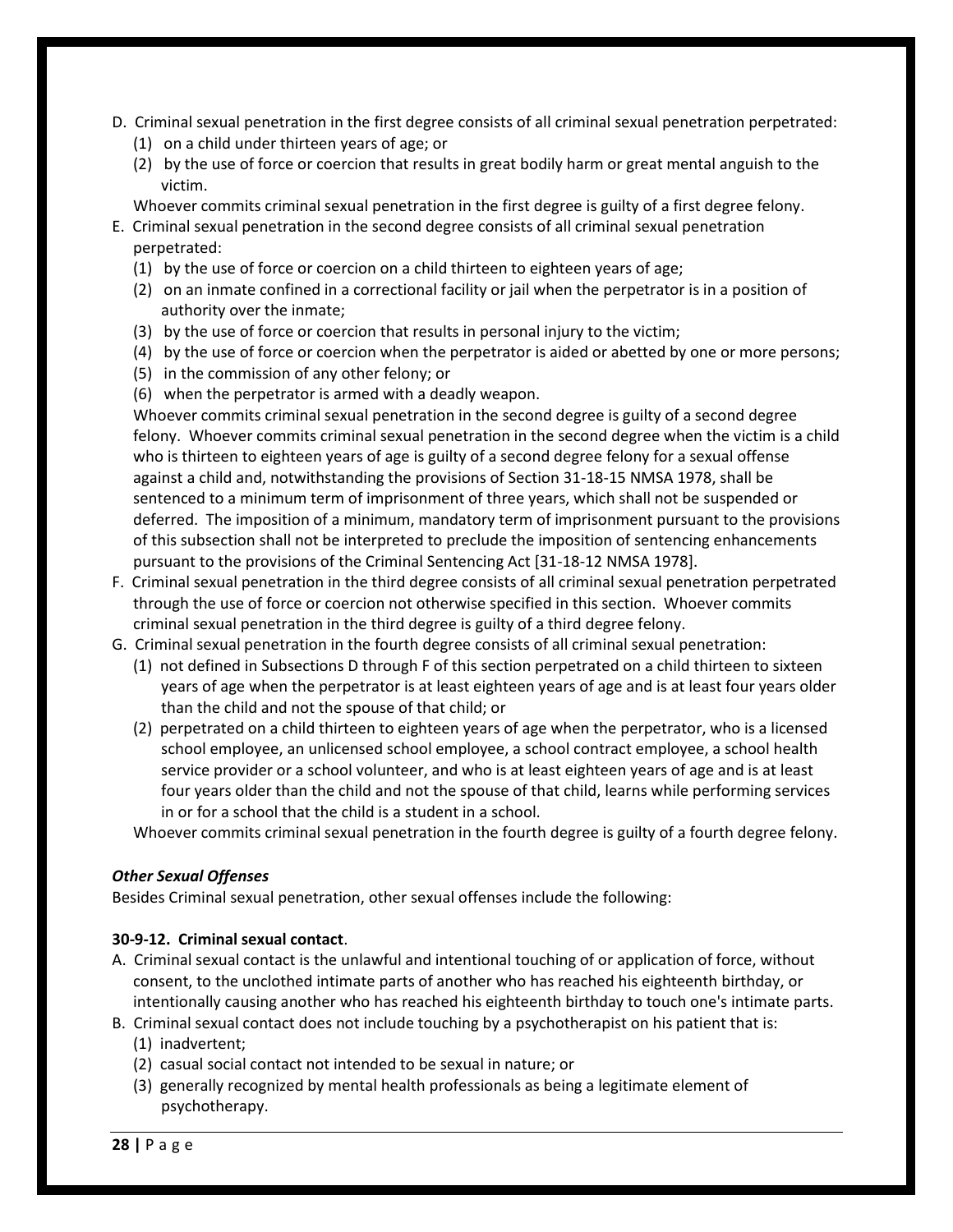- C. Criminal sexual contact in the fourth degree consists of all criminal sexual contact perpetrated:
	- (1) by the use of force or coercion that results in personal injury to the victim;
	- (2) by the use of force or coercion when the perpetrator is aided or abetted by one or more persons; or
	- (3) when the perpetrator is armed with a deadly weapon.
	- Whoever commits criminal sexual contact in the fourth degree is guilty of a fourth degree felony.
- D. Criminal sexual contact is a misdemeanor when perpetrated with the use of force or coercion.
- E. For the purposes of this section, "intimate parts" means the primary genital area, groin, buttocks, anus or breast.

# **30-9-13. Criminal sexual contact of a minor**.

- A. Criminal sexual contact of a minor is the unlawful and intentional touching of or applying force to the intimate parts of a minor or the unlawful and intentional causing of a minor to touch one's intimate parts. For the purposes of this section, "intimate parts" means the primary genital area, groin, buttocks, anus or breast.
- B. Criminal sexual contact of a minor in the second degree consists of all criminal sexual contact of the unclothed intimate parts of a minor perpetrated:
	- (1) on a child under thirteen years of age; or
	- (2) on a child thirteen to eighteen years of age when:
		- (a) the perpetrator is in a position of authority over the child and uses that authority to coerce the child to submit;
		- (b) the perpetrator uses force or coercion that results in personal injury to the child;
		- (c) the perpetrator uses force or coercion and is aided or abetted by one or more persons; or
		- (d) the perpetrator is armed with a deadly weapon.

Whoever commits criminal sexual contact of a minor in the second degree is guilty of a second degree felony for a sexual offense against a child and, notwithstanding the provisions of Section 31- 18-15 NMSA 1978, shall be sentenced to a minimum term of imprisonment of three years, which shall not be suspended or deferred. The imposition of a minimum, mandatory term of imprisonment pursuant to the provisions of this subsection shall not be interpreted to preclude the imposition of sentencing enhancements pursuant to the provisions of Sections 31-18-17, 31-18-25 and 31-18-26 NMSA 1978.

- C. Criminal sexual contact of a minor in the third degree consists of all criminal sexual contact of a minor perpetrated:
	- (1) on a child under thirteen years of age; or
	- (2) on a child thirteen to eighteen years of age when:
		- (a) the perpetrator is in a position of authority over the child and uses this authority to coerce the child to submit;
		- (b) the perpetrator uses force or coercion which results in personal injury to the child;
		- (c) the perpetrator uses force or coercion and is aided or abetted by one or more persons; or
		- (d) the perpetrator is armed with a deadly weapon.

Whoever commits criminal sexual contact of a minor in the third degree is guilty of a third degree felony for a sexual offense against a child.

- D. Criminal sexual contact of a minor in the fourth degree consists of all criminal sexual contact:
	- (1) not defined in Subsection C of this section, of a child thirteen to eighteen years of age perpetrated with force or coercion; or
	- (2) of a minor perpetrated on a child thirteen to eighteen years of age when the perpetrator, who is a licensed school employee, an unlicensed school employee, a school contract employee, a school health service provider or a school volunteer, and who is at least eighteen years of age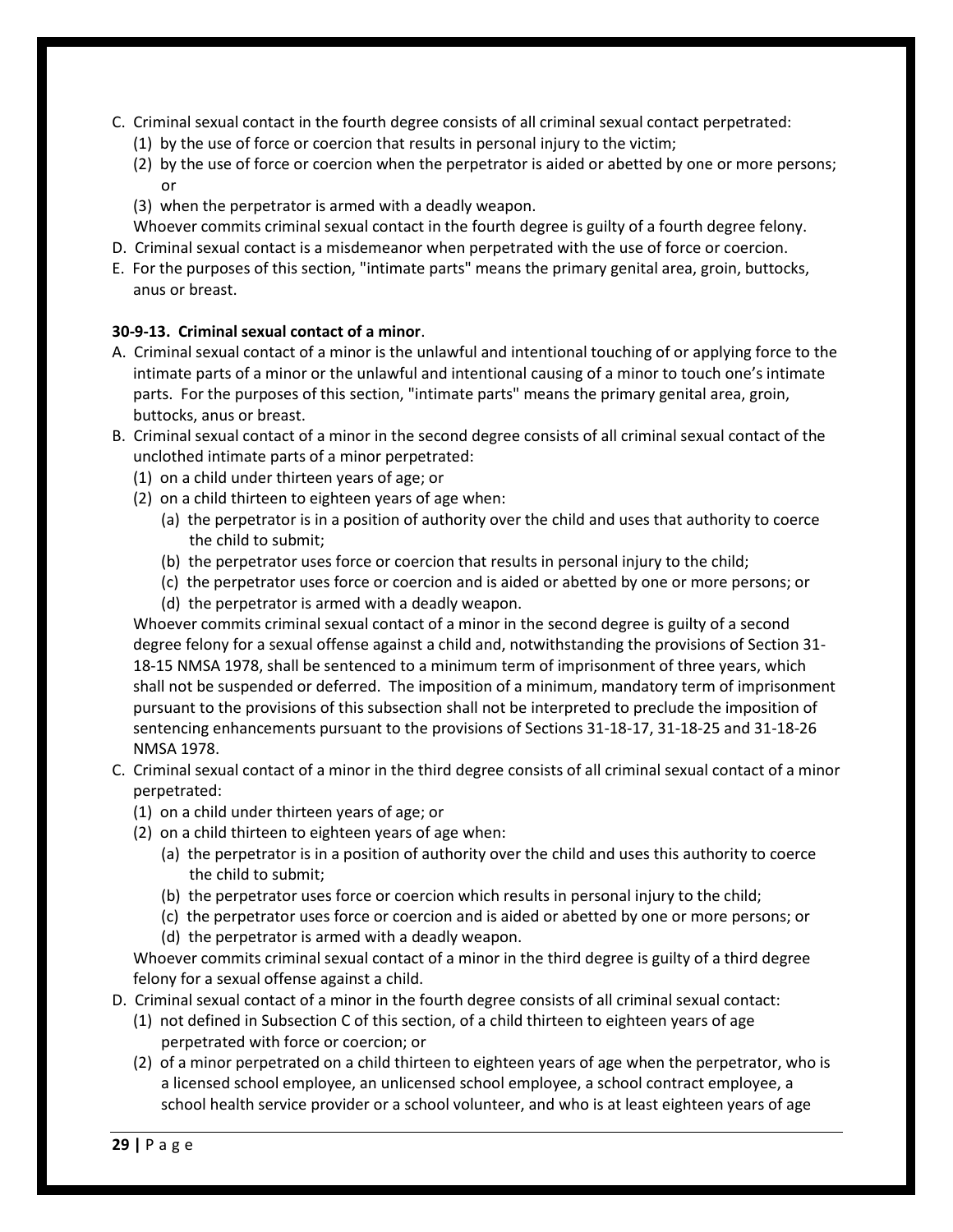and is at least four years older than the child and not the spouse of that child, learns while performing services in or for a school that the child is a student in a school.

Whoever commits criminal sexual contact in the fourth degree is guilty of a fourth degree felony.

# **30-9-14. Indecent exposure.**

- A. Indecent exposure consists of a person knowingly and intentionally exposing his primary genital area to public view.
- B. As used in this section, "primary genital area" means the mons pubis, penis, testicles, mons veneris, vulva or vagina.
- C. Whoever commits indecent exposure is guilty of a misdemeanor.
- D. In addition to any punishment provided pursuant to the provisions of this section, the court shall order a person convicted for committing indecent exposure to participate in and complete a program of professional counseling at his own expense.

# **30-9-14.3. Aggravated indecent exposure**.

- A. Aggravated indecent exposure consists of a person knowingly and intentionally exposing his primary genital area to public view in a lewd and lascivious manner, with the intent to threaten or intimidate another person, while committing one or more of the following acts or criminal offenses:
	- (1) exposure to a child less than eighteen years of age;
	- (2) assault, as provided in Section 30-3-1 NMSA 1978;
	- (3) aggravated assault, as provided in Section 30-3-2 NMSA 1978;
	- (4) assault with intent to commit a violent felony, as provided in Section 30-3-3 NMSA 1978;
	- (5) battery, as provided in Section 30-3-4 NMSA 1978;
	- (6) aggravated battery, as provided in Section 30-3-5 NMSA 1978;
	- (7) criminal sexual penetration, as provided in Section 30-9-11 NMSA 1978; or
	- (8) abuse of a child, as provided in Section 30-6-1 NMSA 1978.
- B. As used in this section, "primary genital area" means the mons pubis, penis, testicles, mons veneris, vulva or vagina.
- C. Whoever commits aggravated indecent exposure is guilty of a fourth degree felony.
- D. In addition to any punishment provided pursuant to the provisions of this section, the court shall order a person convicted for committing aggravated indecent exposure to participate in and complete a program of professional counseling at his own expense.

# **30-9-20. Voyeurism prohibited; penalties.**

- A. Voyeurism consists of intentionally using the unaided eye to view or intentionally using an instrumentality to view, photograph, videotape, film, webcast or record the intimate areas of another person without the knowledge and consent of that person:
	- (1) while the person is in the interior of a bedroom, bathroom, changing room, fitting room, dressing room or tanning booth or the interior of any other area in which the person has a reasonable expectation of privacy; or
	- (2) under circumstances where the person has a reasonable expectation of privacy, whether in a public or private place.
- B. Whoever commits voyeurism is guilty of a misdemeanor, except if the victim is less than eighteen years of age, the offender is guilty of a fourth degree felony.
- C. As used in this section:
	- (1) "intimate areas" means the primary genital area, groin, buttocks, anus or breasts or the undergarments that cover those areas; and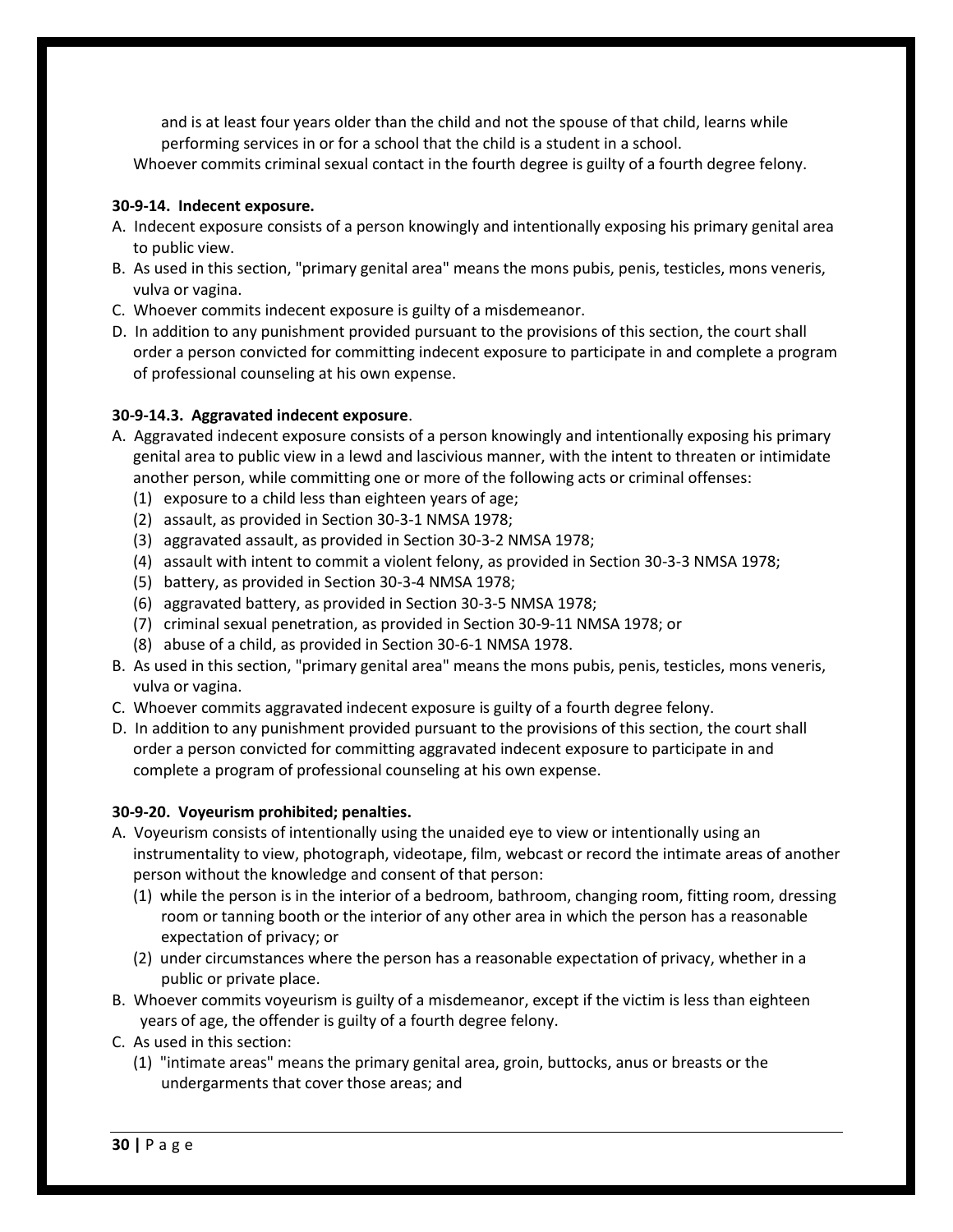(2) "instrumentality" means a periscope, telescope, binoculars, camcorder, computer, motion picture camera, digital camera, telephone camera, photographic camera or electronic device of any type.

# **30-37-2. Offenses; books; pictures.**

It is unlawful for a person to knowingly sell, deliver, distribute, display for sale or provide to a minor, or knowingly to possess with intent to sell, deliver, distribute, display for sale or provide to a minor:

- A. any picture, photograph, drawing, sculpture, motion picture film or similar visual representation or image of a person or portion of the human body, or any replica, article or device having the appearance of either male or female genitals which depicts nudity, sexual conduct, sexual excitement or sado-masochistic abuse and which is harmful to minors; or
- B. any book, pamphlet, magazine, printed matter however produced or sound recording which contains any matter enumerated in Subsection A of this section or explicit and detailed verbal descriptions or narrative accounts of sexual excitement, sexual conduct or sado-masochistic abuse and which, taken as a whole, is harmful to minors.

# **30-37-3.2. Child solicitation by electronic communication device.**

- A. Child solicitation by electronic communication device consists of a person knowingly and intentionally soliciting a child under sixteen years of age, by means of an electronic communication device, to engage in sexual intercourse, sexual contact or in a sexual or obscene performance, or to engage in any other sexual conduct when the perpetrator is at least four years older than the child.
- B. Whoever commits child solicitation by electronic communication device is guilty of a:
	- (1) fourth degree felony if the child is at least thirteen but under sixteen years of age; or
	- (2) third degree felony if the child is under thirteen years of age.
- C. Whoever commits child solicitation by electronic communication device and also appears for, attends or is present at a meeting that the person arranged pursuant to the solicitation is guilty of a:
	- (1) third degree felony if the child is at least thirteen but under sixteen years of age; or
	- (2) second degree felony if the child is under thirteen years of age.
- D. In a prosecution for child solicitation by electronic communication device, it is not a defense that the intended victim of the defendant was a peace officer posing as a child under sixteen years of age.
- E. For purposes of determining jurisdiction, child solicitation by electronic communication device is committed in this state if an electronic communication device transmission either originates or is received in this state.
- F. As used in this section, "electronic communication device" means a computer, video recorder, digital camera, fax machine, telephone, cellular telephone, pager, audio equipment or any other device that can produce an electronically generated image, message or signal.

# **30-37-1. Definitions**.

As used in this act:

- A. "minor" means any unmarried person who has not reached his eighteenth birthday;
- B. "nudity" means the showing of the male or female genitals, pubic area or buttocks with less than a full opaque covering, or the depiction of covered male genitals in a discernibly turgid state;
- C. "sexual conduct" means act of masturbation, homosexuality, sodomy, sexual intercourse or physical contact with a person's clothed or unclothed genitals, pubic area, buttocks or, if such person be female, breast;
- D. "sexual excitement" means the condition of human male or female genitals when in a state of sexual stimulation or arousal;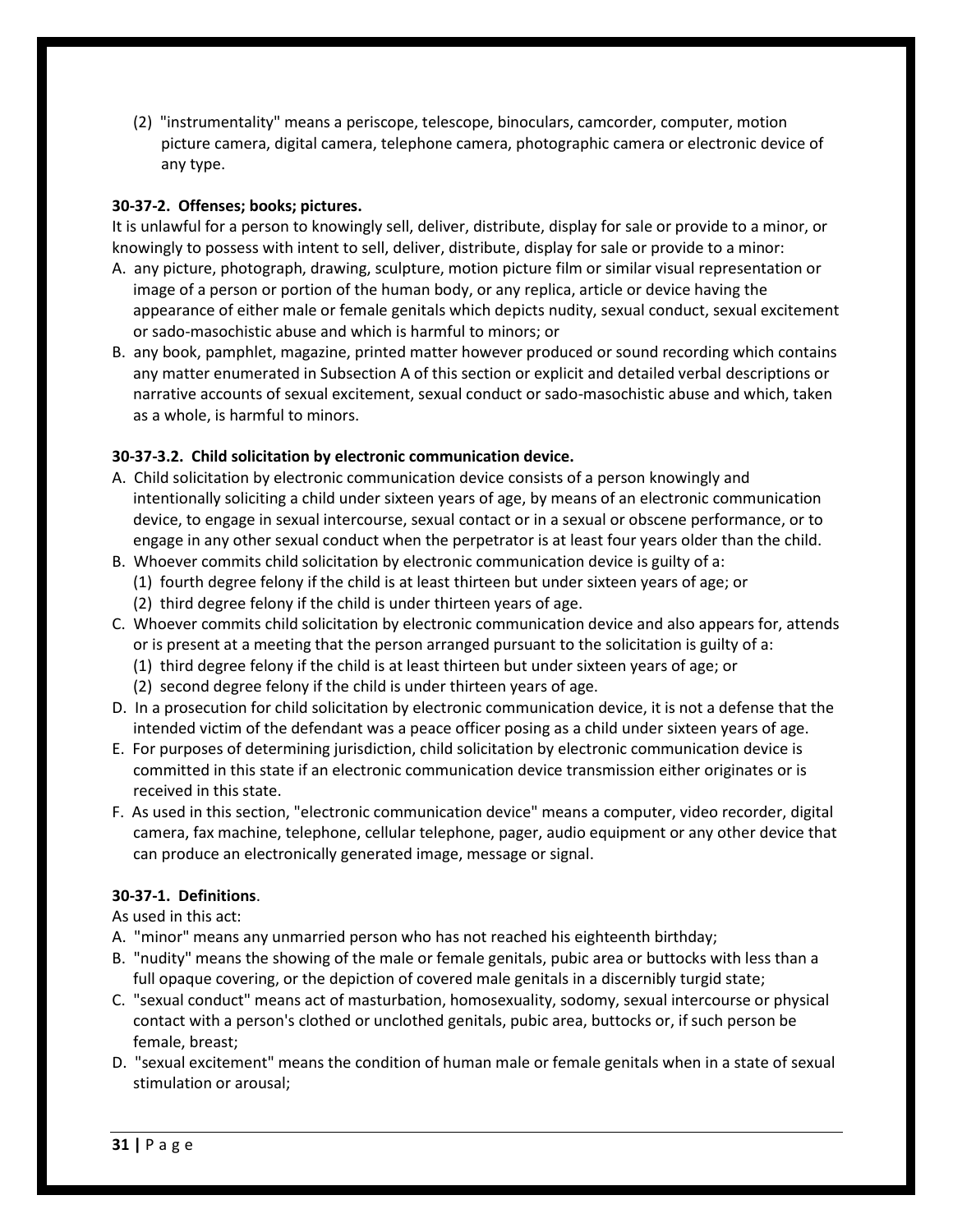- E. "sado-masochistic abuse" means flagellation or torture by or upon a person clad in undergarments, a mask or bizarre costume, or the condition of being fettered, bound or otherwise physically restrained;
- F. "harmful to minors" means that quality of any description of representation, in whatever form, of nudity, sexual conduct, sexual excitement or sado-masochistic abuse, when it:
	- (1) predominantly appeals to the prurient, shameful or morbid interest of minors; and
	- (2) is patently offensive to prevailing standards in the adult community as a whole with respect to what is suitable material for minors; and
	- (3) is utterly without redeeming social importance for minors; and
- G. "knowingly" means having general knowledge of, or reason to know, or a belief or reasonable ground for belief which warrants further inspection or inquiry or both, of:
	- (1) the character and content of any material described herein, which is reasonably susceptible of examination by the defendant;
	- (2) the age of the minor.

The complete State of New Mexico rape and sexual assault offenses, definitions and penalties can be found in New Mexico State Statutes 30-9-1 through 20. Additionally, New Mexico State Statute 30-6A-1 through 4 provides definitions of the crime of Sexual Exploitation of Children.

# **Domestic Violence, Dating Violence and Stalking**

The New Mexico State Statutes relating to domestic violence, dating violence and stalking are as follows:

# **30-3-11. Definitions.**

As used in the Crimes Against Household Members Act:

- A. "household member" means a spouse, former spouse, parent, present or former stepparent, present or former parent in-law, grandparent, grandparent-in-law, a co-parent of a child or a person with whom a person has had a continuing personal relationship. Cohabitation is not necessary to be deemed a household member for the purposes of the Crimes Against Household Members Act; and
- B. "continuing personal relationship" means a dating or intimate relationship.

# **30-3-12. Assault against a household member.**

- A. Assault against a household member consists of:
	- (1) an attempt to commit a battery against a household member; or
	- (2) any unlawful act, threat or menacing conduct that causes a household member to reasonably believe that he is in danger of receiving an immediate battery.
- B. Whoever commits assault against a household member is guilty of a petty misdemeanor.

# **30-3-13. Aggravated assault against a household member**.

- A. Aggravated assault against a household member consists of:
	- (1) unlawfully assaulting or striking at a household member with a deadly weapon; or
	- (2) willfully and intentionally assaulting a household member with intent to commit any felony.
- B. Whoever commits aggravated assault against a household member is guilty of a fourth degree felony.

# **30-3-14. Assault against a household member with intent to commit a violent felony**.

A. Assault against a household member with intent to commit a violent felony consists of any person assaulting a household member with intent to kill or commit any murder, mayhem, criminal sexual penetration in the first, second or third degree, robbery, kidnapping, false imprisonment or burglary.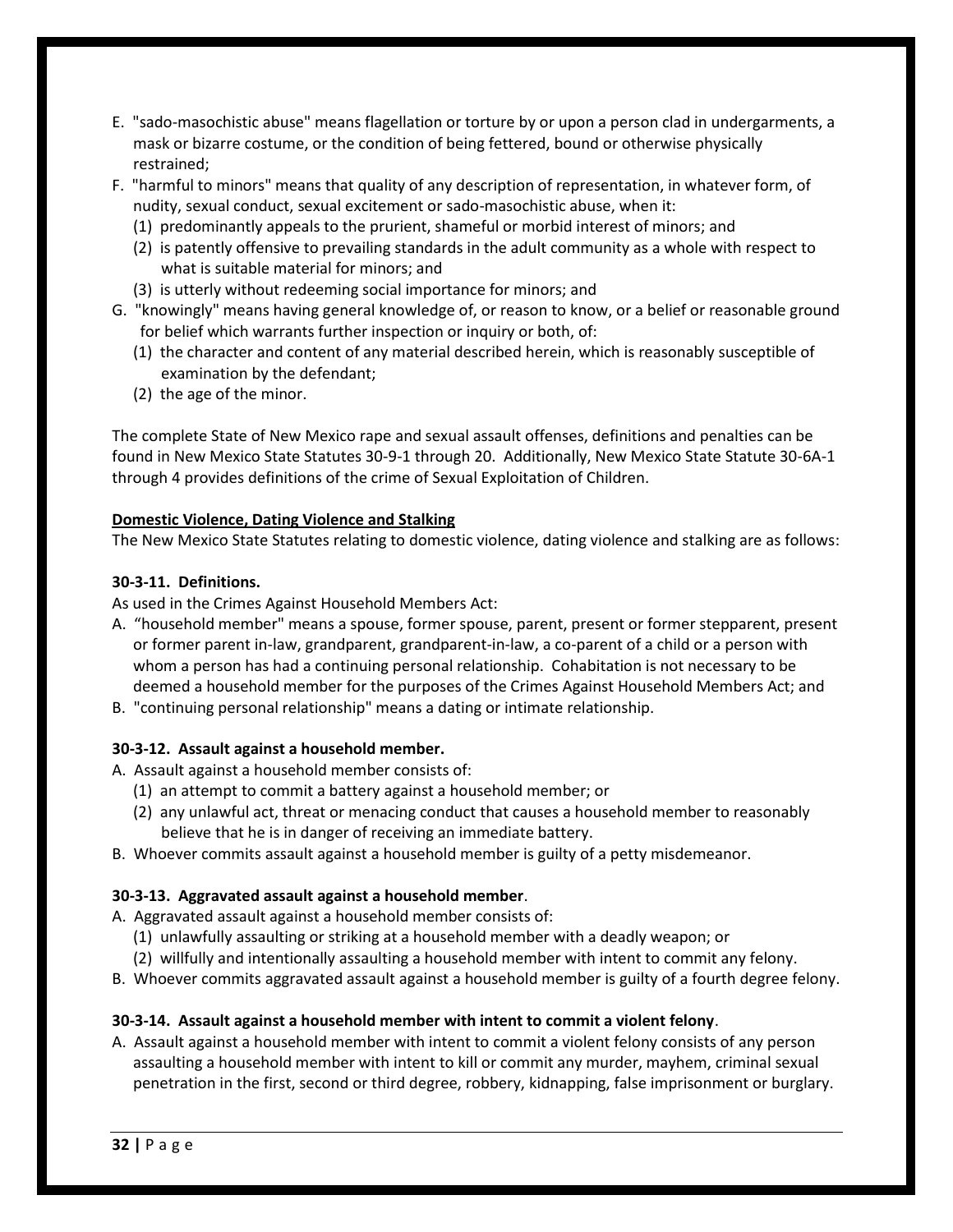B. Whoever commits assault against a household member with intent to commit a violent felony is guilty of a third degree felony.

# **30-3-15. Battery against a household member.**

- A. Battery against a household member consists of the unlawful, intentional touching or application of force to the person of a household member, when done in a rude, insolent or angry manner.
- B. Whoever commits battery against a household member is guilty of a misdemeanor.
- C. Upon conviction pursuant to this section, an offender shall be required to participate in and complete a domestic violence offender treatment or intervention program approved by the children, youth and families department pursuant to rules promulgated by the department that define the criteria for such programs.
- D. Notwithstanding any provision of law to the contrary, if a sentence imposed pursuant to this section is suspended or deferred in whole or in part, the period of probation may extend beyond three hundred sixty-four days but may not exceed two years. If an offender violates a condition of probation, the court may impose any sentence that the court could originally have imposed and credit shall not be given for time served by the offender on probation; provided that the total period of incarceration shall not exceed three hundred sixty-four days and the combined period of incarceration and probation shall not exceed two years.

# **30-3-16. Aggravated battery against a household member**.

- A. Aggravated battery against a household member consists of the unlawful touching or application of force to the person of a household member with intent to injure that person or another.
- B. Whoever commits aggravated battery against a household member by inflicting an injury to that person that is not likely to cause death or great bodily harm, but that does cause painful temporary disfigurement or temporary loss or impairment of the functions of any member or organ of the body, is guilty of a misdemeanor.
- C. Whoever commits aggravated battery against a household member by inflicting great bodily harm or doing so with a deadly weapon or doing so in any manner whereby great bodily harm or death can be inflicted is guilty of a third degree felony.
- D. Upon conviction pursuant to Subsection B of this section, an offender shall be required to participate in and complete a domestic violence offender treatment or intervention program approved by the children, youth and families department pursuant to rules promulgated by the department that define the criteria for such programs.
- E. Notwithstanding any provision of law to the contrary, if a sentence imposed pursuant to the provisions of Subsection B of this section is suspended or deferred in whole or in part, the period of probation may extend beyond three hundred sixty-four days but may not exceed two years. If an offender violates a condition of probation, the court may impose any sentence that the court could originally have imposed and credit shall not be given for time served by the offender on probation; provided that the total period of incarceration shall not exceed three hundred sixty-four days and the combined period of incarceration and probation shall not exceed two years.

# **30-3-17. Multiple convictions of battery or aggravated battery.**

A. Whoever commits three offenses of battery against a household member as provided in Section 30- 3-15 NMSA 1978 or aggravated battery against a household member as provided in Subsection B of Section 30-3-16 NMSA 1978, or any combination thereof, when the household member is a spouse, a former spouse, a co-parent of a child or a person with whom the offender has had a continuing personal relationship is guilty of a fourth degree felony.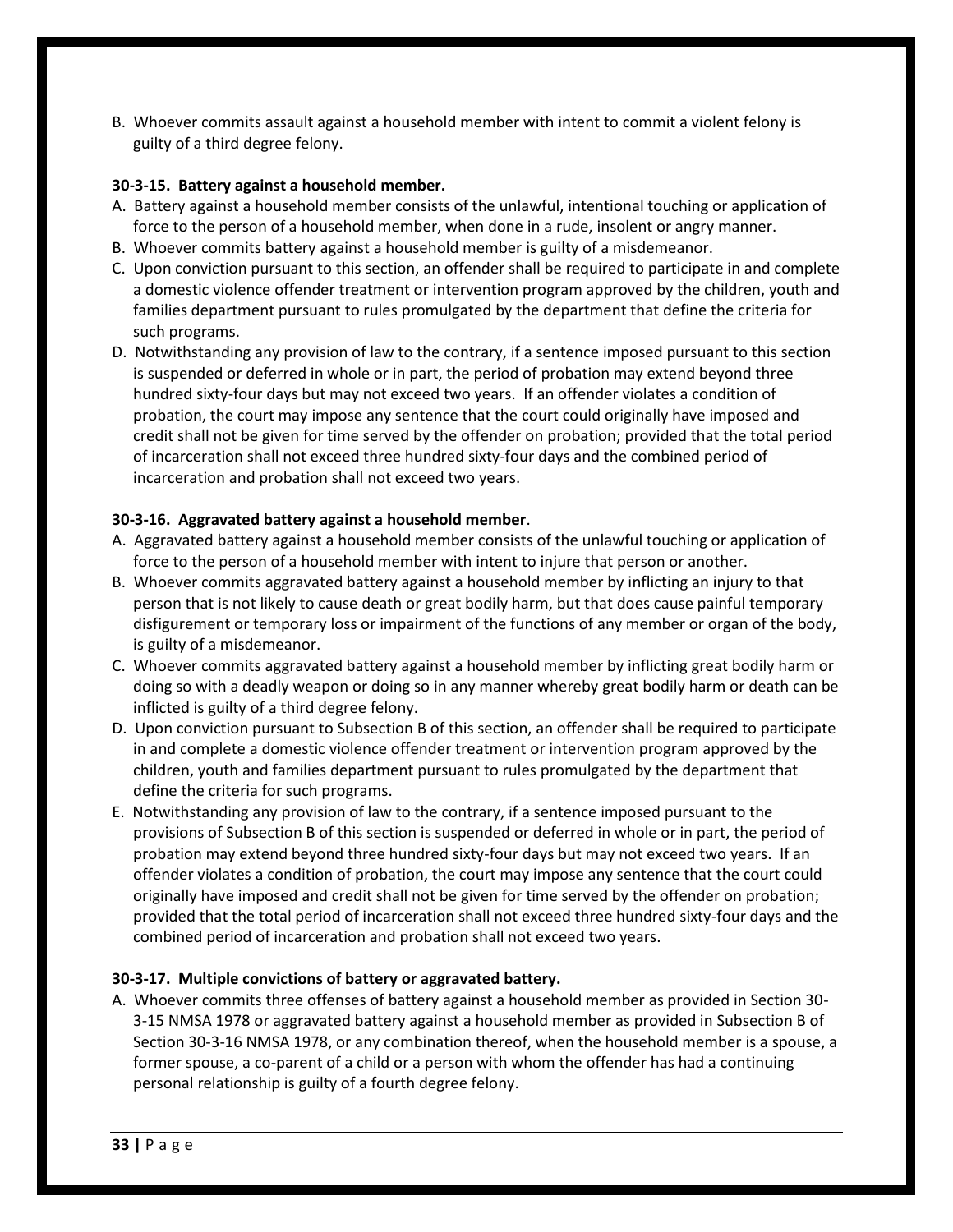- B. Whoever commits four or more offenses of battery against a household member as provided in Section 30-3-15 NMSA 1978 or aggravated battery against a household member as provided in Subsection B of Section 30-3-16 NMSA 1978, or any combination thereof, when the household member is a spouse, a former spouse, a co-parent of a child or a person with whom the offender has had a continuing personal relationship is guilty of a third degree felony.
- C. For the purpose of determining the number of offenses committed, each offense must have been committed after conviction for the preceding offense.

# **30-3-18. Criminal damage to property of household member; deprivation of property of household member.**

- A. Criminal damage to the property of a household member consists of intentionally damaging real, personal, community or jointly owned property of a household member with the intent to intimidate, threaten or harass that household member.
- B. Whoever commits criminal damage to the property of a household member is guilty of a misdemeanor, except that when the damage to the household member's interest in the property amounts to more than one thousand dollars (\$1,000), the offender is guilty of a fourth degree felony.
- C. Deprivation of the property of a household member consists of intentionally depriving a household member of the use of separate, community or jointly owned personal property of the household member with the intent to intimidate or threaten that household member.
- D. Whoever commits deprivation of the property of a household member is guilty of a misdemeanor.

# **30-3A-2. Harassment; penalties.**

- A. Harassment consists of knowingly pursuing a pattern of conduct that is intended to annoy, seriously alarm or terrorize another person and that serves no lawful purpose. The conduct must be such that it would cause a reasonable person to suffer substantial emotional distress.
- B. Whoever commits harassment is guilty of a misdemeanor.

# **30-3A-3. Stalking; penalties**.

- A. Stalking consists of knowingly pursuing a pattern of conduct, without lawful authority, directed at a specific individual when the person intends that the pattern of conduct would place the individual in reasonable apprehension of death, bodily harm, sexual assault, confinement or restraint of the individual or another individual.
- B. As used in this section:
	- (1) "lawful authority" means within the scope of lawful employment or constitutionally protected activity; and
	- (2) "pattern of conduct" means two or more acts, on more than one occasion, in which the alleged stalker by any action, method, device or means, directly, indirectly or through third parties, follows, monitors, surveils, threatens or communicates to or about a person.
- C. Whoever commits stalking is guilty of a misdemeanor. Upon a second or subsequent conviction, the offender is guilty of a fourth degree felony.
- D. In addition to any punishment provided pursuant to the provisions of this section, the court shall order a person convicted of stalking to participate in and complete a program of professional counseling at the person's own expense or a domestic violence offender treatment or intervention program.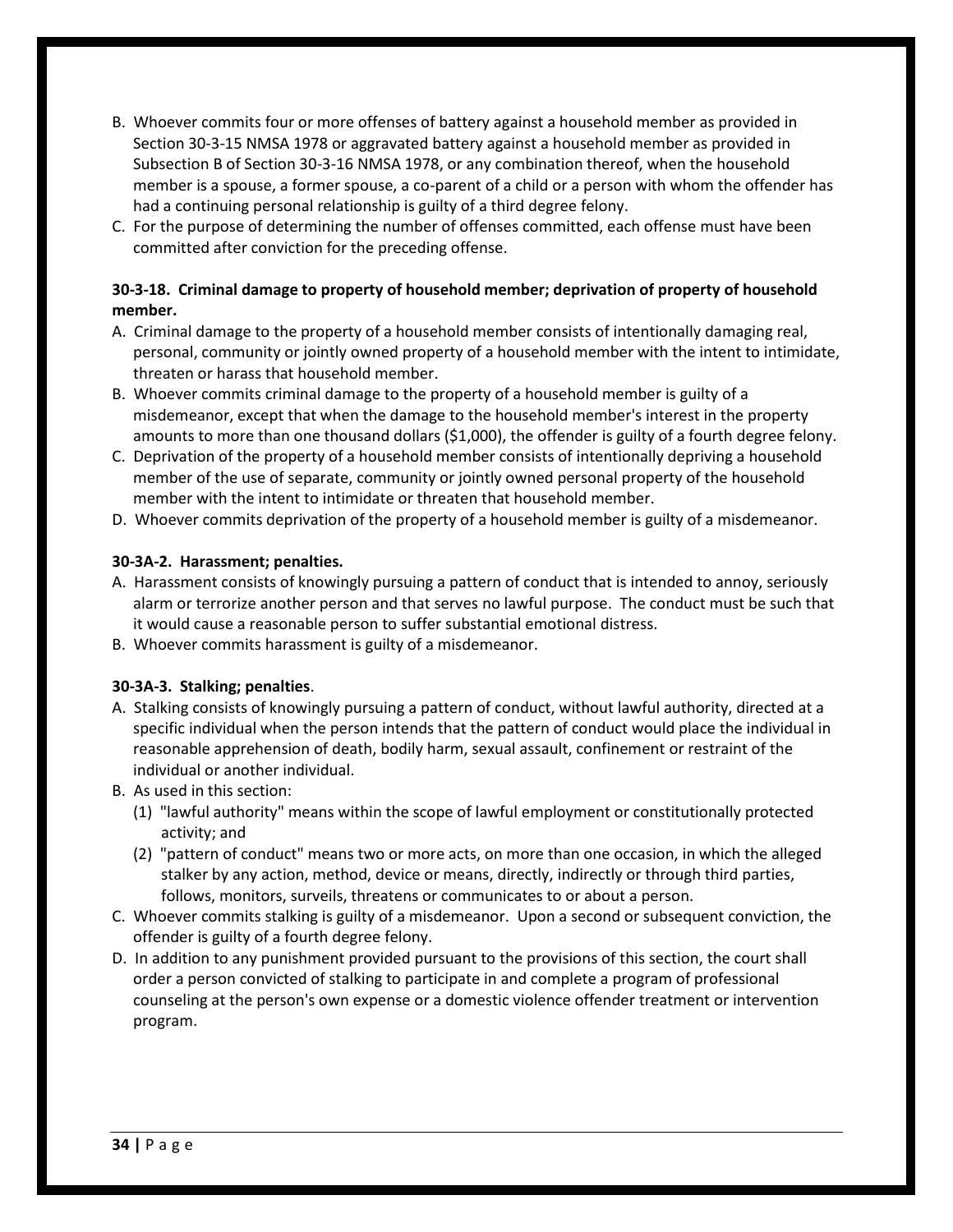#### **30-3A-3.1. Aggravated stalking; penalties.**

- A. Aggravated stalking consists of stalking perpetrated by a person:
	- (1) who knowingly violates a permanent or temporary order of protection issued by a court, except that mutual violations of such orders may constitute a defense to aggravated stalking;
	- (2) in violation of a court order setting conditions of release and bond;
	- (3) when the person is in possession of a deadly weapon; or
	- (4) when the victim is less than sixteen years of age.
- B. Whoever commits aggravated stalking is guilty of a fourth degree felony. Upon a second or subsequent conviction, the offender is guilty of a third degree felony.
- C. In addition to any punishment provided pursuant to the provisions of this section, the court shall order a person convicted of aggravated stalking to participate in and complete a program of professional counseling at his own expense.

#### **30-3A-4. Exceptions**.

The provisions of the [Harassment and] Stalking Act [30-3A-1 NMSA 1978] do not apply to:

- A. picketing or public demonstrations that are lawful or that arise out of a bona fide labor dispute; or
- B. a peace officer in the performance of his duties.